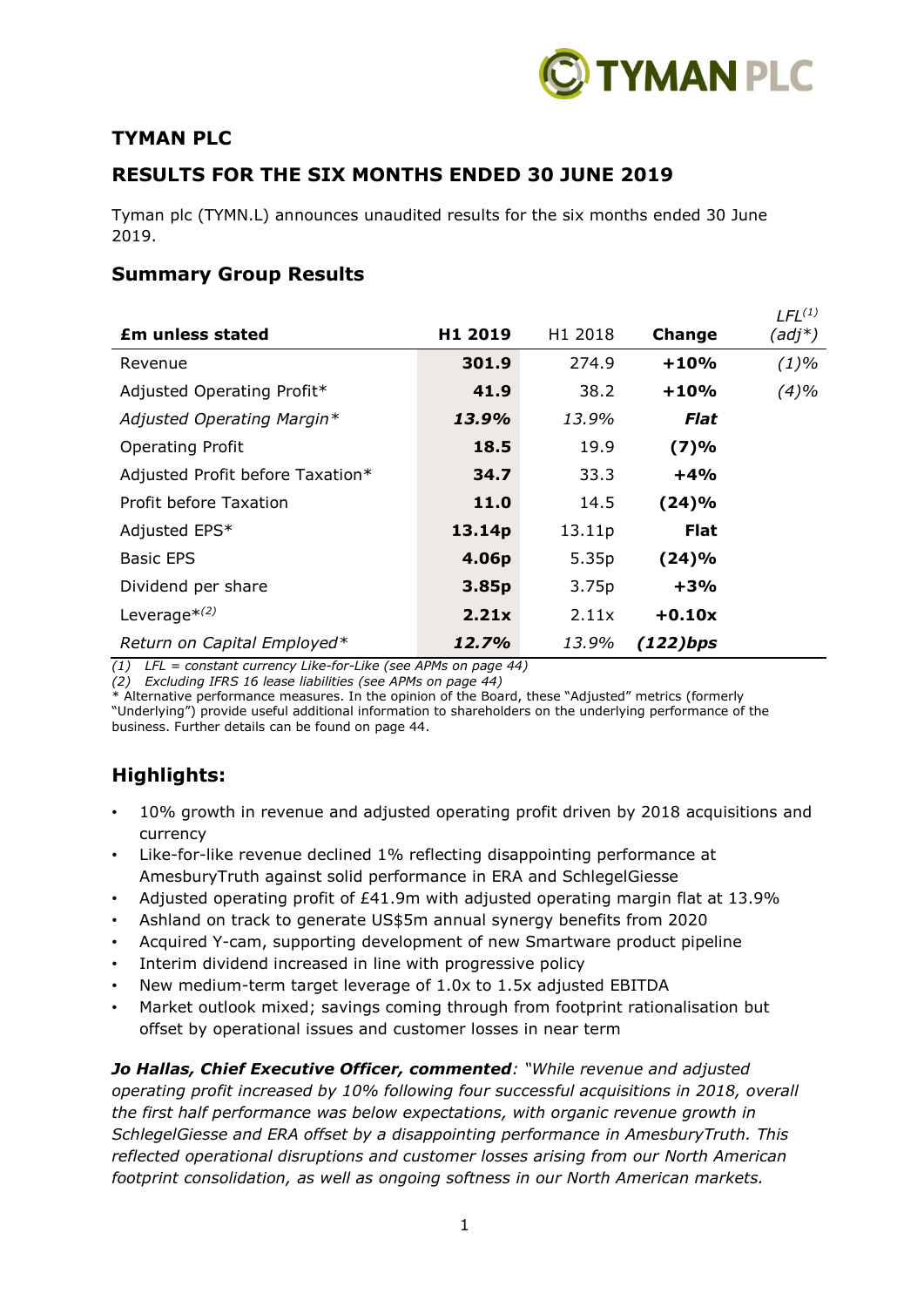

*Since arriving in the spring, Jason and I have been focused on diagnosing the issues in AmesburyTruth. Over the next twelve to eighteen months our priorities will be to resolve these issues, drive organic performance and reduce net debt to our new lower target level. Although operating profit will be impacted by the North American footprint-related issues in the current financial year, given the fundamentals of the market and the business, I am confident that the actions we are taking to address these, and our other near-term priorities, will position the business well for long-term sustainable value creation."*

## **25 July 2019**

#### **Enquiries**

Tyman plc 020 7976 8000 Jo Hallas – Chief Executive Officer Jason Ashton – Chief Financial Officer Morten Singleton – Investor Relations

MHP Communications 020 3128 8100 Reg Hoare / Guy Featherstone / Nessyah Hart

#### **Analyst and investor presentation**

Tyman will host an analyst and investor presentation at 10.30 a.m. today, Thursday 25 July 2019, at the offices of MHP Communications, 6 Agar Street, London, WC2N 4HN.

The presentation will be webcast at the Group's website [\(www.tymanplc.com\)](http://www.tymanplc.com/) and the audio conference call details are:

Toll number +44 (0) 333 300 0804 Toll-free number 0800 358 9473 Participant PIN 35437318 #

## **Notes to editors**

Tyman (TYMN: LSE) is a leading international supplier of engineered door and window components and access solutions to the construction industry. The Company designs and manufactures products that help to improve the comfort, energy efficiency, security and design aesthetics of residential homes and commercial buildings. Tyman's portfolio of leading brands serve their markets through three divisions: AmesburyTruth, ERA and SchlegelGiesse. Headquartered in London, the Group employs approximately 4,200 people with facilities in 18 countries worldwide. Further information is available at [www.tymanplc.com.](http://www.tymanplc.com/)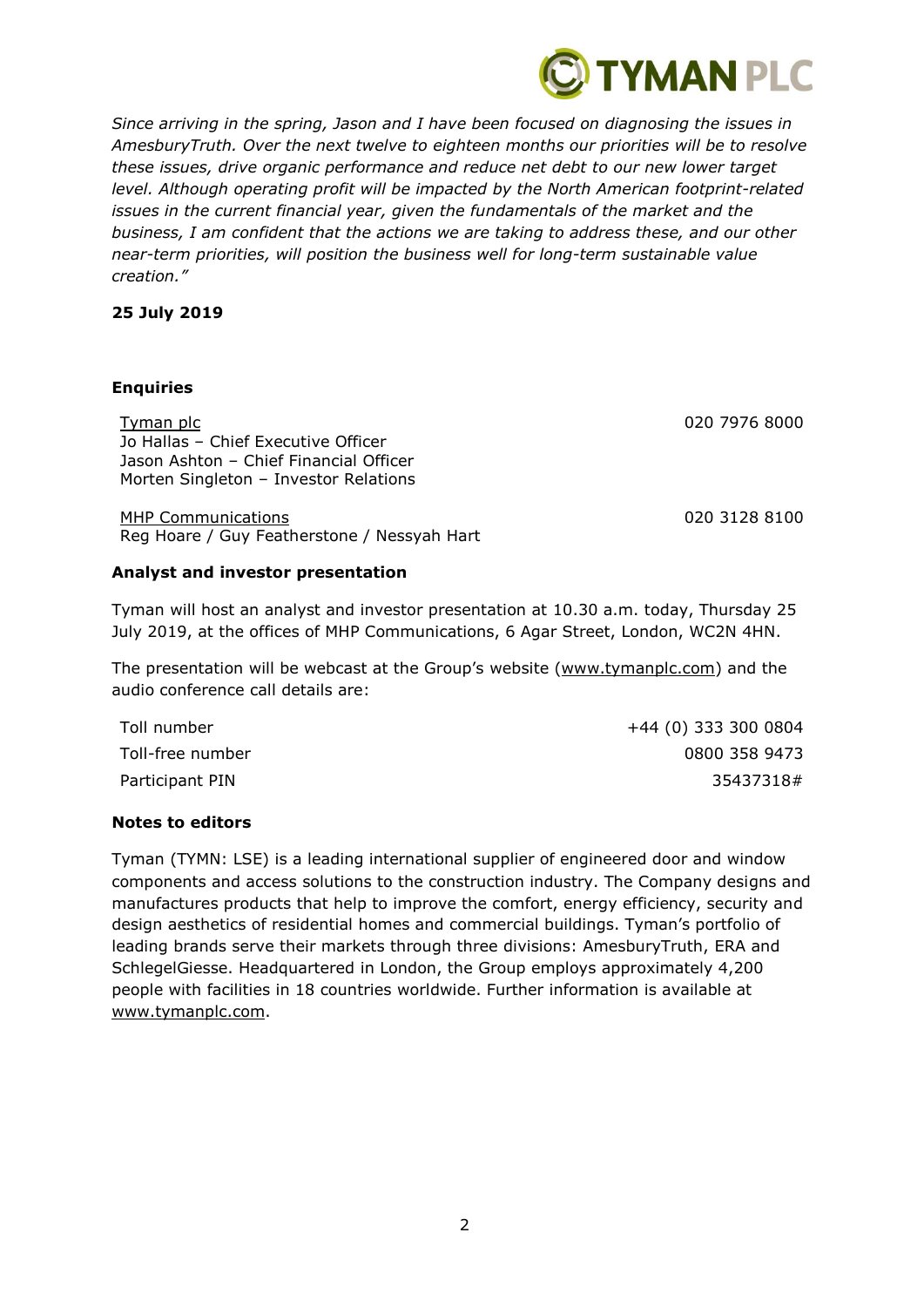

## **OVERVIEW OF RESULTS**

Tyman had a disappointing first half to the financial year, with like-for-like (LFL) revenue and operating profit slightly lower than H1 2018. However, the businesses acquired during 2018 have made strong contributions to Group reported results.

North American markets slowed in the period and UK markets remain relatively subdued, while European markets were broadly flat. The overall outlook remains somewhat mixed.

Revenue for the period was £301.9 million (H1 2018: £274.9 million), an increase of 10% on a reported basis, but a decrease of 1% on a LFL basis, with volume declines offset by pricing and surcharge actions. Reported revenue benefitted from contributions from acquisitions, and by the relative weakness of Sterling compared with H1 2018.

Adjusted operating profit improved by 10% on a reported basis to £41.9 million (H1 2018: £38.2 million) but declined 4% on a LFL basis, with growth at ERA and SchlegelGiesse being offset by a fall in profitability at AmesburyTruth. The Group adjusted operating margin was flat at 13.9% (H1 2018: 13.9%).

In addition to soft end markets, AmesburyTruth's performance was impacted by operational disruption and customer losses relating to the US footprint consolidation project. While the final moves of the footprint consolidation project were completed in Q1, two issues have arisen from the project: cost inefficiencies derived from issues associated with the transfer of production facilities; and customer losses related to both frustrations associated with poor customer service levels and challenges with the transition to a new type of door seal. Both of these issues are fixable and actions are already underway to get the business back to our expected levels of productivity and service quality.

The two largest businesses acquired during 2018, Ashland and Zoo Hardware, have both performed well, with trading ahead of H1 2018. The Group remains on track to deliver US\$5m of Ashland annual synergy benefits from 2020. Profab and Reguitti were a little weaker than expected due to timing of projects at Profab and competitive pressures at Reguitti.

Input costs, with the exception of steel, moderated in the period, yielding some margin benefits. Price surcharges were used to fully recover the cost of US tariffs.

Operational cash generation was 26% above H1 2018, primarily as a result of lease payments now being included in financing cash flows following adopting IFRS 16 (see note 17). Excluding the impact of IFRS 16, operational cash generation was 3% higher than H1 2018. Operating cash conversion in H1 2019 was 62.3%, or 52.1% excluding the impact of IFRS 16 (H1 2018: 54.2%). This slight underlying decline was principally due to increased working capital levels.

ROCE fell by 122 bps to 12.7% (H1 2018: 13.9%) as a result of the adoption of IFRS 16 as well as the reduction in like-for-like adjusted operating profit and higher working capital build. Excluding the impact of IFRS 16, ROCE was 13.1%.

Leverage at the period end of 2.21x (H1 2018: 2.11x) reflected the extra debt taken on by the Group to fund the acquisitions made in the second half of 2018. The Group is focused on reducing net debt and expects to exit 2019 with a leverage below 2.0x.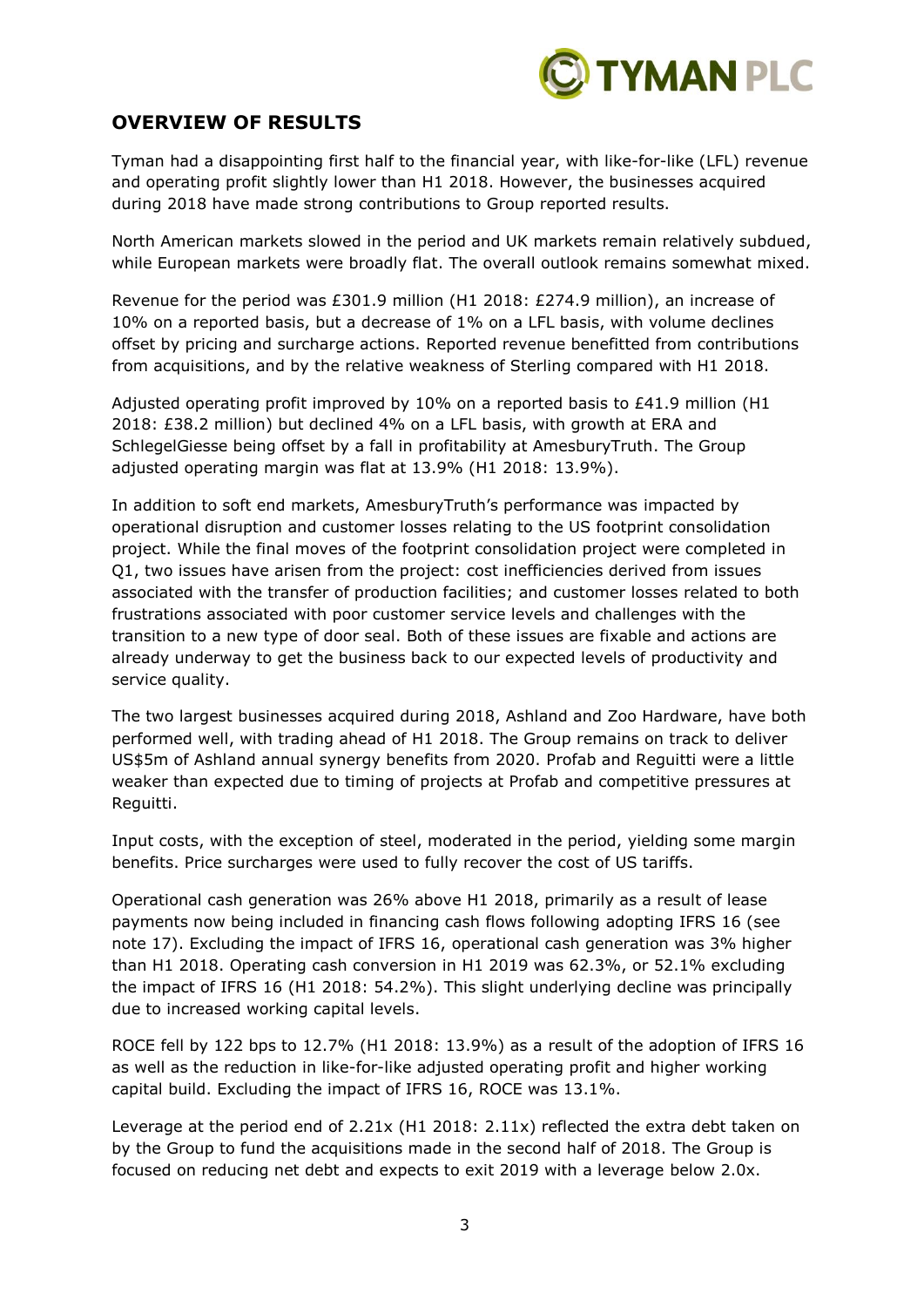

An interim dividend of 3.85 pence per share, representing an increase of 3%, will be paid on 6 September 2019 to shareholders on the register at close of business on 2 August 2019. This is consistent with the Group's progressive dividend policy.

#### **Board Changes**

Jo Hallas joined the Board as Chief Executive Officer on 1 April this year and Jason Ashton joined the Board as Chief Financial Officer on 9 May. Louis Eperjesi stepped down from the Board on 1 April 2019 and James Brotherton stepped down on 9 May 2019.

#### **Outlook**

The overall macro-economic backdrop continues to be uncertain in the Group's core geographies of North America and the UK, and Tyman enters the second half with a cautionary view. The primary focus this half will be on resolving the issues relating to the US footprint consolidation project and a focus on cash generation to support a reduction in leverage.

The operational and customer disruption challenges at AmesburyTruth are expected to impact both revenue and costs. The planned cumulative benefits of the footprint project previously communicated are now expected to be more than fully negated this financial year by the disruption issues with a lesser impact expected into 2020 as management actions take effect. Once these issues are resolved we still expect the new footprint to yield improved margin performance in the medium term.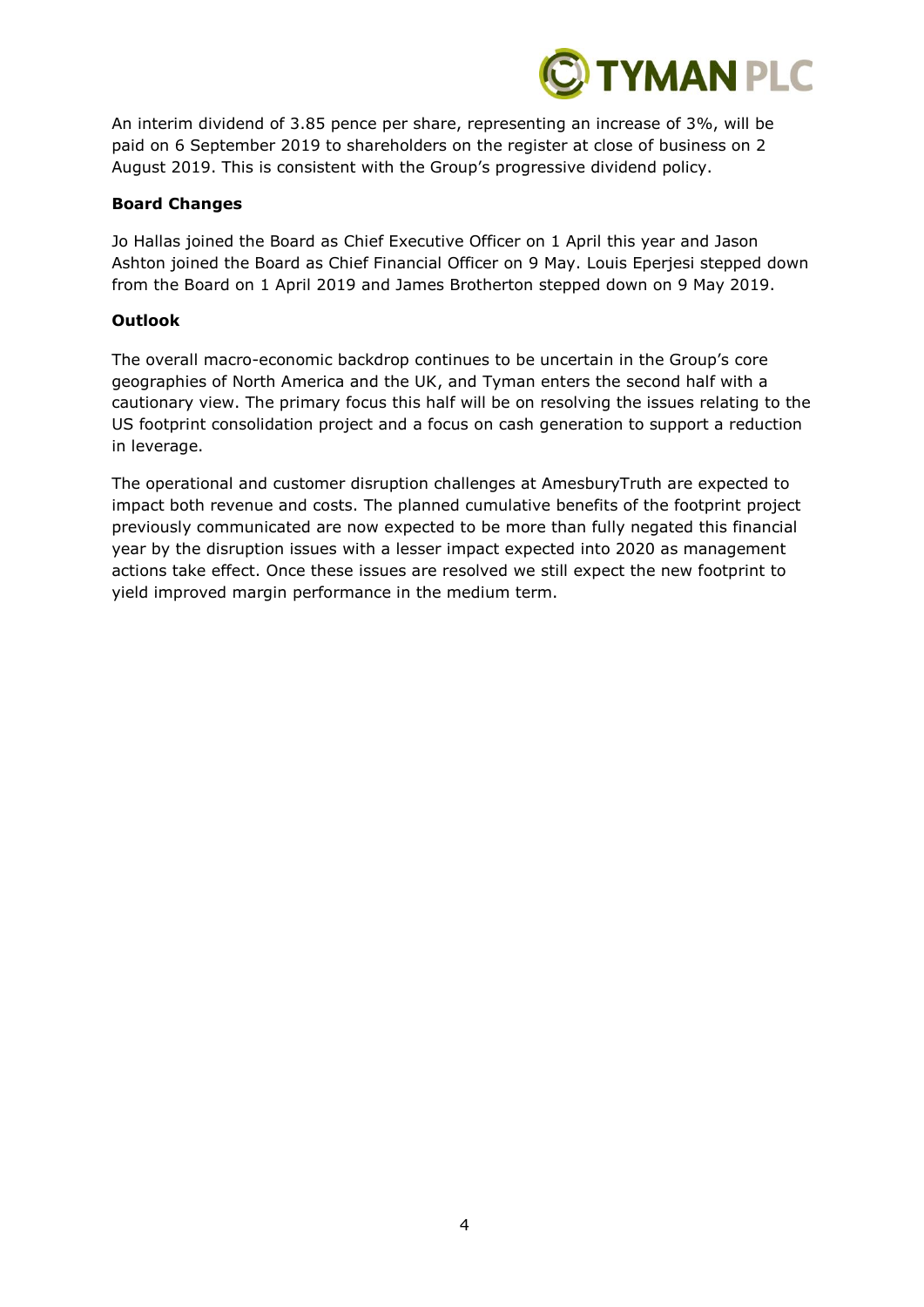

## **OPERATIONAL REVIEW**

## **AmesburyTruth Division**

| <b>£m except where stated</b>    | H <sub>1</sub> 2019 | H <sub>1</sub> 2018 | Change | LFL     |
|----------------------------------|---------------------|---------------------|--------|---------|
| Revenue                          | 187.4               | 176.6               | $+6%$  | $(3)\%$ |
| <b>Adjusted Operating Profit</b> | 31.2                | 30.0                | $+4%$  | (5)%    |
| Adjusted Operating Margin        | 16.7%               | 17.0%               |        |         |

## **Markets**

The US residential and commercial markets were both soft in the first half, with AmesburyTruth exposed much more to the former than the latter.

Although housing completions increased by 3.0%, housing starts declined 3.7% to 1.253 million units. Multi-family construction showed modest growth, but was offset by a weaker performance in single family construction in which the division has proportionately higher exposure. Building permits also declined by 4.3%. New build activity in the US continues to be materially below long run average levels on both absolute and per capita measures.

US residential repair and remodelling markets were also softer with the NAHB RMI index lower at 54 (H1 2018: 58). A combination of weather and the carry-forward effect of higher mortgage rates in Q4 2018 influenced Q1 spend rates, but outlook indicators are currently positive. Specifically, the LIRA index has improved by 2.9% from the year end.

The market in Canada contracted compared to H1 2018, with housing starts down 4%, due in part to the discontinuation of government energy rebate programmes in place for some regions in 2018.

## **Business performance and developments**

Reported revenue of £187.4 million (H1 2018: £176.6 million) for the Division was assisted by the incremental contribution from Ashland and the relative weakness of Sterling against the US Dollar in the period. The weaker Sterling increased reported revenue by £11.0 million.

In addition to soft end markets, AmesburyTruth's performance was impacted by operational disruption and customer losses relating to the US footprint consolidation project. While the final moves of the footprint consolidation project were completed in Q1, two issues have arisen from the project: cost inefficiencies derived from issues associated with the transfer of production facilities, and customer losses related to both frustrations associated with poor customer service levels and challenges with the transition to a new type of door seal.

Production ramp up during the footprint transitions was slower than expected in both Phase 1 of the project (hardware manufacturing) and Phase 2 (seals manufacturing). This was due largely to problems with recruitment and retention of key personnel through the moves. The lack of a stable, experienced workforce led to production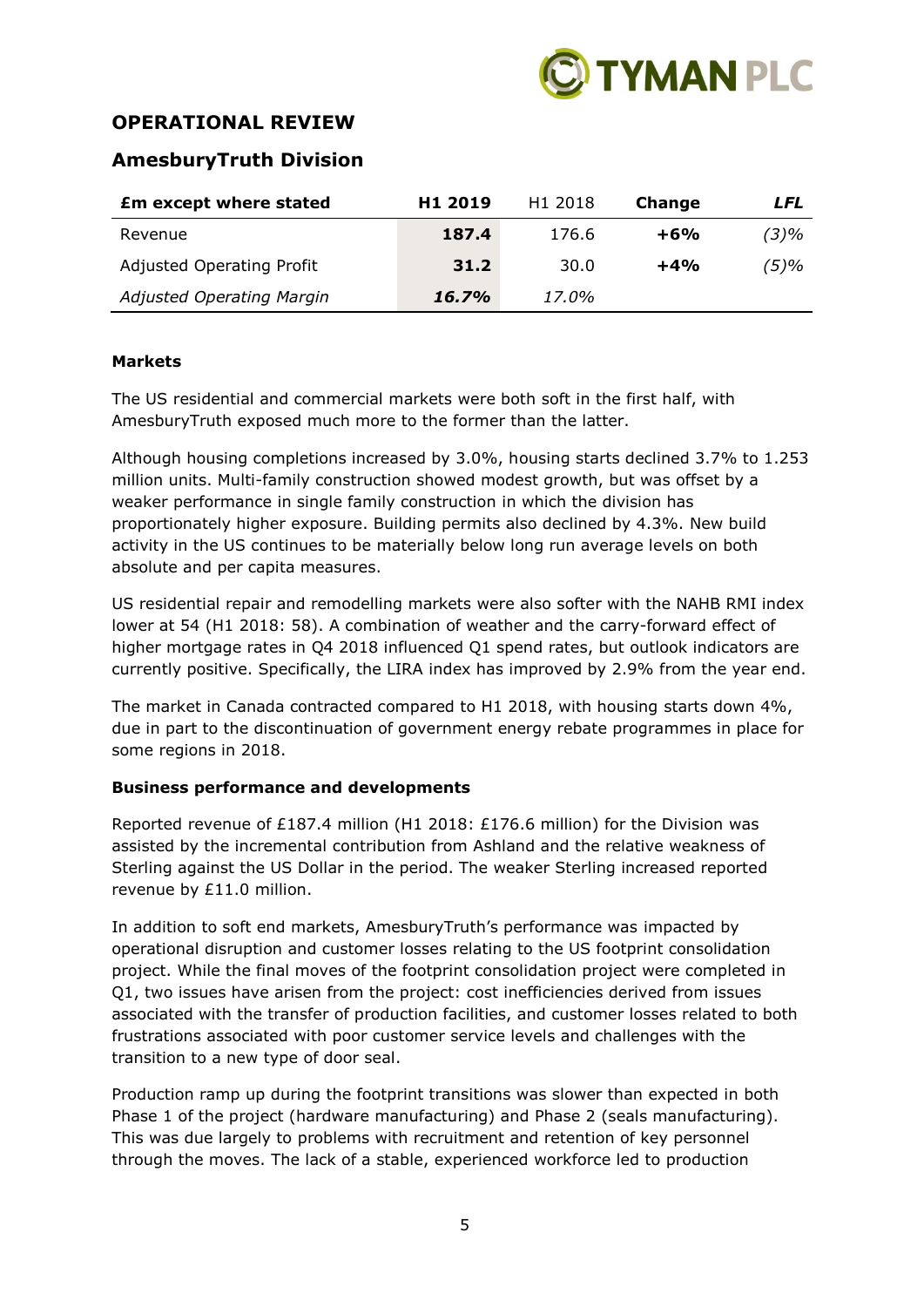

inefficiencies and incremental costs associated with excess material usage, high scrap levels and the temporary extra staffing required to address the challenges.

These production issues ultimately led to customer losses for the business. Phase 1 facilities are now fully stabilised with significant productivity improvements being realised and customer win-back activities underway. The Phase 2 facility in Statesville is not yet operating at the service level performance we expect but is making progress.

In the door seals product category, part of the transition from manufacturing in Rochester to the new Statesville facility in late 2018 involved investing in new production process technology to be able to launch a new type of door seal. While the new product offers various advantages, significant efforts are required by customers to test and transition their door systems, with the result that the new product has not been adopted by customers as well as anticipated. The business is working closely with customers to improve adoption, whilst also working to reinstate capacity for supply of the previous door seal product. In light of a reduction in expected volumes in the medium term, we have adopted a more cautious view on return on capital investments made in the new seals product line and have recorded a non-cash charge of £5.3 million related to the write down of fixed assets and associated costs.

The market share recovery expected in small accounts and distributors following the change in distribution model has not yet materialised and revenue in this segment declined 10% compared to H1 2018. Half of this was driven by the impact of issues with the US footprint consolidation and the other half due to the setup of the new distribution model (a large stocking order in late 2018 and some intentional product rationalisation). Without these effects, performance was broadly flat with price growth offsetting market softness.

Ashland, which was acquired in H1 2018, is performing in line with our expectations, with revenue falling 1% due to softer market conditions and adjusted operating profit increasing 13% as a result of synergy benefits and production efficiencies. Synergy benefits of US\$1.8 million were realised in the period and the business is on track to deliver US\$5.0 million of annual synergies by 2020.

Revenue from the Division's access solutions business (Bilco) was 4% ahead of H1 2018 and adjusted operating profit was 7% ahead, benefitting from price increases and strong growth in roof hatch sales to wholesale distributors and sidewalk door products despite a weaker commercial construction market.

#### *New product development*

The division continues to focus on innovation, with products launched in 2018 performing ahead of expectations and a strong pipeline of new products due for release in H2 2019. The Contemporary hardware range launched in 2018 provides a range of upscale products to meet the growing demand for consistency of design styling throughout the home. The STASIS constant force window balance launched in 2018 is uniquely designed to be interchangeable from right to left, helping smaller customers to reduce SKU complexity in their business. Products due for release in H2 2019 include the Pegasus combination operator and lock which is an innovative product designed to combine opening/closing and locking into one motion; a new and improved child safety device for windows, SafeGard™2R/2C; and two smoke vent products, one designed to meet new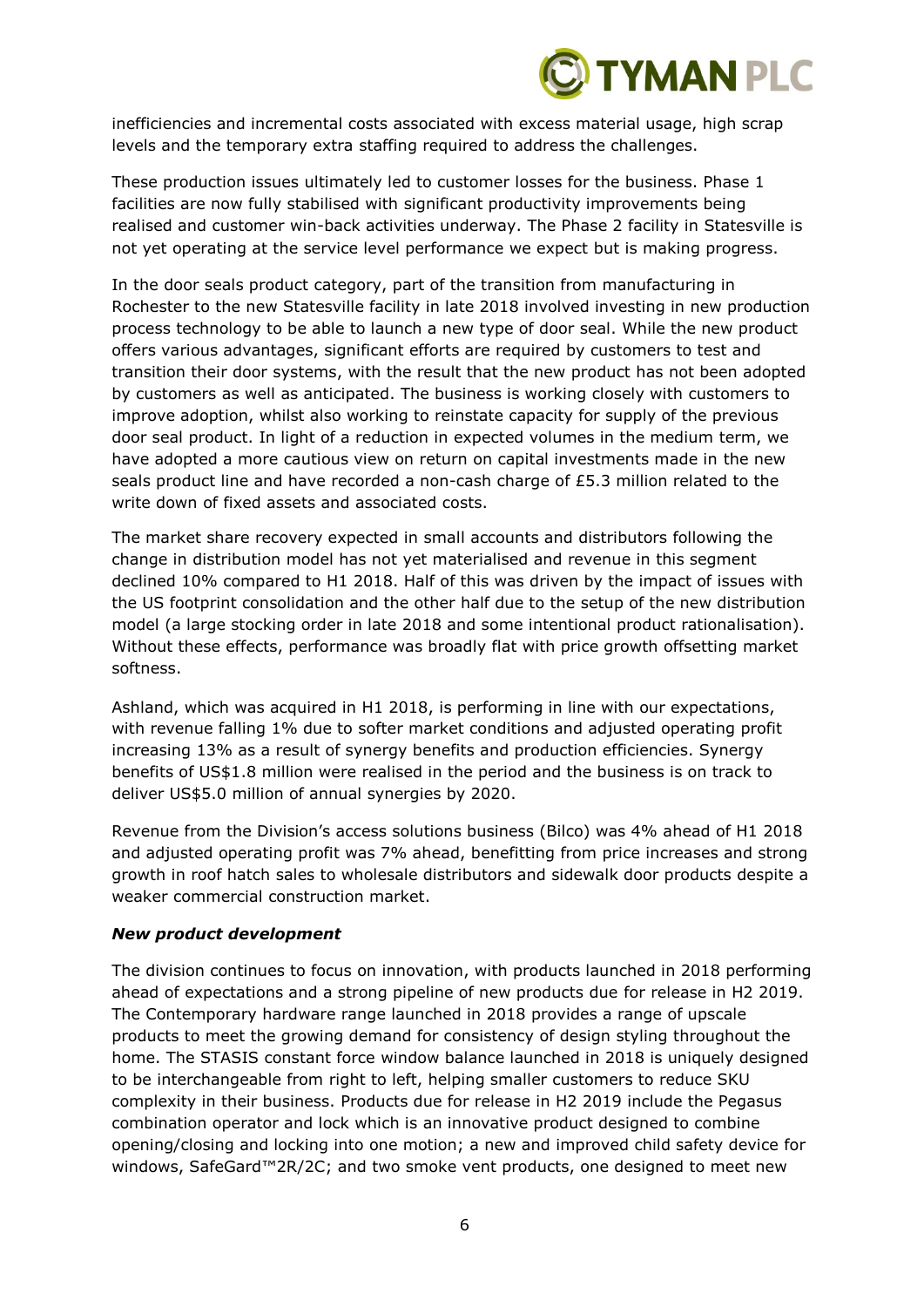

energy standards and one with an industry-leading sound rating. These products are expected to drive revenue and margin improvements.

### **Leadership change**

In early June, Bob Burns was appointed to lead AmesburyTruth, replacing Jeff Graby who left the business to pursue other interests. Bob had joined the Tyman Group through the acquisition of Ashland Hardware. He has over 25 years of experience in the building products industry, in leadership positions with both window/door OEMs and with hardware manufacturing businesses. Bob led the turnaround of the Ashland business under its private equity ownership from 2013 to 2018, driving a significant improvement in financial and operational performance.

#### **Outlook**

The US residential repair and remodelling markets are expected to improve modestly in the second half, while both residential and commercial new build construction is expected to be at best flat in the near term. The primary focus in the second half will be on resolving the issues relating to the US footprint consolidation project and realising synergies from the integration of Ashland.

The footprint consolidation moves were a pre-requisite to the business being able to execute on its future organic growth plans. While the physical transitions are complete and the footprint project remains on track to deliver the \$10m of benefits outlined previously to the market, this will not be evident in near term performance due to the repercussions outlined above. Once these issues are resolved, we still expect the new footprint to yield improved margin performance in the medium term.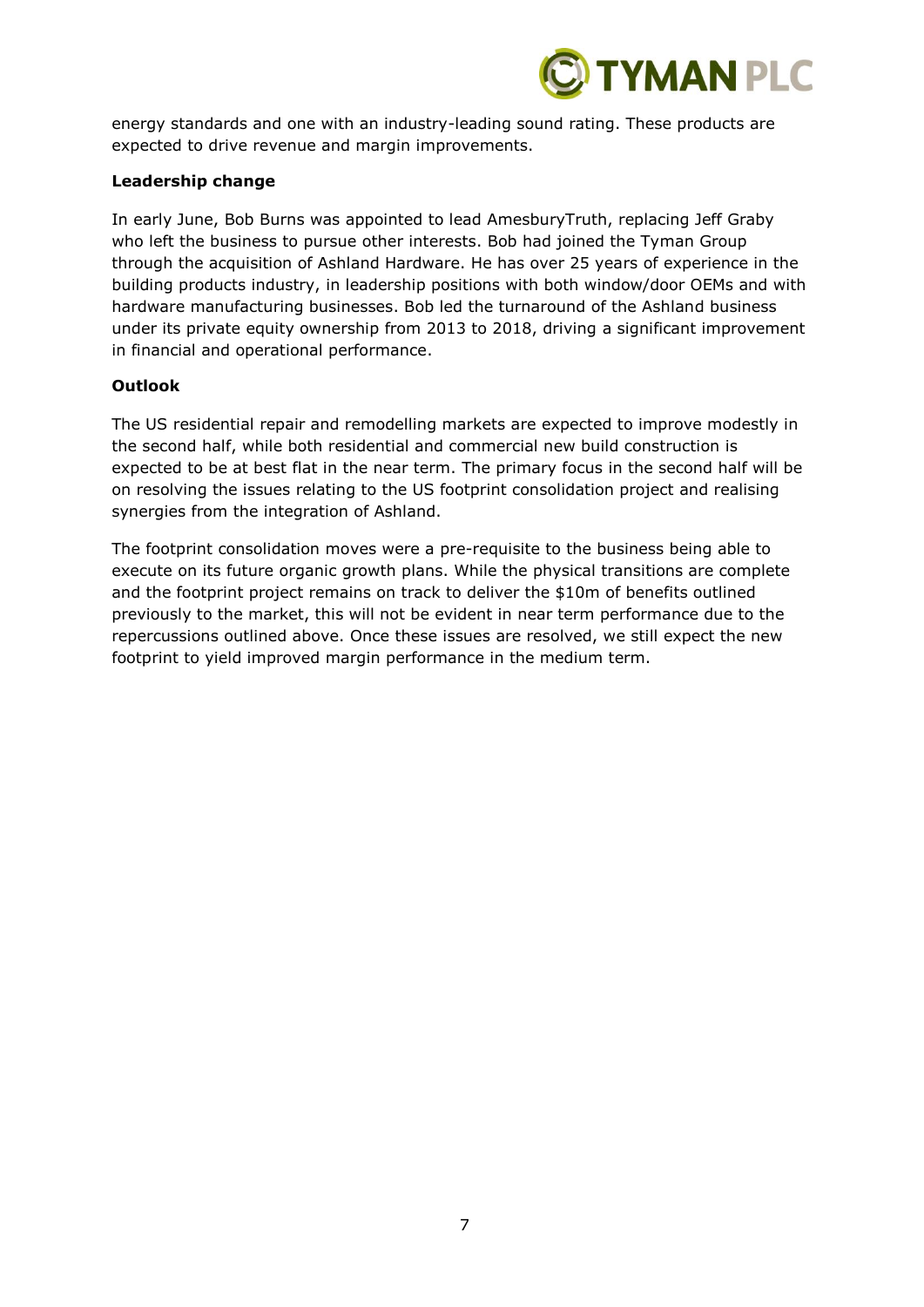

## **ERA Division**

| <b>Em except where stated</b>    | H <sub>1</sub> 2019 | H <sub>1</sub> 2018 | Change | LFL     |
|----------------------------------|---------------------|---------------------|--------|---------|
| Revenue                          | 53.0                | 42.8                | $+24%$ | $+1\%$  |
| <b>Adjusted Operating Profit</b> | 6.9                 | 4.8                 | $+43%$ | $+1.3%$ |
| <b>Adjusted Operating Margin</b> | 13.0%               | 11.3%               |        |         |

## **Markets**

The UK market for doors and windows has contracted significantly in H1 2019 compared to H1 2018. FENSA data for door and window installations points to January to May being 8% down on the prior year. This is driven by a contraction in RMI investment, which constitutes the majority of the market. New build construction continued to grow modestly.

## **Business performance and developments**

The strong momentum against strategic objectives continued into H1 2019 despite a difficult market backdrop, with further market share gain in hardware sales and significant margin expansion.

LFL revenue increased by 1%, largely reflecting growth in hardware sales to the distribution channel and the incremental benefit of the 2018 price increase. On a reported basis, revenue increased by 24%, assisted by incremental contributions from Zoo Hardware and Profab which were acquired in H2 2018.

Savings from the 2018 footprint consolidation, lower input costs and the benefit of the 2018 price increases meant that LFL adjusted operating profit in the period grew 13% to £6.9 million, with adjusted operating margin improving to 13% (H1 2018: 11%).

ERA continued to gain market share in hardware sales into OEM, with sales declining 2%, in a market that was down circa 4%. Hardware sales to the distribution channel significantly outperformed the market, growing by 11% on a LFL basis in the period. This was further assisted by the incremental contribution from Zoo, the architectural hardware business acquired in May 2018, whose revenue was 6% ahead of H1 2018 and whose adjusted operating profit was 17% ahead, reflecting realisation of synergy benefits. New product introductions have been well received, with sales from new products growing 4% against H1 2018.

The sash window refurbishment business, Ventrolla, recorded a decline in LFL revenue of 22% during the period, due to a lower level of online enquiries seen following changes to the website in 2018. The new management team put in place in late 2018 has made progress in reducing inefficiencies in the installation process and continues to be focused on improving lead generation and conversion rates.

## *Smartware*

Smartware sales declined in the period as a result of a third-party distribution agreement coming to an end in late 2018. The ERA HomeGuard cloud-based alarm system which was brought to market in 2018 has been well received. The ERA Installer Scheme was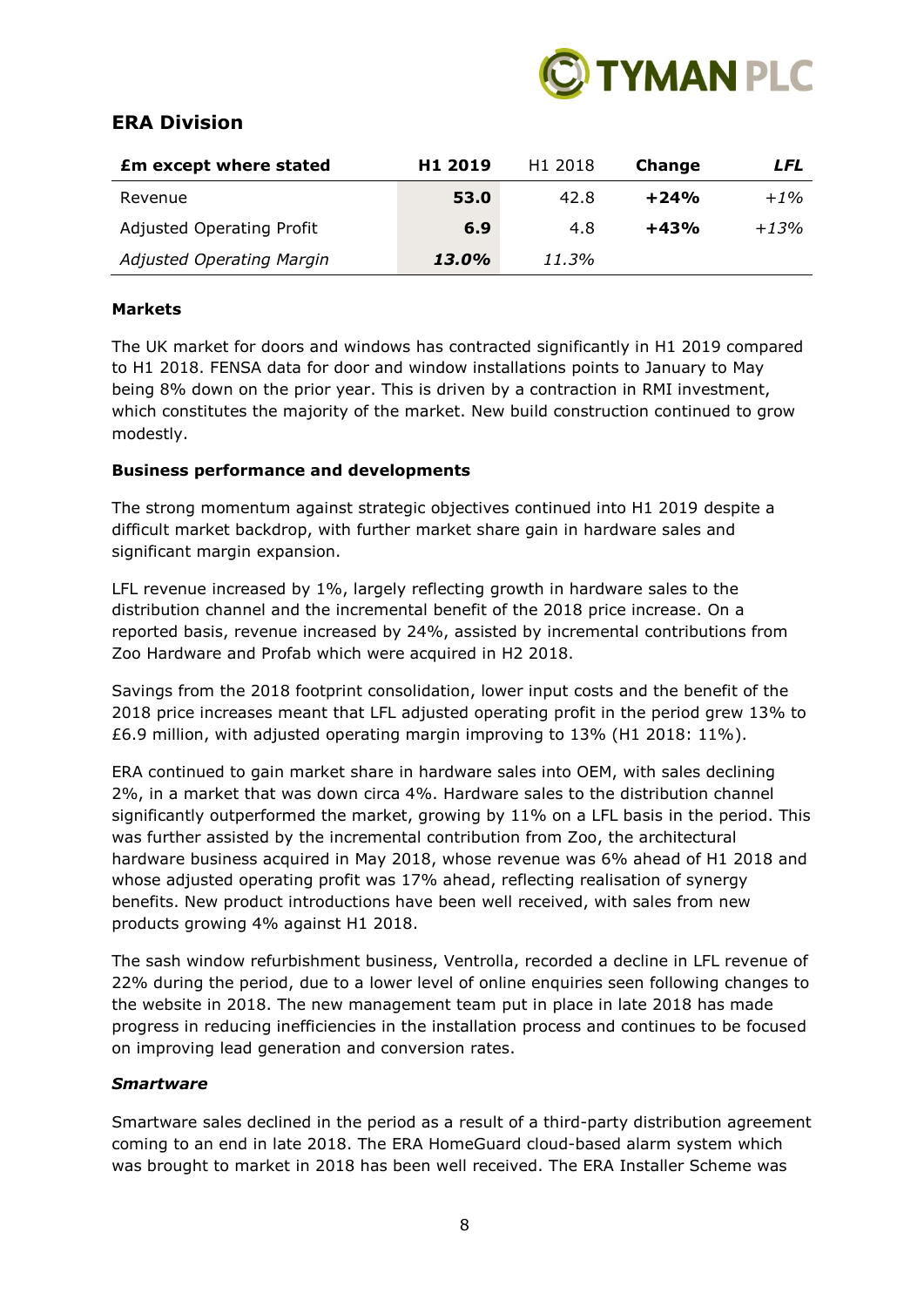

launched in 2018 and creates a new channel for smart security products that addresses a consumer 'do it for me' trend. The network has expanded rapidly since launch, with 250 installers trained to date, and an expected growth to 500 installers by year-end.

On 18 February 2019, ERA completed the acquisition of Y-cam, a smart home security business which operates a proprietary cloud-based platform, together with a range of award-winning security cameras, alarms and sensors. This acquisition provides ERA with a market leading technology that will enable the provision of value-added services such as security monitoring. Since acquisition, the business has been integrated into ERA, and a second generation range of smartware products is due for release in H2 2019, harmonising ERA's existing smartware range onto the Y-cam platform. This will be launched under the ERA Protect brand.

## *Access 360*

The Division's commercial access businesses Bilco, Howe Green and Profab were brought together with the launch of the Access 360 brand, providing a single go-to-market identity.

LFL revenue for Access 360 increased by 2% in the period, slightly behind expectations, but reflective of the timing of projects, with the large Crossrail project coming to an end and the Battersea Power Station project slightly delayed. Profab, which was acquired in August 2018, had a challenging first half due to project timing, however order wins improved towards the end of the period and a stronger second half is expected.

## *New product development*

Sales of the new Surefire auto-fire multipoint door locking system have been encouraging. Similarly, the new high-security patio door lock is experiencing strong adoption with a number of leading system houses. A new design-led range of premium architectural levers is being launched in H2 which will drive market penetration in the higher-end commercial sector. A strong pipeline of leads for the new ERA lockdown emergency barricade device are beginning to convert to sales. Sales of the Giesse aluminium hardware range in the UK continue to grow strongly.

## **Outlook**

Despite the subdued trends in residential RMI, which are expected to persist over the balance of the year, and uncertainty surrounding Brexit, ERA is well-placed to make further progress through continued focus on market share gains, new product introductions and management of costs and overheads.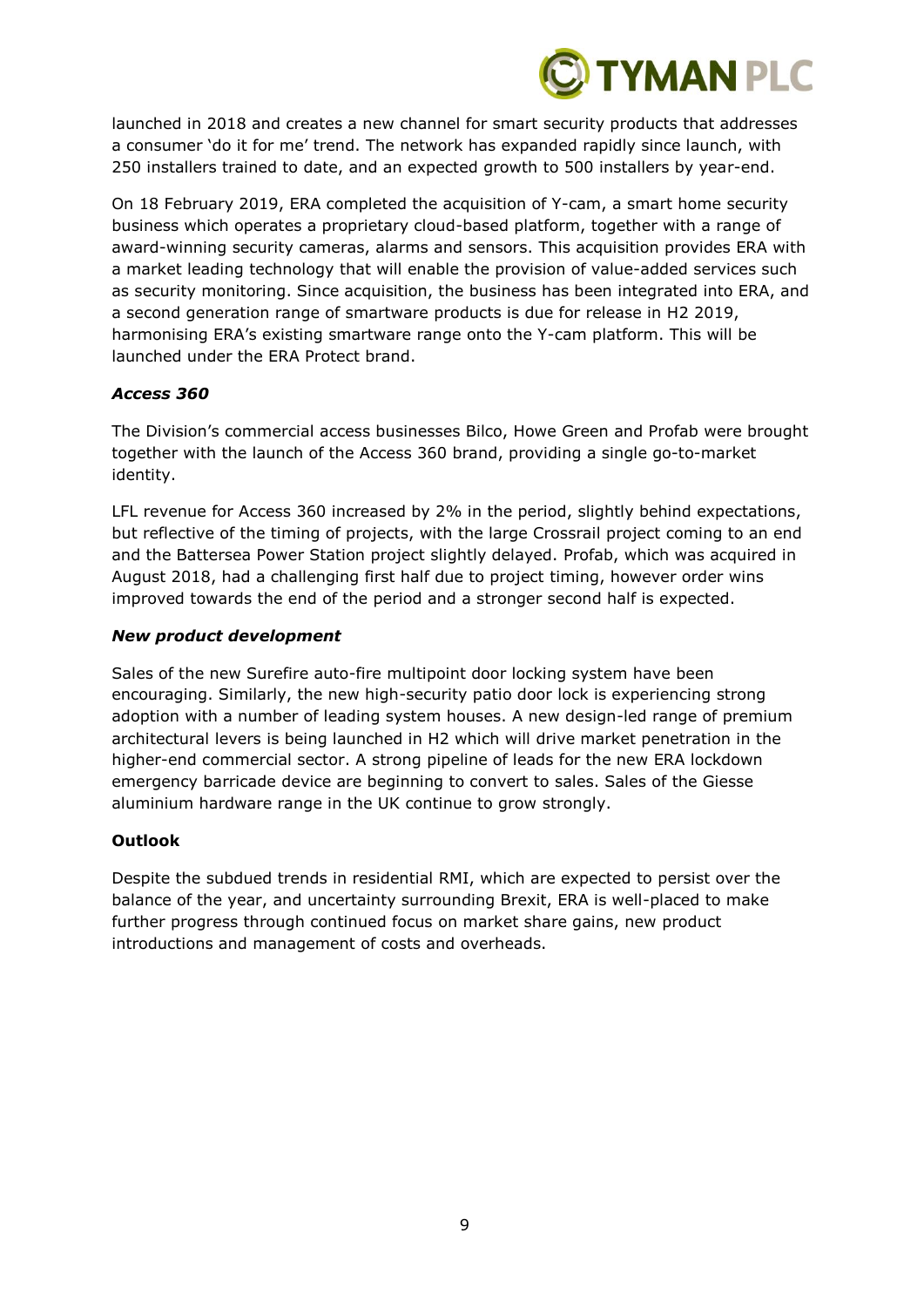

## **SchlegelGiesse Division**

| <b>£m except where stated</b>    | H <sub>1</sub> 2019 | H <sub>1</sub> 2018 | Change | LFL   |
|----------------------------------|---------------------|---------------------|--------|-------|
| Revenue                          | 61.5                | 55.5                | $+11%$ | $+4%$ |
| <b>Adjusted Operating Profit</b> | 7.6                 | 6.8                 | $+12%$ | $+2%$ |
| <b>Adjusted Operating Margin</b> | 12.3%               | $12.2\%$            |        |       |

## **Markets**

SchlegelGiesse's markets presented a mixed picture over the period. European markets were broadly flat, with market growth continuing in Italy, France and Spain, albeit that momentum slowed in Italy and Spain across the period. Germany was broadly flat and Russia continued to decline. In China, the residential RMI market continues to demonstrate strong growth. In the Middle East, Latin America and Australia, the broader macro-economic conditions continued to subdue the door and window markets.

## **Business performance**

LFL revenue grew by 4% in H1 compared to prior year driven by successful price increases as well as volume growth. Revenue of £61.5m for the first half (H1 2018: £55.5m) was 11% ahead of prior year on a reported basis, assisted by the acquisition of Reguitti in August 2018. Operating profit grew by only 2% in H1 on a LFL basis, reflecting operational gearing with continued investment in research and development and overheads to support growth. On a reported basis, operating profit for H1 of  $£7.6m$ was 12% higher than prior year (H1 2018: £6.8m) and benefited from the first full reporting period of Reguitti. Adjusted operating margin of 12.3% was broadly flat to prior year (H1 2018: 12.2%).

Overall SchlegelGiesse produced positive organic LFL growth in Europe driven by strong performances in Russia, Italy, UK and France. In Spain, while hardware sales declined as a result of increasing low-cost competition, sales of seal products grew. Sales declined in Germany due to some market share loss of our OEM customers to lower cost imports.

Outside of Europe, SchlegelGiesse continued to perform strongly in China with sales growth of 28%. This is driven by continued expansion of the RMI distributor base, with a further 8 new distributors placing orders in H1 2019, and strong underlying market trends. The Middle East also delivered a strong performance, despite difficult liquidity conditions. In Australia, sales declined, in line with the challenging local residential housing market.

Sales in Latin American markets declined in the first half of the year as a result of the difficult macro-economic environment in the region. There was some market share growth in Argentina and margins continue to be well managed in this high inflationary market. Despite the absence of sales growth in Brazil, the cost base was managed down to achieve an improved operational performance for H1.

The Reguitti integration continued to progress in the first half of 2019, with synergy benefits from cross selling activities being realised but offset by increased penetration by low-cost competitors in the German and Italian markets.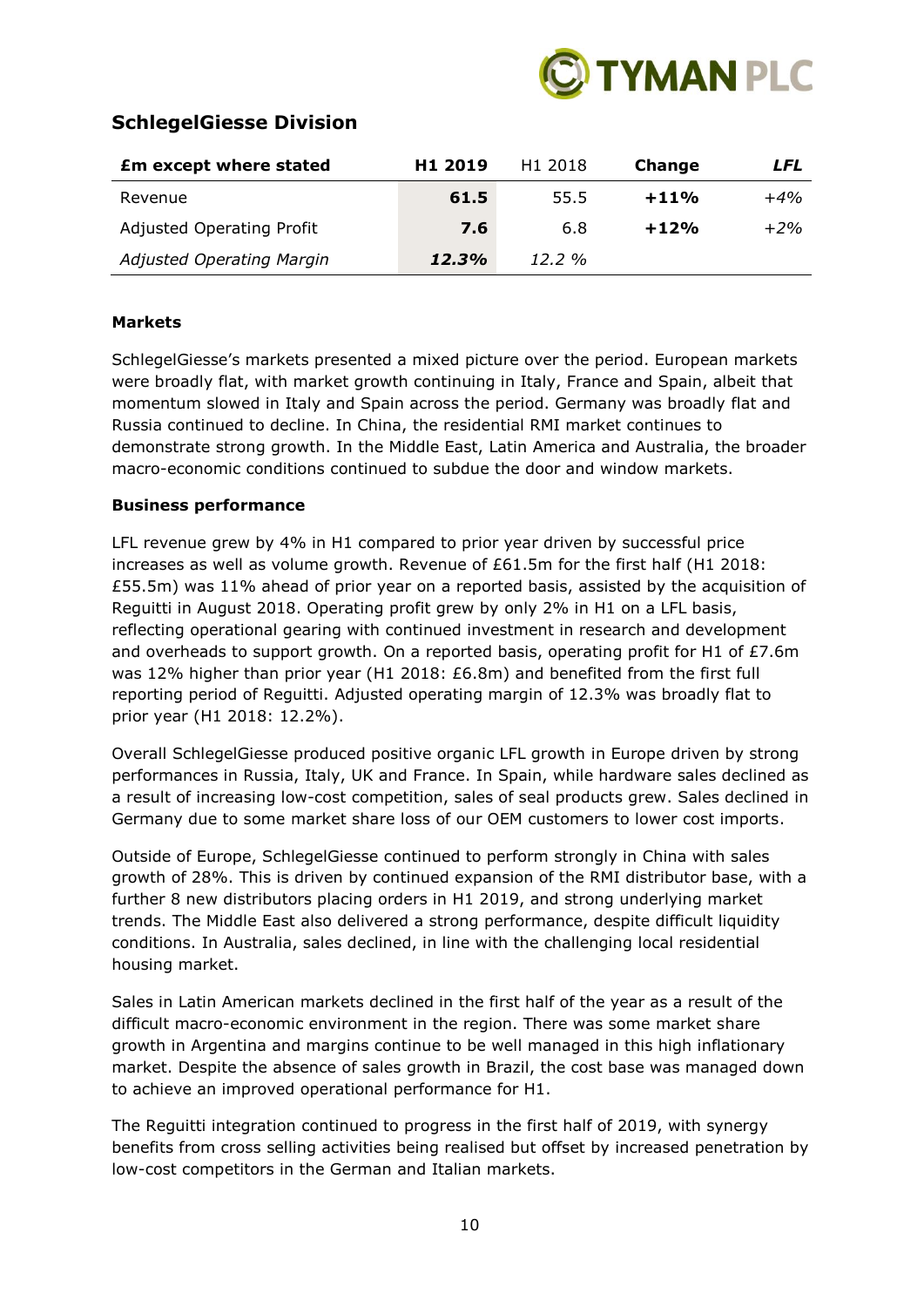

### *New product development*

The evolving trends for narrower window frames and a wider expanse of glass continues to drive strong sales growth of concealed hardware products. Sales of the CHIC concealed hinges and the Supra and Ultra rosette-free handles grew by 31% in H1 2019. SchlegelGiesse is continuing to invest in developing and expanding its range of innovative products, with further product launches planned later in 2019 and in 2020.

#### **Outlook**

SchlegelGiesse expect the markets to remain mixed in line with the conditions seen in the first half, albeit with some dampening of sentiment in Europe. Despite this, SchlegelGiesse continues to execute on its plans to grow market share, with contributions from new products and momentum in Reguitti expected in the second half.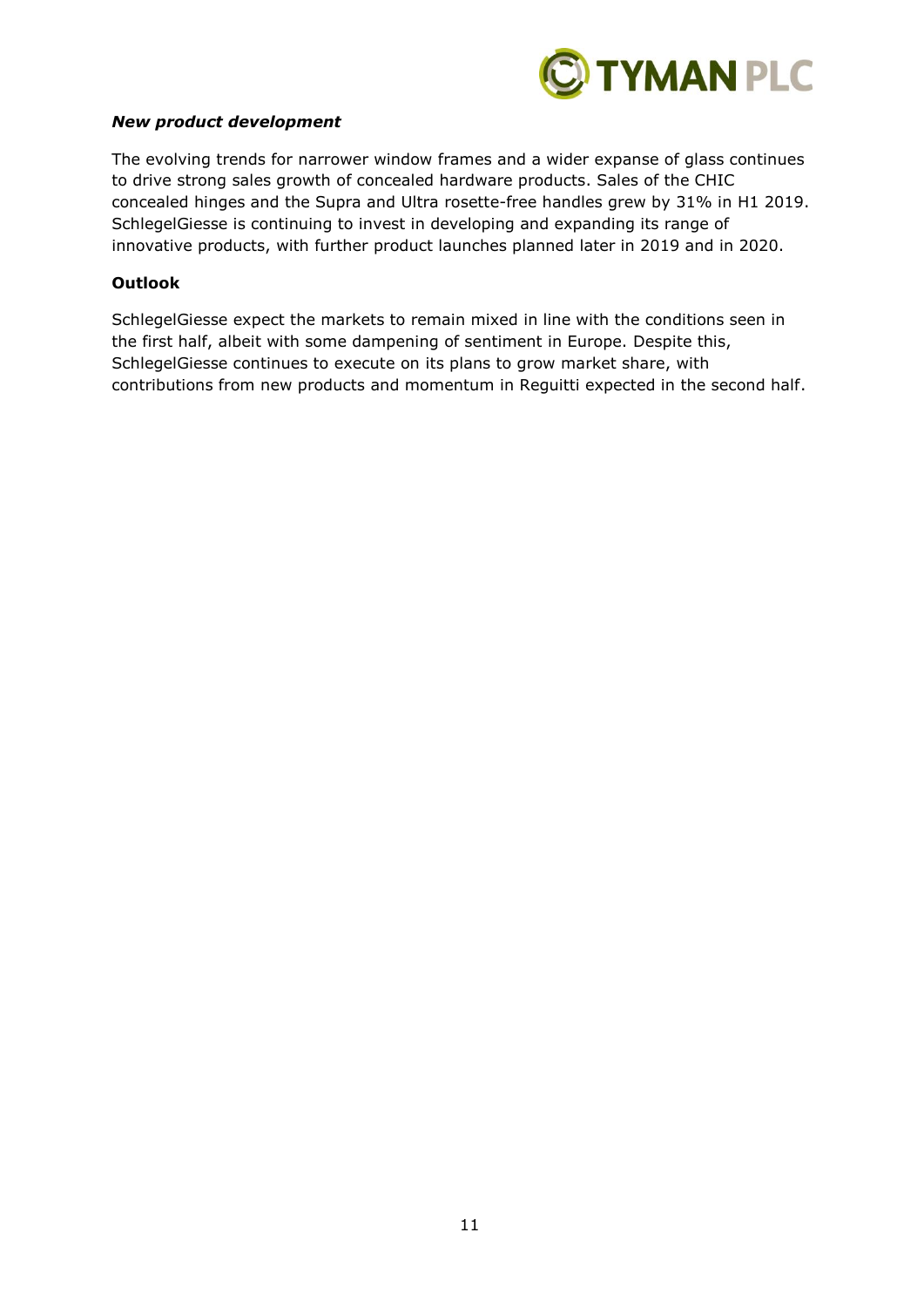

## **FINANCIAL REVIEW**

## **Income statement**

### **Revenue and profit**

Reported revenue in the period increased by 10% to £301.9 million (H1 2018: £274.9 million), largely reflecting the impact of acquisitions made in 2018 of £22.2 million and the favourable impact of foreign exchange movements of £9.8 million. On a like-for-like basis, revenue declined 1% compared to the prior year, principally as a result of the customer losses associated with the US footprint consolidation project of circa £5.2 million and volume declines largely driven by market softness in the US and UK of  $£6.8$ million. The impact of these was partially offset by pricing and surcharge actions of £10.1 million, which compensated for cost inflation experienced in 2018.

Adjusted administrative expenses increased to £68.3 million (H1 2018: £61.6 million), with £4.5 million of the increase due to acquisitions and £1.5 million due to the impact of foreign exchange.

Adjusted operating profit increased by 10% to £41.9 million (H1 2018: £38.2 million) and declined 4% on a like-for-like basis. The operational disruption and customer losses relating to the US footprint consolidation project negatively impacted adjusted operating profit by circa £4.7 million. Pricing actions of £10.1 million, £3.0 million of which related to recovery of tariffs, more than offset higher input costs and other inflationary increases of £7.0 million. More favourable foreign exchange rate movements increased reported operating profit by £1.7 million and the adoption of IFRS 16 'leases' (see note 17) increased adjusted operating profit by £0.8 million. The Group's adjusted operating margin was flat at 13.9% (H1 2018: 13.9%).

Adjusted profit before taxation increased by 4.2% to £34.7 million (H1 2018: £33.3 million) and declined 5.7% on a like-for-like basis. Reported profit before taxation decreased by 24.1% to £11.0 million (H1 2018: £14.5 million).

|                                         | <b>FY 2018</b>  |               |                     |
|-----------------------------------------|-----------------|---------------|---------------------|
| <b>£m except where stated</b>           | Materials $(1)$ | Average $(2)$ | Spot <sup>(3)</sup> |
| Aluminium (Euro)                        | 20.8            | $(1.0)\%$     | (7.6)%              |
| Polypropylene (Euro)                    | 32.1            | $(1.3)\%$     | $(1.4)\%$           |
| Stainless steel (US)                    | 47.8            | $+7.0%$       | $+16.3%$            |
| $Zinc$ (US)                             | 34.8            | $(15.1)\%$    | $(20.3)\%$          |
| Far East components (UK) <sup>(4)</sup> | 37.7            | $(5.0)\%$     | $(4.0)\%$           |

## **Materials and input costs**

*(1) FY 2018 materials cost of sales for raw materials, components and hardware for overall category*

*(2) Average H1 2019 tracker price compared with average H1 2018 tracker price* 

*(3) Spot tracker price as at 30 June 2019 compared with spot tracker price at 30 June 2018*

*(4) Pricing on a representative basket of components sourced from the Far East by ERA.*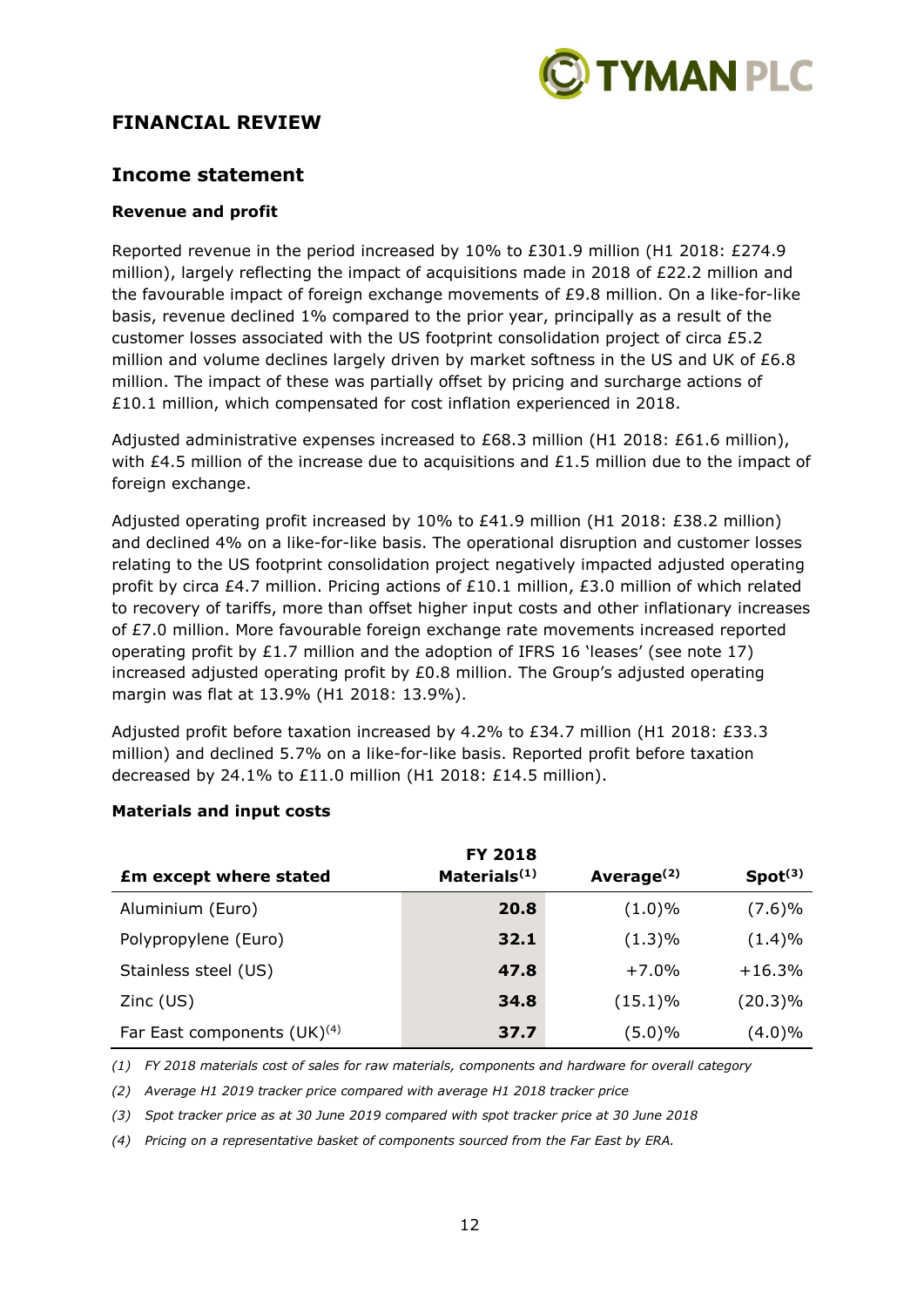

Raw material costs continued to moderate in H1 2019 with average prices across all commodity categories except stainless steel lower than H1 2018. Steel purchases in North America were higher than H1 2018 as a result of the direct and indirect impacts of US tariffs.

## **Exceptional items**

| £m                                            | H1 2019 | H1 2018 |
|-----------------------------------------------|---------|---------|
| Footprint restructuring - costs               | (3.3)   | (2.5)   |
| Footprint restructuring - credits             | 0.6     | 0.2     |
| Footprint restructuring - net                 | (2.7)   | (2.3)   |
| M&A and integration                           | (1.9)   | (1.4)   |
| Write-off of inventory fair value adjustments |         | (2.4)   |
| Impairment charges                            | (5.3)   |         |
| Other                                         |         | 0.6     |
|                                               | (9.9)   | (5.5)   |

## *Footprint restructuring*

As announced in March 2015 and reported in previous periods, footprint restructuring principally relates to directly attributable costs incurred in the ongoing North American footprint project. Costs attributable to footprint restructuring in the period amounted to £3.3 million, with credits of £0.6 million related to gains on the disposal of assets. The North American footprint project is expected to conclude by 2020.

## *M&A and integration*

M&A and integration costs of £1.9 million relate to costs associated with the integration of businesses acquired in 2018, predominantly Ashland, Zoo, and Reguitti.

## *Write-off of inventory fair value adjustments*

The write-off of inventory fair value adjustments in 2018 of £2.4 million related to noncash adjustments relating to the IFRS requirement that finished goods held in inventory must be revalued to their market value on acquisition. This uplift in the book value was considered to be of a one off nature and is of a magnitude that would distort the adjusted trading result of acquisitions in the period and was therefore classified as exceptional.

## *Impairment charges*

Impairment charges relate to the write down of assets and inventory associated with the new door seals product in North America. There is uncertainty over the level of future cash flows that will be generated to support these assets in the near term and therefore these have been written down to their estimated recoverable value. As a result of the magnitude and one off nature of these charges, it is considered appropriate to draw this out as exceptional so that the underlying performance of the business can be understood.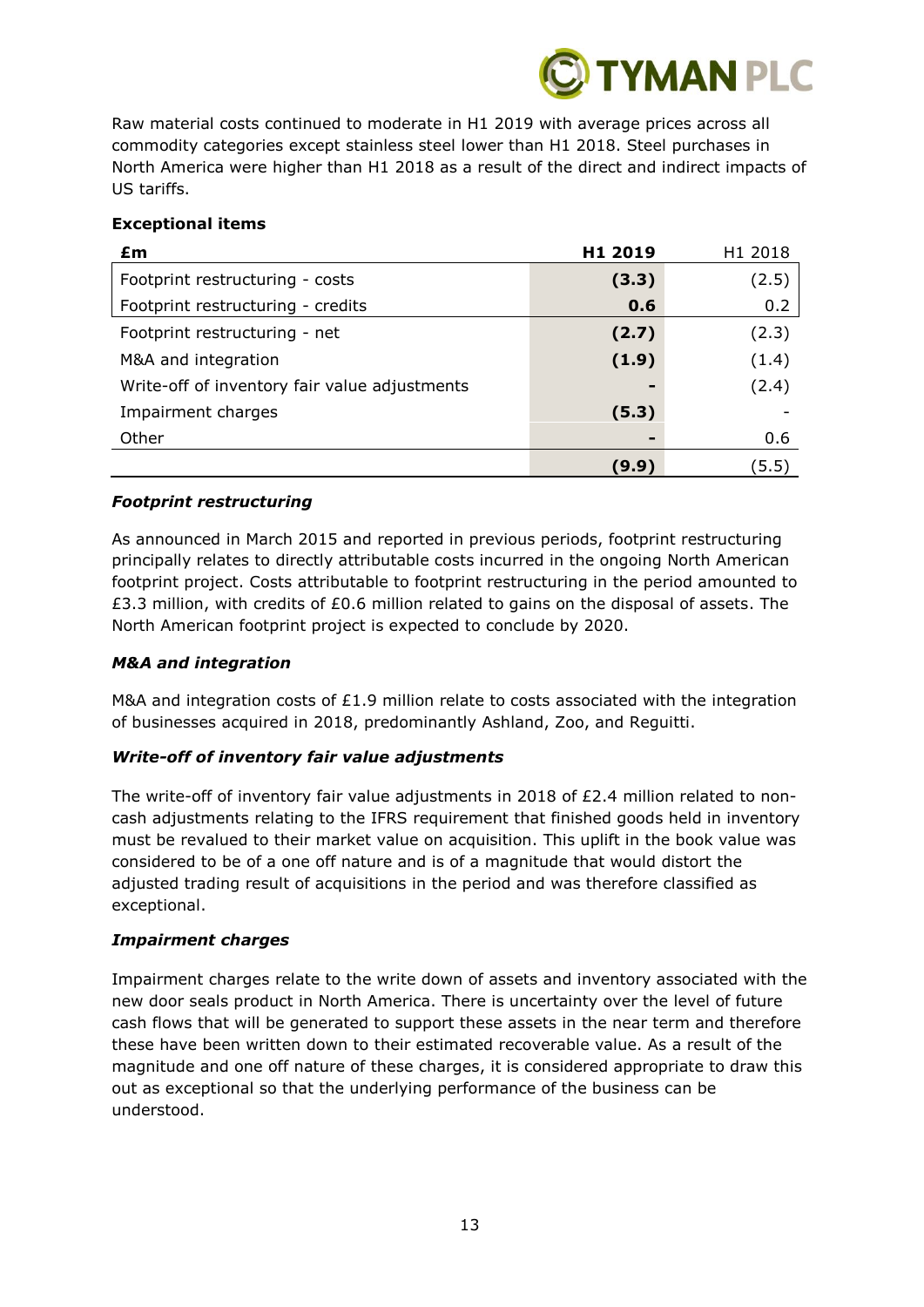

## *Outlook*

Exceptional expenses are now expected to be between  $£11$  million and  $£15$  million in the full year as a result of the write down of assets associated with the new door seals product in North America. The level of cash exceptionals remains unchanged.

### **Finance costs**

Net finance costs increased to £7.5 million (H1 2018: £5.4 million), with £1.5 million relating to interest on lease liabilities recognised as a result of adopting of IFRS 16.

Interest payable on bank loans, private placement notes and overdrafts increased to £5.6 million (H1 2018: £4.8 million) reflecting additional finance charges incurred on higher borrowings.

Non-cash movements charged to net finance costs in the period include amortisation of capitalised borrowing costs of £0.3 million (H1 2018: £0.7 million) and pension interest cost of £0.1 million (H1 2018: £0.1 million).

#### **Taxation**

The Group reported an income tax charge of  $E3.1$  million (H1 2018: £4.5 million), comprising a current tax charge of £3.3 million (H1 2018: £5.6 million) and a deferred tax credit of £0.2 million (H1 2018: £1.1 million).

The adjusted tax charge was £9.1 million (H1 2018: £8.7 million) representing an effective adjusted tax rate of 26.2% (H1 2018: 26.1%). This is the Group's current best estimate of the adjusted tax rate for the 2019 full year.

During the period, the Group paid corporation tax of £7.1 million (H1 2018: £5.1 million), with the increase reflecting that a refund of £1.2m was received in H1 2018, as well as timing of payments on account.

## **Earnings per share**

Basic earnings per share decreased by 24.2% to 4.06 pence (H1 2018: 5.35 pence). Adjusted earnings per share was in line with H1 2018 at 13.14 pence (H1 2018: 13.11 pence). Excluding the impact of IFRS16, basic earnings per share decreased 17.2% and adjusted earnings per share increased by 3.1%.

There is no material difference between these calculations and the fully diluted earnings per share calculations.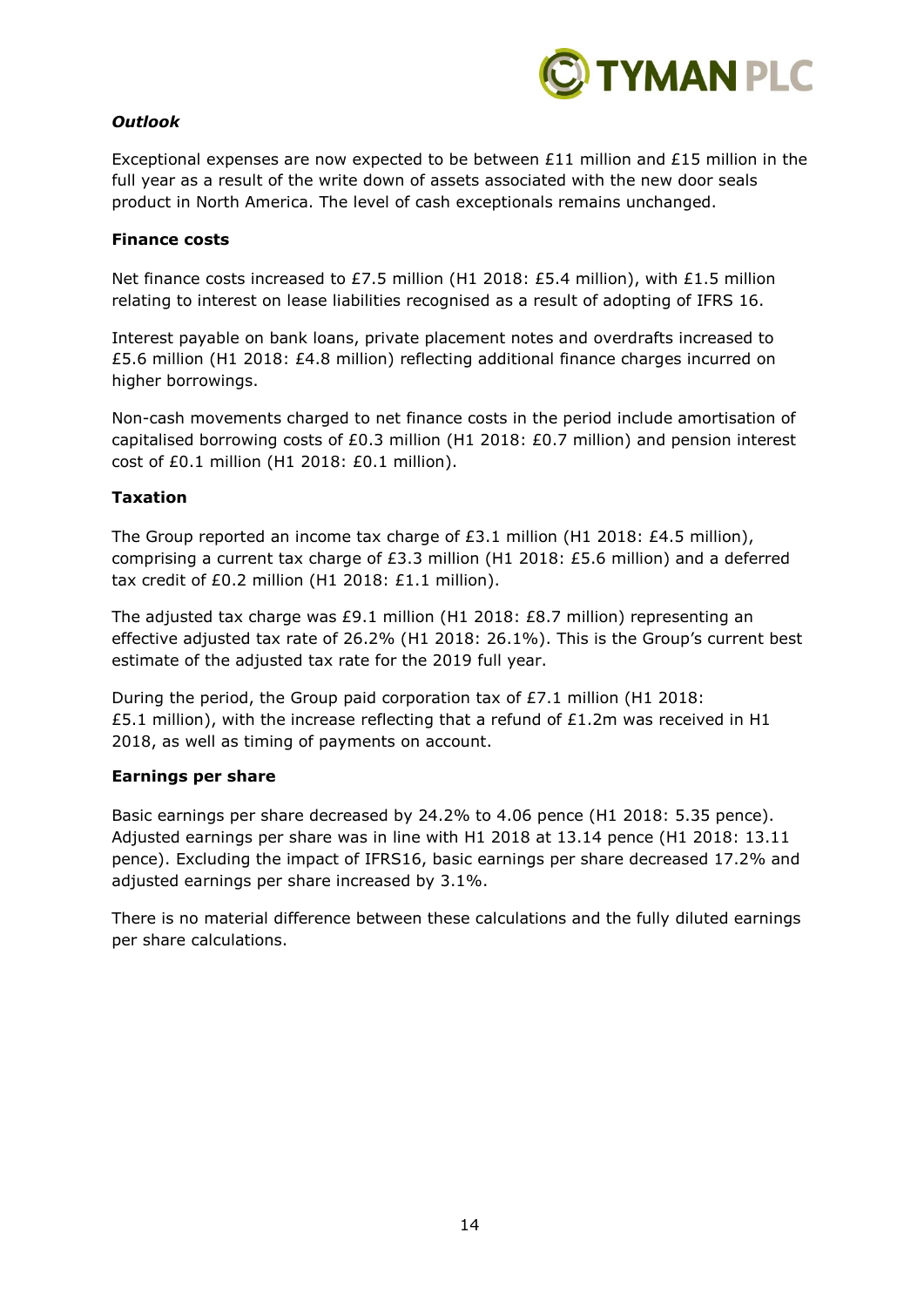

## **Cash generation, funding and liquidity**

## **Cash and cash conversion**

| £m                                                        | H1 2019 | H <sub>1</sub> 2018 |
|-----------------------------------------------------------|---------|---------------------|
| Net cash generated from operations                        | 16.3    | 17.0                |
| Add: Pension contributions                                | 0.5     | 0.4                 |
| Add: Income tax paid                                      | 7.1     | 5.1                 |
| Less: Purchases of property, plant and equipment          | (5.5)   | (6.9)               |
| Less: Purchases of intangible assets                      | (0.4)   | (0.5)               |
| Add: Proceeds on disposal of PPE                          | $1.2$   | 2.5                 |
| <b>Operational Cash Flow after exceptional cash costs</b> | 19.2    | 17.6                |
| Exceptional cash costs                                    | 6.9     | 3.2                 |
| <b>Operational Cash Flow</b>                              | 26.1    | 20.8                |
| Less: Impact of IFRS 16                                   | (4.7)   |                     |
| <b>Adjusted Operational Cash Flow</b>                     | 21.4    | 20.8                |
| Less: Pension contributions                               | (0.5)   | (0.4)               |
| Less: Income tax paid                                     | (7.1)   | (5.1)               |
| Less: Net interest paid (excluding IFRS 16)               | (6.0)   | (3.6)               |
| Less: Exceptional cash costs                              | (6.9)   | (3.2)               |
| <b>Free Cash Flow</b>                                     | 0.9     | 8.5                 |

Operational cash flow in the period increased by 25.5% to £26.1 million, primarily as a result of applying IFRS 16 and the reduction in capital expenditure, offset by the impact of a higher working capital build. As a result of applying IFRS 16, lease cashflows that were previously included in net cash generated from operations are now included within financing activities. Adjusted operational cash flow excluding the impact of IFRS 16 increased by 3.5% to £21.4 million (H1 2018: £20.8 million). This is after adding back £6.9 million (H1 2018: £3.2 million) of exceptional costs cash settled in the period, £4.7 million of which related to settlement of costs associated with the North American footprint project and were provided for in 2018.

Free cash flow in the period was significantly lower than H1 2018 at £0.9 million (H1 2018: £8.5 million) and was impacted by the exceptional cash outflows, increased interest payments, and higher levels of income tax payments on account.

Operating cash conversion in H1 2019 was 62.3% (H1 2018: 54.2%). Adjusted operating cash conversion, excluding the impact of IFRS 16, was lower at 52.1%, impacted by the higher working capital build.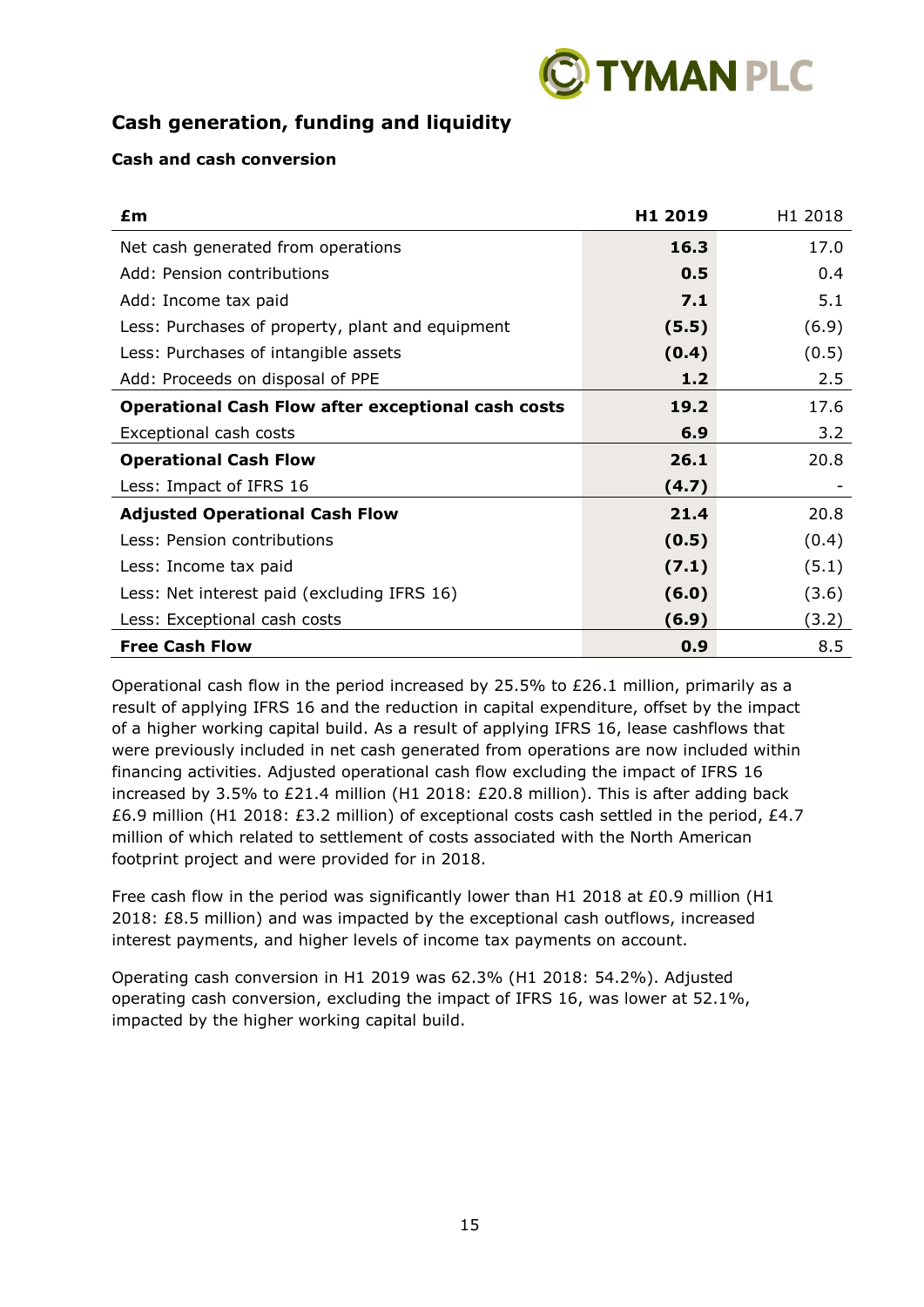

### **Bank facilities and US private placement notes**

| <b>Facility</b>  | <b>Maturity</b> | <b>Currency</b> | <b>Committed</b> | <b>Uncommitted</b> |
|------------------|-----------------|-----------------|------------------|--------------------|
| 2018 Facility    | Feb 2024        | Multicurrency   | £240.0m          | £70.0m             |
| 4.97 % USPP      | Nov 2021        | US\$            | US\$55.0m        |                    |
| 5.37 % USPP      | Nov 2024        | US\$            | US\$45.0m        | -                  |
| Other facilities | Various         | €               | £1.0m            | -                  |

Total facilities available to the Group, as at 30 June 2019, were as follows:

## **Liquidity**

At 30 June 2019 the Group had gross outstanding borrowings of £279.6 million (H1 2018: £265.8 million), cash balances of £49.6 million (H1 2018: £45.7 million) and committed but undrawn facilities of £56.1 million (H1 2018: £53.2 million) as well as potential access to the uncommitted £70.0 million accordion facility. Following the adoption of IFRS 16, the Group has also recorded £61.8 million of lease liabilities on the balance sheet at 30 June 2019 (see note 17).

Adjusted net debt at the period end was £230.0 million (H1 2018: £220.1million) reflecting the extra debt taken on by the Group to fund the acquisitions of Profab and Reguitti made in H2 2018. Under IFRS, which reduces gross debt by the unamortised portion of finance arrangement fees, net debt at 30 June 2019 was £228.0 million (H1 2018: £218.0 million).

| At 30 June 2019 | Test    | Performance <sup>(1)</sup> | Headroom $(2)$ | Headroom <sup>(2)</sup> |
|-----------------|---------|----------------------------|----------------|-------------------------|
| Leverage        | < 3.00x | 2.21x                      | 27.0m          | 26.4%                   |
| Interest Cover  | > 4.00x | 8.88x                      | 56.0m          | 55.0%                   |

#### **Covenant performance**

*(1) Calculated covenant performance consistent with the Group's banking covenant test (banking covenants set on a frozen GAAP basis and not impacted by IFRS 16)*

*(2) The approximate amount by which adjusted EBITDA would need to decline before the relevant covenant is breached*

At the half year, the Group retained significant headroom on its banking covenants. Leverage at the period end was 2.21x (H1 2018: 2.11x) reflecting the extra debt taken on by the Group to fund the H2 2018 acquisitions. Leverage is projected to reduce over the second half of the year to below 2.00x at the year end.

Interest cover at the period end was 8.88x (H1 2018: 10.54x), reflecting the increased interest expense on higher drawdowns and the increase in interest rates.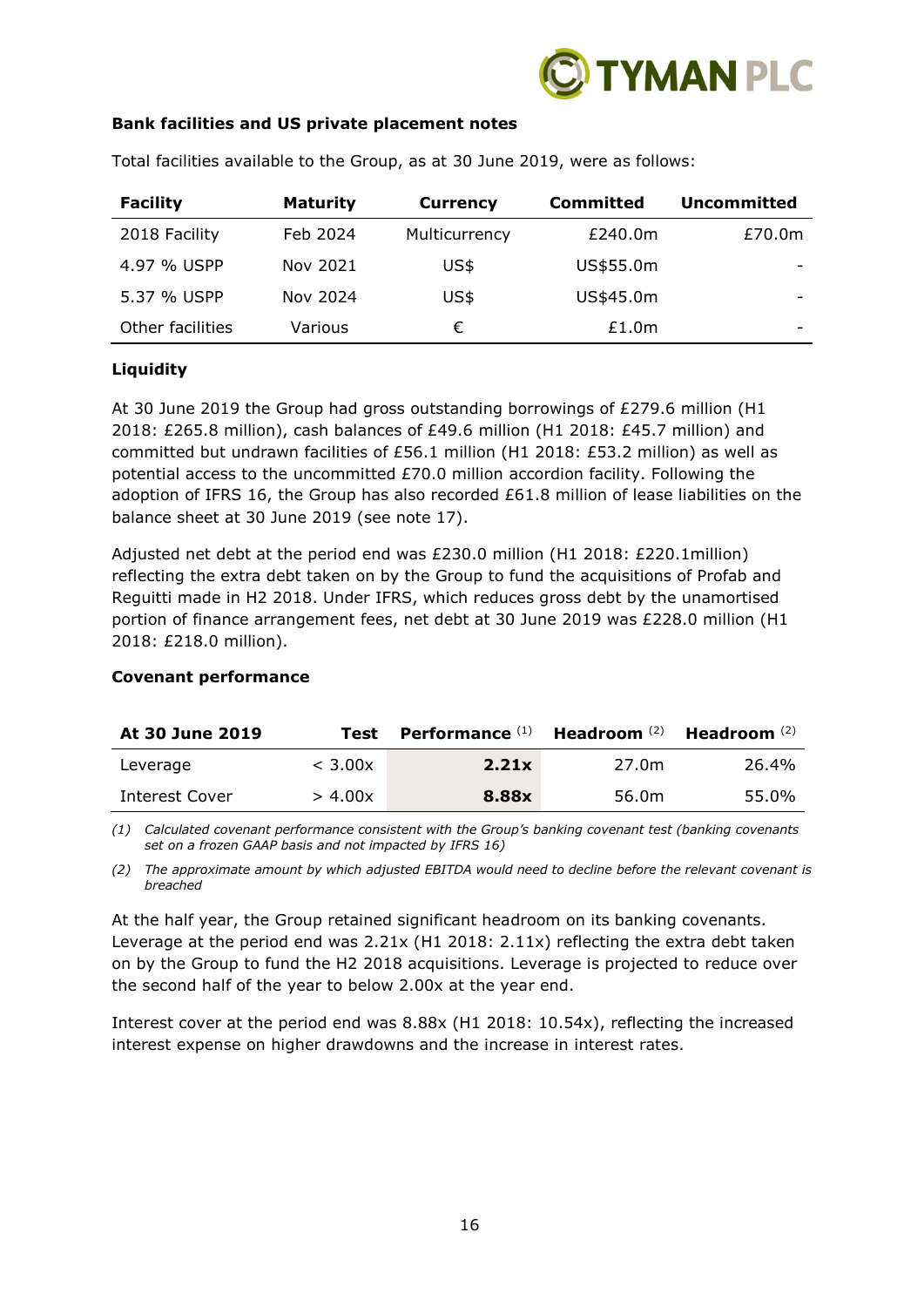

## **Balance sheet – assets and liabilities**

## **Working capital**

| £m                           | <b>FY 2018</b> | Mvt  | Acqns $(1)$              | FX. | H <sub>1</sub> 2019 |
|------------------------------|----------------|------|--------------------------|-----|---------------------|
| Inventories                  | 105.3          | 10.2 | $\overline{\phantom{a}}$ | 0.4 | 115.9               |
| Trade receivables            | 71.6           | 10.7 | 0.1                      | 0.2 | 82.6                |
| Trade payables               | (52.6          | 2.3  | (0.1)                    | ۰   | (50.4)              |
| <b>Trade working capital</b> | 124.3          | 23.2 | $\overline{\phantom{a}}$ | 0.6 | 148.1               |

*(1) The fair value of working capital items assumed at the acquisition date*

Trade working capital at the half year, net of provisions, was £148.1 million (H1 2018: £133.8 million; FY 2018: £124.3 million). The trade working capital build to the half year at average exchange rates was £23.2 million (H1 2018: £19.3 million). The trade working capital unwind in H2 is expected to be £25 million to £30 million.

The inventory build to the half year at average exchange rates was  $£10.2$  million (H1 2018: £9.6 million). The increased inventory build is driven by holding additional stocks to minimise disruption in North America as part of the footprint project and holding excess stock as a result of Brexit planning in the UK and Europe.

Trade receivables increased broadly in line with trading.

Of the year to date increase in trade working capital,  $E0.6$  million related to exchange.

## **Capital expenditure**

Gross capital expenditure decreased to £5.9 million (H1 2018: £7.4 million) or 0.83x depreciation (H1 2018: 1.13x), as a result of a reduction in capital investment projects following completion of the significant site moves as part of the footprint project. The expected capital expenditure level for the full year has been reduced to between £12 million and £15 million.

## **Balance sheet - equity**

## **Shares in issue**

At 30 June 2019, the total number of shares in issue was 196.8 million (H1 2018: 196.8 million) of which 0.5 million shares were held in treasury (H1 2018: 0.5 million).

## **Bonus share issue and capital reduction**

As outlined in the 2018 annual report and approved by shareholders at the AGM on 9 May 2019, a bonus share issue from undistributable reserves and subsequent capital reduction was completed on 4 June 2019. The entire share premium was cancelled and transferred to retained earnings. This increased the level of reserves available for distribution as at 30 June 2019 to £378.7 million.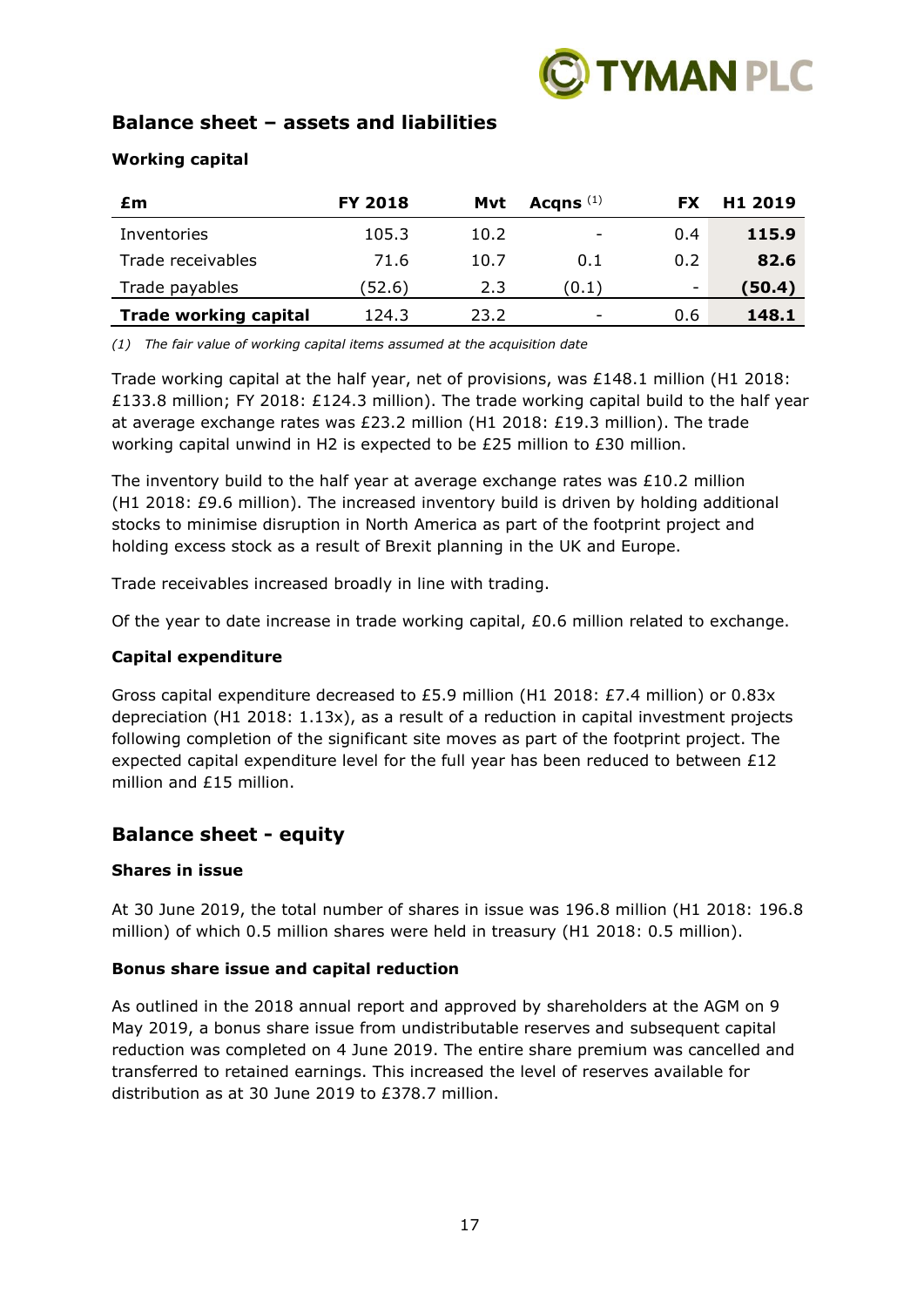

## **Employee Benefit Trust purchases**

At 30 June 2019, the EBT held 1.4 million shares (H1 2018: 1.5 million). During the period, the EBT purchased 0.8 million shares in Tyman plc at a total cost of £2.0 million to satisfy certain share awards vested in March 2019 as well as future obligations under the Group's various share plans.

## **Other financial matters**

#### **Return on capital employed**

ROCE fell by 122 bps to 12.7% (H1 2018: 13.9%) as a result of the adoption of IFRS 16 as well as the reduction in like-for-like adjusted operating profit and higher working capital build. Excluding the impact of IFRS 16, ROCE was 13.1%.

#### **Returns on Acquisition Investment**

|              | <b>Acquisition</b><br><b>Date</b> | <b>Original</b><br><b>Acquisition</b><br><b>Investment</b> | <b>ROAI</b> at<br>H1 2019(1) |
|--------------|-----------------------------------|------------------------------------------------------------|------------------------------|
| Howe Green   | March 2017                        | £6.2m                                                      | 17.0%                        |
| Ashland      | March 2018                        | US\$102.4m                                                 | <b>14.0%</b>                 |
| Zoo Hardware | May 2018                          | £18.7m                                                     | <b>19.8%</b>                 |
| Profab       | <b>July 2018</b>                  | £4.1m                                                      | <b>18.4%</b>                 |
| Reguitti     | August 2018                       | €16.2m                                                     | 9.9%                         |

*(1) See Alternative Performance Measures on page 47*

The integration of Howe Green is now complete and its run rate ROAI after two years of ownership is 17.0%; exceeding the Group's minimum target return threshold of 15%.

Ashland, Zoo Hardware, and Profab have continued to perform well since acquisition and are on track to exceed the minimum target return threshold. Ashland is expected to generate US\$5m of annual synergy benefits from 2020.

Reguitti synergies have been slower than expected to come through. Integration of the sales force has now been completed and cross-selling benefits are beginning to be realised.

## **Currency**

#### *Currency in the consolidated income statement*

The principal foreign currencies that impact the Group's results are the US Dollar, the Euro, the Australian Dollar and the Canadian Dollar. In H1 2019, the Sterling was weaker against each of these currencies, other than the Euro and Australian Dollar when compared with the prevailing average exchange rates in H1 2018.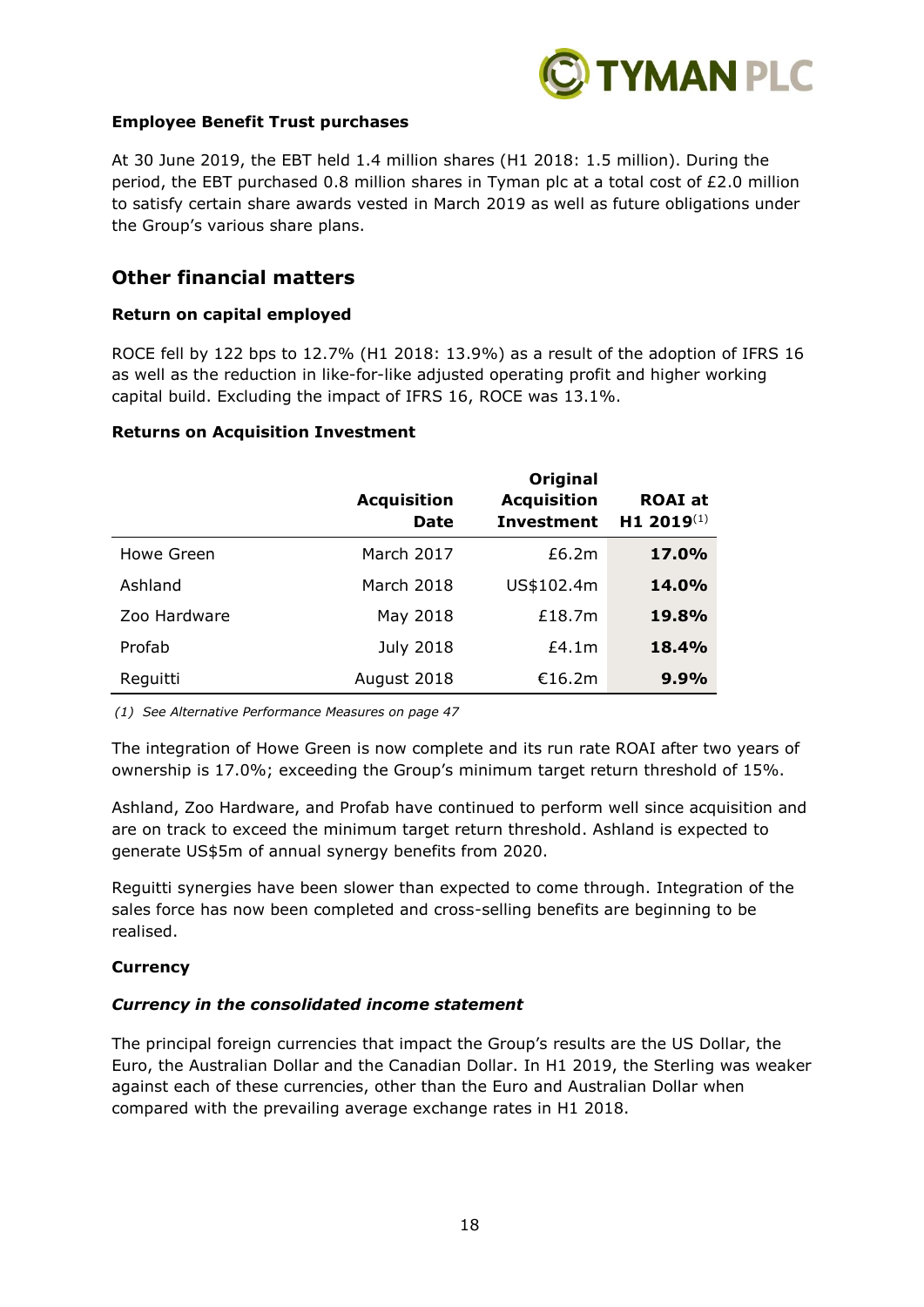

## *Translational exposure*

| Currency                 | US\$  | Euro  | AUS\$ | CA\$      | <b>Other</b> | Total |
|--------------------------|-------|-------|-------|-----------|--------------|-------|
| % mvt in average rate    | (6)%  | 0.8%  | 2.7%  | $(1.8)\%$ |              |       |
| Em Revenue impact        | 10.9  | (0.3) | (0.1) | 0.1       | (1.4)        | 9.2   |
| $Em$ Profit impact $(1)$ | 3.5   | ۰     | -     | -         | (0.2)        | 3.3   |
| 1c decrease impact $(2)$ | £210k | £38k  | £1k   | £2k       |              |       |

*(1) Adjusted Operating Profit impact*

*(2) Defined as the approximate favourable translation impact of a 1c decrease in the Sterling exchange rate of the respective currency on the Group's Adjusted Operating Profit*

The net effect of currency translation caused revenue and adjusted operating profit from ongoing operations to increase by  $E9.2$  million and  $E3.3$  million respectively compared with H1 2018.

## *Transactional exposure*

Foreign exchange hedges against the US Dollar and Renminbi resulted in a small benefit to the operating profit of ERA in H1 2019 compared to H1 2018.

The Group's other transactional exposures generally benefit from the existence of natural hedges and are immaterial.

## **New accounting standards**

## **IFRS 16 – Leases**

The Group has applied IFRS 16 for the first time in the period ended 30 June 2019. As permitted by the standard, comparatives for 2018 have not been restated and the impact on net assets has been recognised within retained earnings as at 1 January 2019.

IFRS 16 has resulted in almost all leases being recognised on the balance sheet. An asset (the right to use the leased item) of £62.0 million and a financial liability to pay rentals of £61.8 million have been recognised on the balance sheet. Instead of recognising a rental expense over the term of the lease within operating profit, a depreciation charge of £3.5 million has been recognised on the right to use asset, and a finance charge of £1.5 million recognised on the lease liability.

This has increased adjusted operating profit by  $E0.8$  million in the period as a result of a portion of the expense now being included within finance expenses and has reduced profit before tax by £0.7 million as a result of interest charges being higher at the beginning of the lease term.

Cash flows associated with lease payments which were previously classified as operating cash flows are now classified within financing cash flows, which has increased operating cash inflows and increased financing cash outflows by £4.7 million.

The Group's banking covenants are unaffected as these are set on the basis of prevailing GAAP. For further details of the impact of IFRS 16 on the Group, see note 17.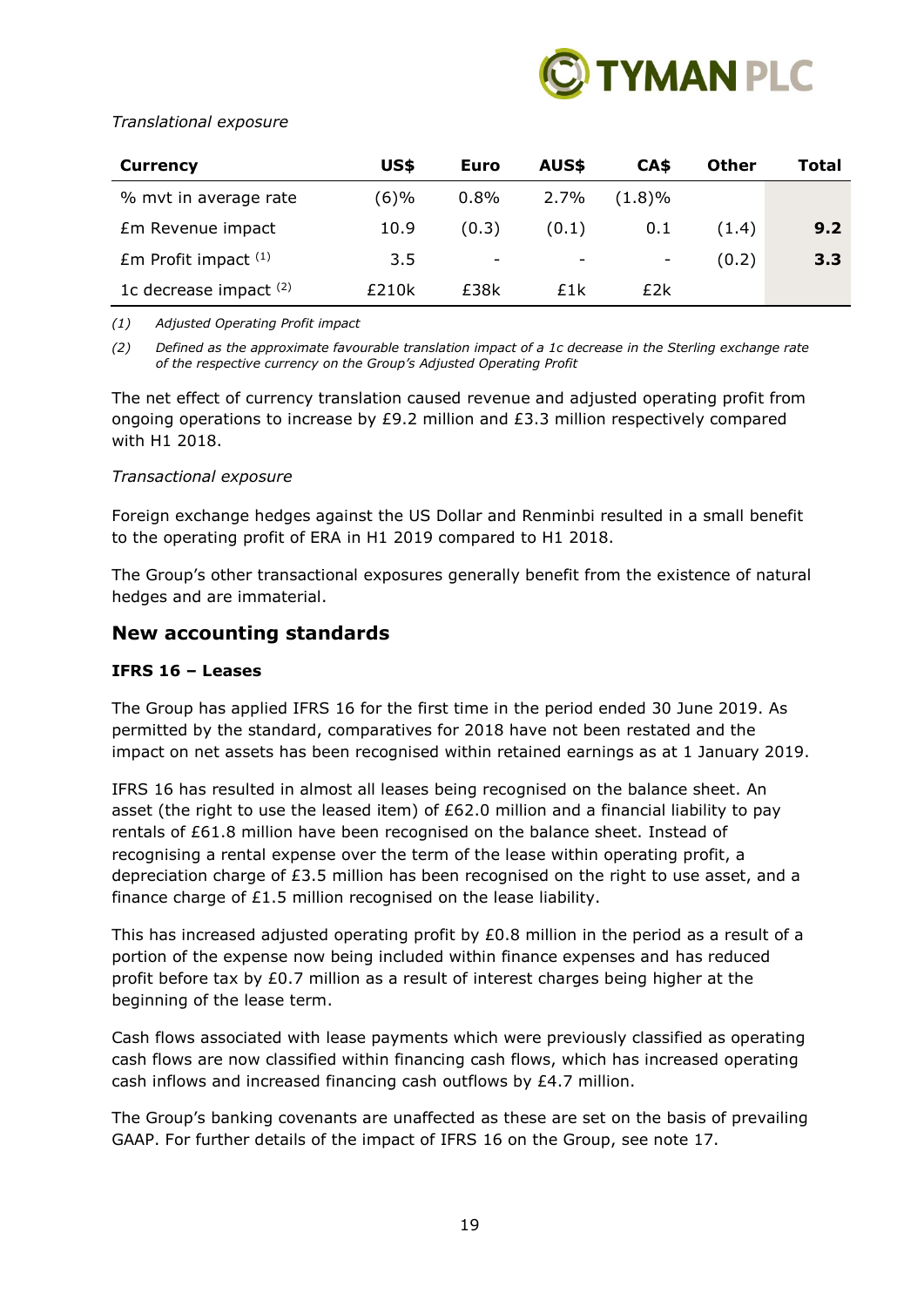

## **Principal risks and uncertainties**

The Group's principal risks and uncertainties are identified on pages 41 to 44 of the Group's Report and Accounts for the year ended 31 December 2018, which is available at the Group's website.

The Directors have reviewed the principal risks and uncertainties facing Tyman, including those that would threaten its business model, future performance, solvency or liquidity. The following amendments have been made to the principal risks and uncertainties for the period ended 30 June 2019:

## **Footprint rationalisation and loss of major customers**

The risks associated with the footprint rationalisation and loss of major customers were assessed as medium as at 31 December 2018. In light of the operational disruption and customer losses in North America in the period, the Directors have reassessed these principal risks and have amended the risk rating to high. Mitigation of this risk is the highest priority for the Board and the Group is working to resolve the operational issues, improve service levels, and reinstate supply of the legacy door seals product.

#### **Risks and uncertainties facing the Group**

In the opinion of the Directors, the principal risks and uncertainties as at the date of this report, consist of the principal risks and uncertainties set out in the 2018 Report and Accounts, with risk associated with footprint rationalisation and loss of major customers now being considered a high level of risk.

## **25 July 2019**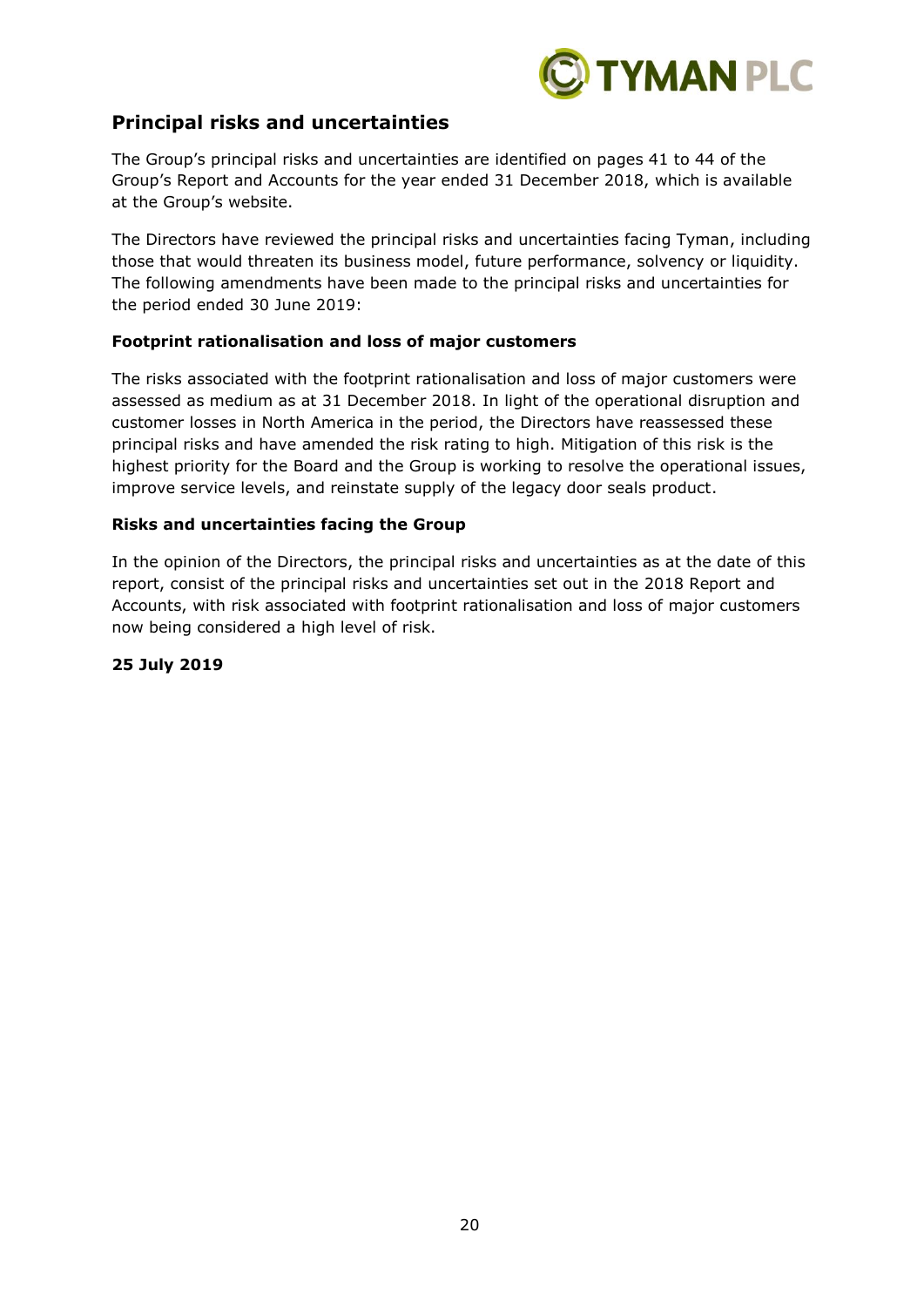

#### **Condensed consolidated income statement**

|                                                                    |                | <b>Six months</b>  | Six months   | Year ended  |
|--------------------------------------------------------------------|----------------|--------------------|--------------|-------------|
|                                                                    |                | ended              | ended        | 31 December |
|                                                                    |                | 30 June 2019       | 30 June 2018 | 2018        |
|                                                                    |                | (unaudited)        | (unaudited)  | (audited)   |
|                                                                    | Note           | £m                 | £m           | £m          |
| <b>Revenue</b>                                                     | 3              | 301.9              | 274.9        | 591.5       |
| Cost of sales                                                      |                | (191.7)            | (175.1)      | (383.3)     |
| <b>Gross profit</b>                                                |                | 110.2              | 99.8         | 208.2       |
| Administrative expenses                                            |                | (91.7)             | (79.9)       | (157.7)     |
| <b>Operating profit</b>                                            |                | 18.5               | 19.9         | 50.5        |
| Analysed as:                                                       |                |                    |              |             |
| Adjusted <sup>(1)</sup> operating profit                           | 3              | 41.9               | 38.2         | 83.6        |
| <b>Exceptional items</b>                                           | $\overline{4}$ | (9.9)              | (5.5)        | (7.3)       |
| Amortisation of acquired intangible assets                         | 9              | (13.5)             | (12.8)       | (25.8)      |
| <b>Operating profit</b>                                            |                | 18.5               | 19.9         | 50.5        |
| Finance income                                                     | $\overline{5}$ |                    | 0.2          | 0.4         |
| Finance costs                                                      | 5              | (7.5)              | (5.6)        | (12.0)      |
| <b>Net finance costs</b>                                           | 5              | (7.5)              | (5.4)        | (11.6)      |
| <b>Profit before taxation</b>                                      |                | 11.0               | 14.5         | 38.9        |
| Income tax charge                                                  | 6              | (3.1)              | (4.5)        | (12.6)      |
| Profit for the period                                              |                | 7.9                | 10.0         | 26.3        |
|                                                                    |                |                    |              |             |
| Basic earnings per share                                           | 7              | 4.06p              | 5.35p        | 13.76p      |
| Diluted earnings per share                                         | $\overline{7}$ | 4.04p              | 5.31p        | 13.66p      |
| <b>Non-GAAP alternative performance</b><br>measures <sup>(1)</sup> |                |                    |              |             |
| Adjusted <sup>(1)</sup> operating profit                           |                | 41.9               | 38.2         | 83.6        |
| Adjusted $(1)$ profit before taxation                              |                | 34.7               | 33.3         | 72.7        |
|                                                                    |                |                    |              |             |
| Basic Adjusted earnings per share                                  | $\overline{7}$ | 13.14p             | 13.11p       | 27.68p      |
| Diluted Adjusted earnings per share                                | $\overline{7}$ | 13.10 <sub>p</sub> | 13.01p       | 27.47p      |

*(1) Before amortisation of acquired intangible assets, deferred taxation on amortisation of acquired intangible assets, impairment of goodwill, exceptional items, gains and losses on the fair value of derivative financial instruments, amortisation of borrowing costs, and the associated tax effect. See definitions on page 44 for non-GAAP alternative performance measures.*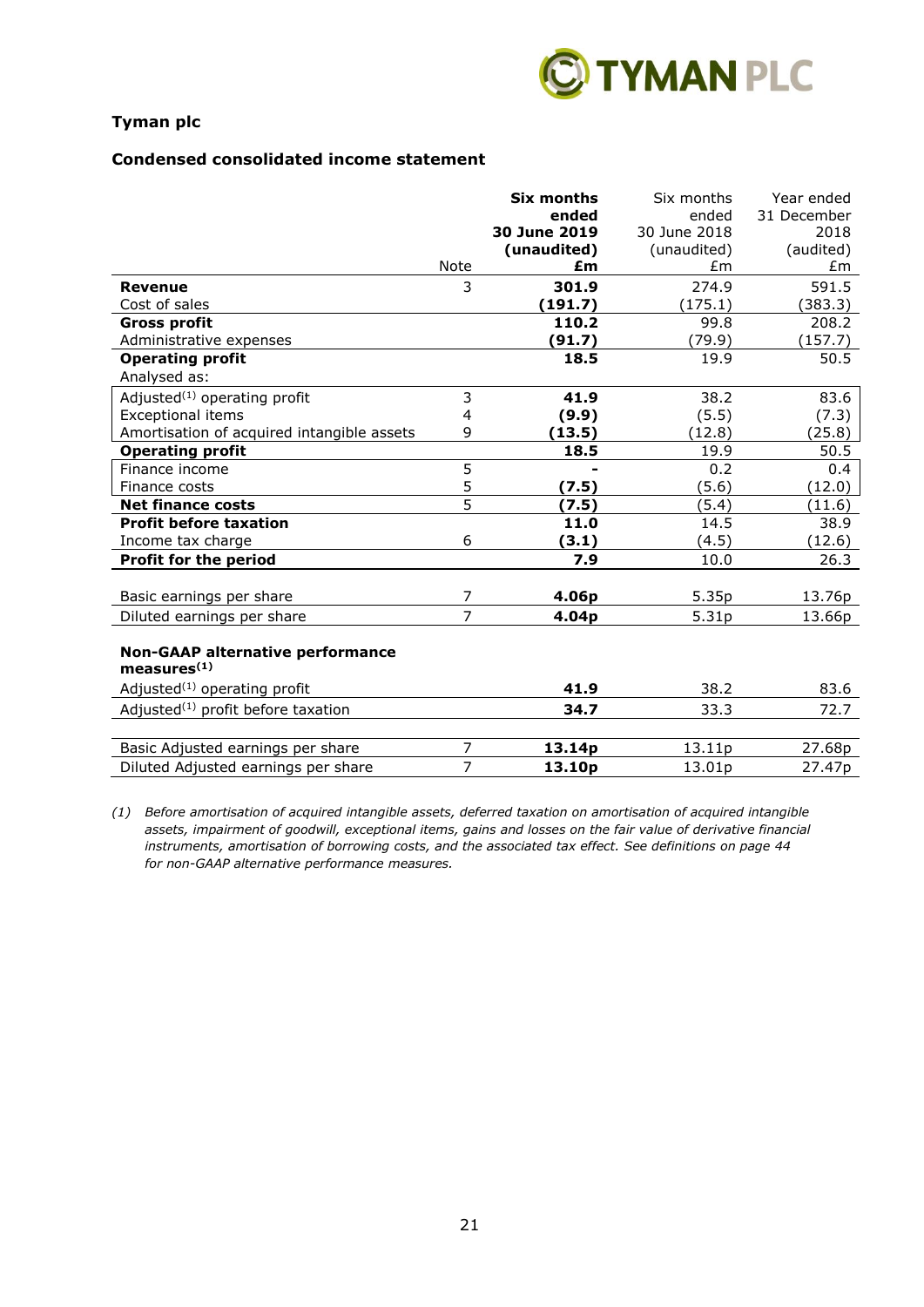

## **Condensed consolidated statement of comprehensive income**

|                                                        | Six months   | Six months   | Year ended       |
|--------------------------------------------------------|--------------|--------------|------------------|
|                                                        | ended        | ended        | 31 December      |
|                                                        | 30 June 2019 | 30 June 2018 | 2018             |
|                                                        | (unaudited)  | (unaudited)  | (audited)        |
|                                                        | £m           | £m           | £m               |
| Profit for the period                                  | 7.9          | 10.0         | 26.3             |
| Other comprehensive (expense)/income                   |              |              |                  |
| Items that will not be reclassified to profit or loss  |              |              |                  |
| Remeasurements of post-employment benefit              |              |              |                  |
| obligations                                            | (0.4)        |              | 0.9 <sup>°</sup> |
| Total items that will not be reclassified to profit or |              |              |                  |
| loss                                                   | (0.4)        |              | 0.9              |
| Items that may be reclassified subsequently to         |              |              |                  |
| profit or loss                                         |              |              |                  |
| Exchange differences on translation of foreign         |              |              |                  |
| operations                                             | 1.0          | 4.9          | 15.3             |
| Effective portion of changes in value of cash flow     |              |              |                  |
| hedges                                                 | 0.2          | (0.1)        |                  |
| Total items that may be reclassified to profit or loss | 1.2          | 4.8          | 15.3             |
| Other comprehensive income for the period, net of      |              |              |                  |
| tax                                                    | 0.8          | 4.8          | 16.2             |
| Total comprehensive income for the period              | 8.7          | 14.8         | 42.5             |

Items in the statement above are disclosed net of tax. The income tax relating to each component of other comprehensive income is disclosed in note 6.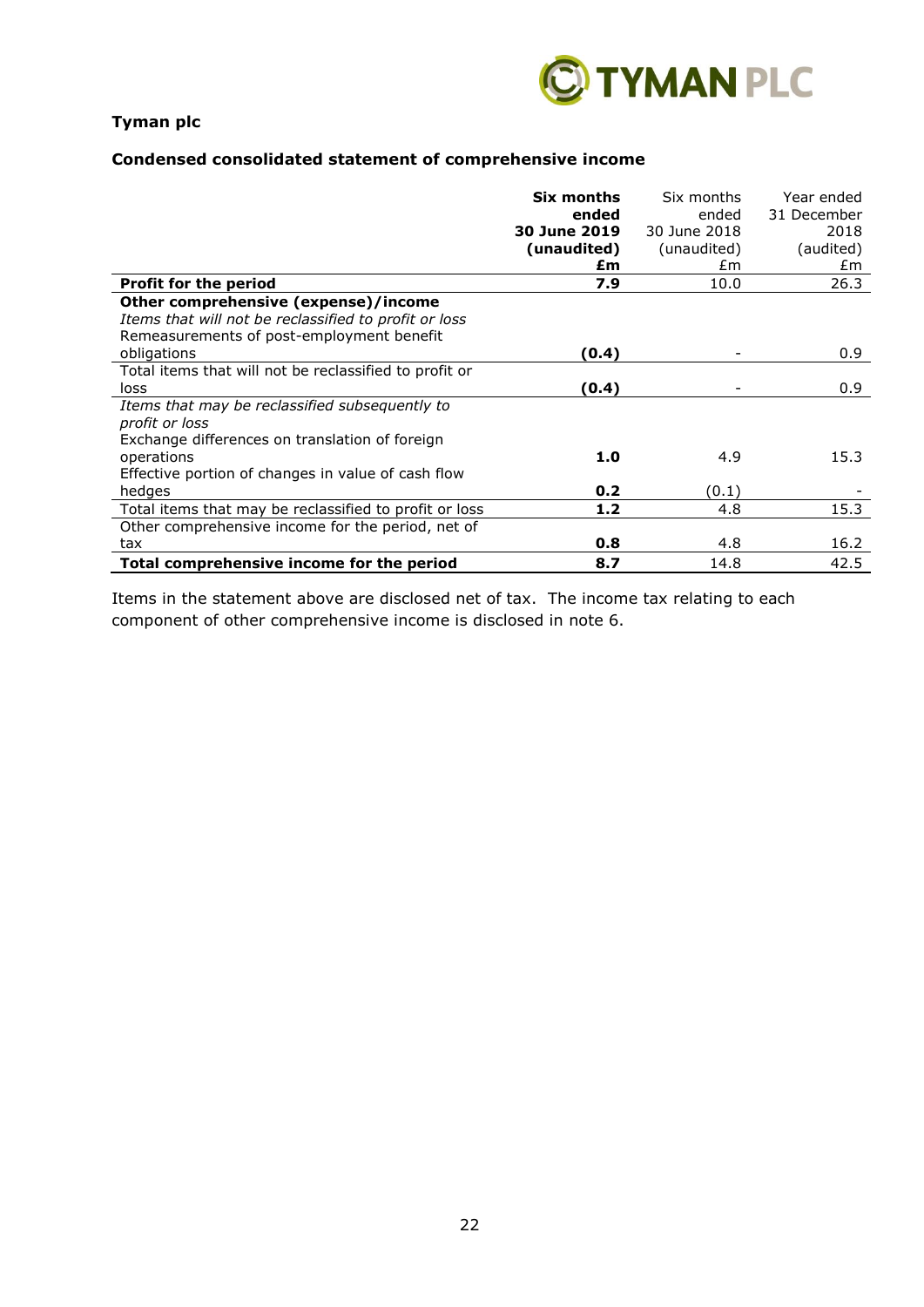

#### **Condensed consolidated statement of changes in equity**

|                                              | Share<br>capital         | Share<br>premium | Other<br>$reserve^{(1)}$ | Treasury<br>reserve      | Hedging<br>reserve       | Translation<br>reserve   | Retained<br>earnings     | Total<br>equity |
|----------------------------------------------|--------------------------|------------------|--------------------------|--------------------------|--------------------------|--------------------------|--------------------------|-----------------|
|                                              | £m                       | £m               | £m                       | £m                       | £m                       | £m                       | £m                       | £m              |
| At 1 January 2018 (audited)                  | 8.9                      | 81.4             | 8.9                      | (2.8)                    | (0.3)                    | 56.2                     | 212.2                    | 364.5           |
| Change in accounting policy <sup>(2)</sup>   | $\Box$                   |                  | $\overline{\phantom{a}}$ | $\overline{\phantom{a}}$ |                          | $\blacksquare$           | (0.7)                    | (0.7)           |
| At 1 January 2018 (audited)                  | 8.9                      | 81.4             | 8.9                      | (2.8)                    | (0.3)                    | 56.2                     | 211.5                    | 363.8           |
| Total comprehensive                          |                          |                  |                          |                          |                          |                          |                          |                 |
| income/(expense)                             |                          |                  |                          |                          | (0.1)                    | 4.9                      | 10.0                     | 14.8            |
| Profit for the period<br>Other comprehensive |                          |                  |                          |                          |                          |                          | 10.0                     | 10.0            |
| income/(expense)                             |                          |                  |                          |                          | (0.1)                    | 4.9                      |                          | 4.8             |
| Transactions with owners                     | 0.9                      | 50.8             | $\overline{a}$           | (2.1)                    | $\overline{\phantom{a}}$ | $\overline{a}$           | (15.5)                   | 34.1            |
|                                              | $\frac{1}{2}$            |                  |                          |                          |                          | $\overline{a}$           | 0.7                      | 0.7             |
| Share-based payments <sup>(3)</sup>          |                          |                  |                          |                          |                          |                          |                          |                 |
| Dividends paid<br>Issue of shares            | 0.9                      | 50.8             |                          |                          |                          |                          | (15.1)<br>$\overline{a}$ | (15.1)<br>51.7  |
| Issue of own shares from EBT                 |                          |                  |                          |                          |                          |                          |                          |                 |
| Purchase of own shares for EBT               |                          |                  |                          | 1.1<br>(3.2)             |                          |                          | (1.1)                    |                 |
|                                              | $\blacksquare$           |                  |                          |                          |                          | $\blacksquare$           |                          | (3.2)           |
| At 30 June 2018 (unaudited)                  | 9.8<br>$\blacksquare$    | 132.2            | 8.9                      | (4.9)                    | (0.4)                    | 61.1                     | 206.0                    | 412.7           |
| Total comprehensive income                   |                          |                  |                          | ÷                        | 0.1                      | 10.3                     | 17.2                     | 27.6            |
| Profit for the period                        |                          | $\overline{a}$   | $\overline{a}$           | $\overline{a}$           | $\blacksquare$           | $\equiv$                 | 16.3                     | 16.3            |
| Other comprehensive income                   | $\overline{a}$           | $\sim$           | $\overline{\phantom{a}}$ | $\overline{\phantom{a}}$ | 0.1                      | 10.3                     | 0.9                      | 11.3            |
| Transactions with owners                     | $\equiv$                 | $\equiv$         | (8.9)                    | $\frac{1}{2}$            | $\bar{\mathcal{L}}$      | $\bar{\mathbf{r}}$       | 2.3                      | (6.6)           |
| Share-based payments <sup>(3)</sup>          |                          |                  |                          |                          |                          |                          | 0.6                      | 0.6             |
| Dividends paid                               |                          |                  |                          |                          |                          |                          | (7.3)                    | (7.3)           |
| Transfer of merger reserve <sup>(1)</sup>    |                          |                  | (8.9)                    |                          |                          |                          | 8.9                      |                 |
| Issue of own shares from EBT                 |                          |                  | $\overline{a}$           |                          |                          | $\blacksquare$           | 0.1                      | 0.1             |
| At 31 December 2018 (audited)                | 9.8                      | 132.2            | $\frac{1}{2}$            | (4.9)                    | (0.3)                    | 71.4                     | 225.5                    | 433.7           |
| Change in accounting policy <sup>(4)</sup>   | $\overline{\phantom{a}}$ | $\blacksquare$   | $\overline{\phantom{a}}$ | $\overline{\phantom{a}}$ | $\blacksquare$           | $\blacksquare$           | 2.4                      | 2.4             |
| At 1 January 2019 (unaudited)                | 9.8                      | 132.2            | $\overline{a}$           | (4.9)                    | (0.3)                    | 71.4                     | 227.9                    | 436.1           |
| Total comprehensive income                   | $\overline{\phantom{a}}$ |                  |                          |                          | 0.2                      | 1.0                      | 7.5                      | 8.7             |
| Profit for the period                        |                          |                  |                          |                          | $\sim$                   |                          | 7.9                      | 7.9             |
| Other comprehensive                          |                          |                  |                          |                          |                          |                          |                          |                 |
| income/(expense)                             | $\overline{\phantom{a}}$ |                  | $\overline{\phantom{a}}$ | $\overline{\phantom{a}}$ | 0.2                      | 1.0                      | (0.4)                    | 0.8             |
| Transactions with owners                     | $\overline{\phantom{a}}$ | (132.2)          | $\overline{\phantom{a}}$ | 0.6                      | $\blacksquare$           | $\blacksquare$           | 114.1                    | (17.5)          |
| Share-based payments <sup>(3)</sup>          |                          |                  |                          |                          | $\overline{a}$           | $\blacksquare$           | 0.6                      | 0.6             |
| Dividends paid                               |                          |                  |                          |                          |                          | $\overline{\phantom{0}}$ | (16.1)                   | (16.1)          |
| Capital reduction                            |                          | (132.2)          |                          |                          |                          |                          | 132.2                    |                 |
| Issue of own shares from EBT                 |                          |                  |                          | 2.6                      |                          |                          | (2.6)                    |                 |
| Purchase of own shares for EBT               |                          |                  |                          | (2.0)                    |                          |                          |                          | (2.0)           |
| At 30 June 2019 (unaudited)                  | 9.8                      |                  |                          | (4.3)                    | (0.1)                    | 72.4                     | 349.5                    | 427.3           |

*(1) The other reserve related to a merger reserve which arose on the acquisition of a business which was subsequently disposed. The reserve was transferred to retained earnings on the basis that it is available for distribution*

*(2) The change in accounting policy at 1 January 2018 related to adoption of new accounting standards IFRS 15 and IFRS 9.*

*(3) Share-based payments include a tax debit of £Nil (six months ended 30 June 2018: £Nil; year ended 31 December 2018: £0.1 million)*

*(4) The change in accounting policy at 1 January 2019 relates to adoption of new accounting standard IFRS 16. See note 17.*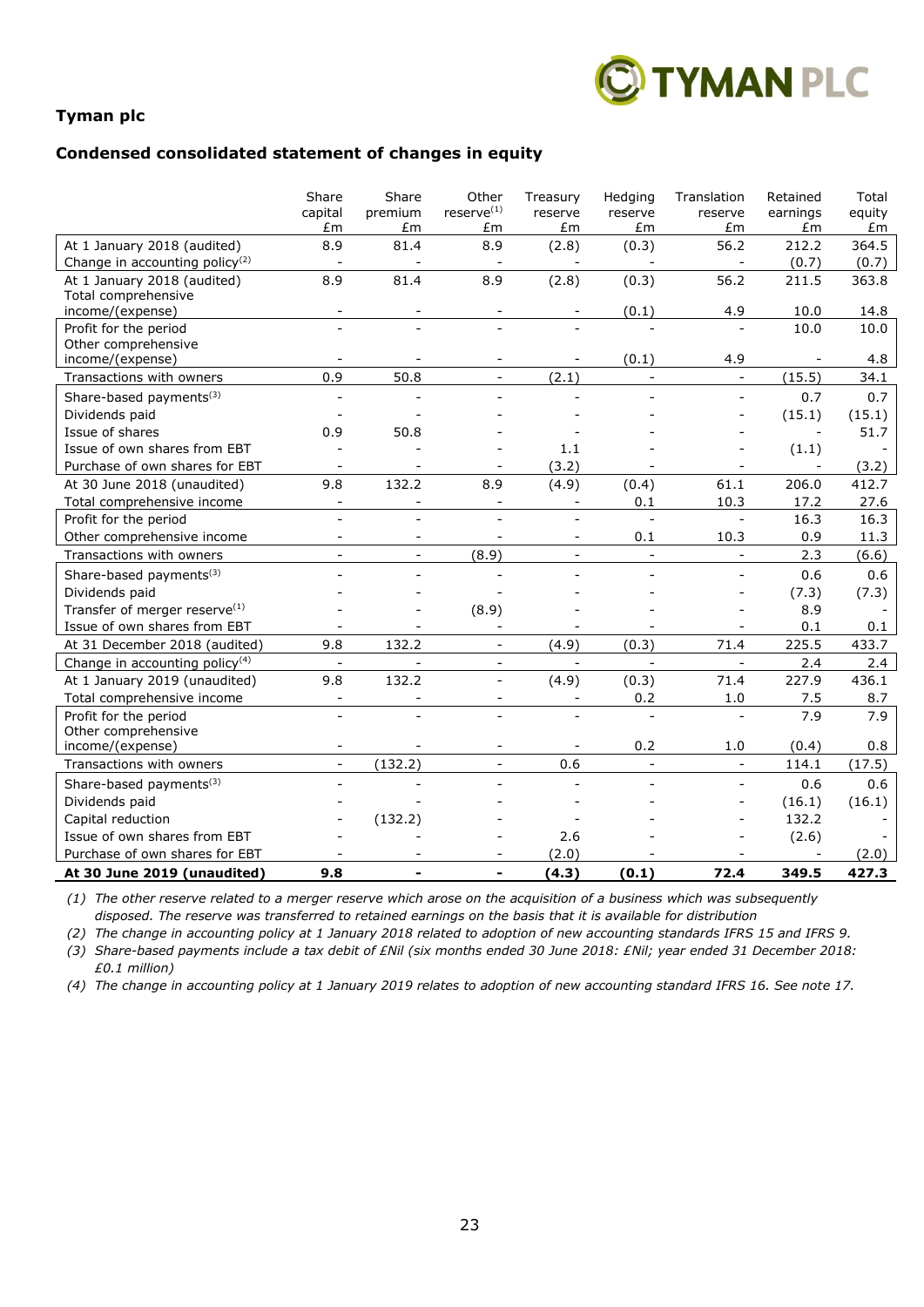

## **Condensed consolidated balance sheet**

|                                                       |      | 30 June     | 30 June     | 31 December |
|-------------------------------------------------------|------|-------------|-------------|-------------|
|                                                       |      | 2019        | 2018        | 2018        |
|                                                       |      | (unaudited) | (unaudited) | (audited)   |
|                                                       | Note | £m          | £m          | £m          |
| <b>TOTAL ASSETS</b>                                   |      |             |             |             |
| <b>Non-current assets</b>                             |      |             |             |             |
| Goodwill                                              | 8    | 385.9       | 364.0       | 382.1       |
| Intangible assets                                     | 9    | 123.4       | 134.1       | 134.8       |
| Property, plant and equipment                         | 10   | 70.3        | 74.6        | 77.0        |
| Right of use assets                                   | 17   | 62.0        |             |             |
| Financial assets at fair value through profit or loss | 13   | 1.2         | 1.1         | 1.2         |
| Deferred tax assets                                   | 6    | 17.1        | 14.0        | 17.4        |
|                                                       |      | 659.9       | 587.8       | 612.5       |
| <b>Current assets</b>                                 |      |             |             |             |
| Inventories                                           |      | 116.1       | 103.5       | 105.3       |
| Trade and other receivables                           |      | 100.8       | 91.9        | 87.3        |
| Cash and cash equivalents                             |      | 49.6        | 45.7        | 51.9        |
| Derivative financial instruments                      | 13   | 0.4         | 0.3         | 0.3         |
|                                                       |      | 266.9       | 241.4       | 244.8       |
| <b>TOTAL ASSETS</b>                                   |      | 926.8       | 829.2       | 857.3       |
| <b>LIABILITIES</b>                                    |      |             |             |             |
| <b>Current liabilities</b>                            |      |             |             |             |
| Trade and other payables                              |      | (91.2)      | (84.0)      | (87.0)      |
| Derivative financial instruments                      | 13   |             | (0.1)       |             |
| Borrowings                                            | 11   |             | (2.3)       | (1.5)       |
| Lease liabilities                                     | 17   | (5.9)       |             |             |
| Current tax liabilities                               |      | (4.0)       | (4.0)       | (7.4)       |
| Provisions                                            |      | (2.4)       | (5.6)       | (7.0)       |
|                                                       |      | (103.5)     | (96.0)      | (102.9)     |
| <b>Non-current liabilities</b>                        |      |             |             |             |
| Borrowings                                            | 11   | (277.6)     | (261.5)     | (259.2)     |
| Lease liabilities                                     | 17   | (55.9)      |             |             |
| Derivative financial instruments                      | 13   | (0.1)       | (0.4)       | (0.3)       |
| Deferred tax liabilities                              |      | (38.6)      | (34.3)      | (38.2)      |
| Retirement benefit obligations                        |      | (11.1)      | (10.9)      | (10.8)      |
| Provisions                                            |      | (8.1)       | (10.6)      | (8.2)       |
| Other payables                                        |      | (4.6)       | (2.8)       | (4.0)       |
|                                                       |      | (396.0)     | (320.5)     | (320.7)     |
| <b>TOTAL LIABILITIES</b>                              |      | (499.5)     | (416.5)     | (423.6)     |
| <b>NET ASSETS</b>                                     |      | 427.3       | 412.7       | 433.7       |
| <b>EQUITY</b>                                         |      |             |             |             |
| Capital and reserves attributable to owners of        |      |             |             |             |
| the Company                                           |      |             |             |             |
| Share capital                                         | 12   | 9.8         | 9.8         | 9.8         |
| Share premium                                         | 12   |             | 132.2       | 132.2       |
| Other reserves                                        |      |             | 8.9         |             |
| Treasury reserve                                      |      | (4.3)       | (4.9)       | (4.9)       |
| Hedging reserve                                       |      | (0.1)       | (0.4)       | (0.3)       |
| <b>Translation reserve</b>                            |      | 72.4        | 61.1        | 71.4        |
| Retained earnings                                     |      | 349.5       | 206.0       | 225.5       |
|                                                       |      |             |             |             |
| <b>TOTAL EQUITY</b>                                   |      | 427.3       | 412.7       | 433.7       |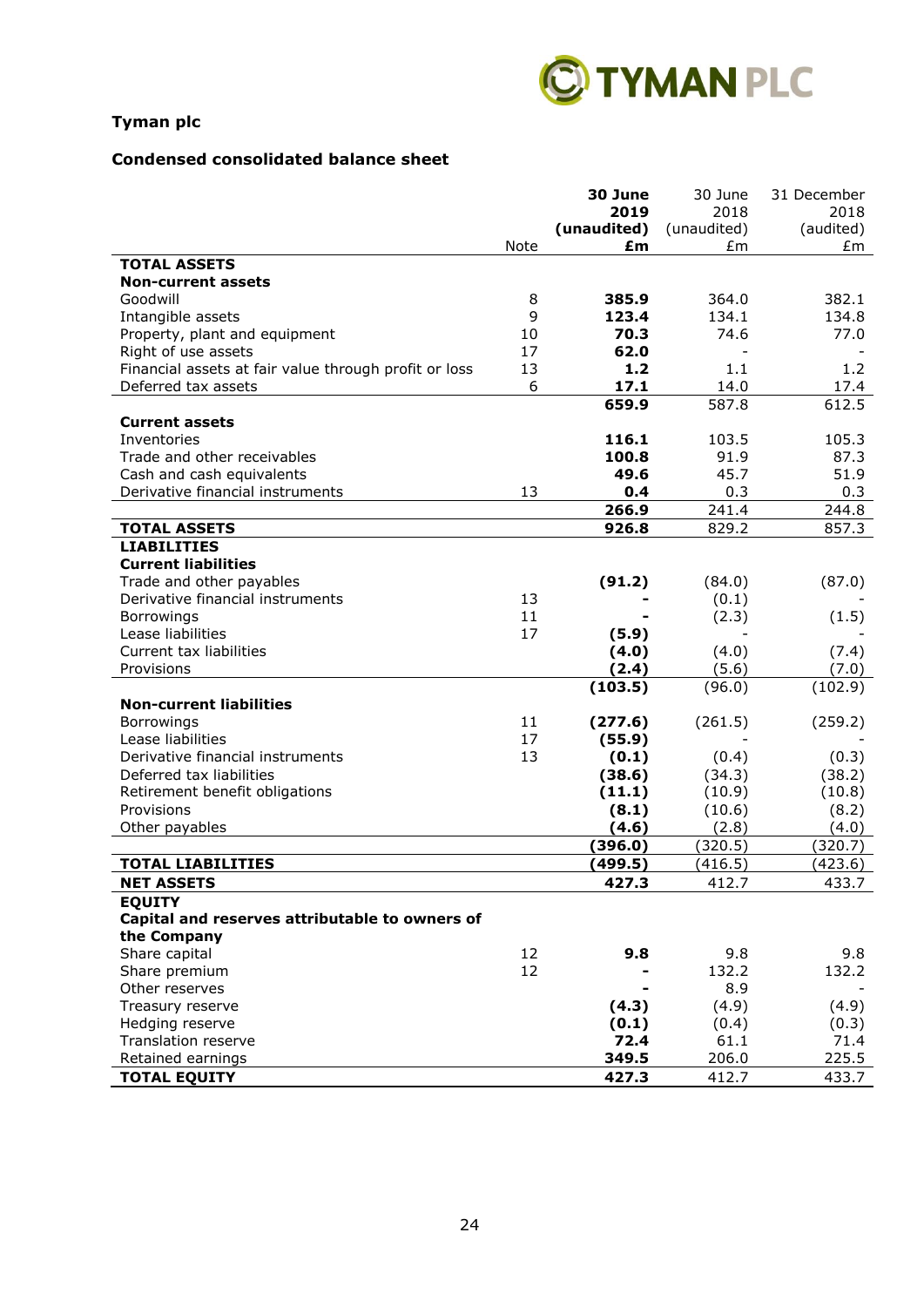

## **Condensed consolidated cash flow statement**

|                                                                                         |      |                       |                       | Year             |
|-----------------------------------------------------------------------------------------|------|-----------------------|-----------------------|------------------|
|                                                                                         |      |                       |                       | ended            |
|                                                                                         |      | Six months            | Six months            | 31               |
|                                                                                         |      | ended<br>30 June 2019 | ended<br>30 June 2018 | December<br>2018 |
|                                                                                         |      | (unaudited)           |                       |                  |
|                                                                                         | Note | £m                    | (unaudited)<br>£m     | (audited)<br>£m  |
| Cash flow from operating activities                                                     |      |                       |                       |                  |
| Profit before taxation                                                                  | 3    | 11.0                  | 14.5                  | 38.9             |
| Adjustments                                                                             | 15   | 36.4                  | 27.5                  | 53.6             |
| Changes in working capital(1):                                                          |      |                       |                       |                  |
| Inventories                                                                             |      | (10.2)                | (9.5)                 | (4.5)            |
| Trade and other receivables                                                             |      | (13.3)                | (14.3)                | (2.8)            |
| Trade and other payables                                                                |      | 4.7                   | 5.9                   | 3.3              |
| Provisions utilised                                                                     |      | (4.7)                 | (1.6)                 | (2.5)            |
| Pension contributions                                                                   |      | (0.5)                 | (0.4)                 | (1.1)            |
| Income tax paid                                                                         |      | (7.1)                 | (5.1)                 | (12.3)           |
| Net cash generated from operations                                                      |      | 16.3                  | 17.0                  | 72.6             |
| Cash flow from investing activities                                                     |      |                       |                       |                  |
| Purchases of property, plant and equipment                                              | 10   | (5.5)                 | (6.9)                 | (15.7)           |
| Purchases of intangible assets                                                          | 9    | (0.4)                 | (0.5)                 | (1.6)            |
| Proceeds on disposal of PPE                                                             |      | 1.2                   | 2.5                   | 5.3              |
| Acquisitions of subsidiary undertakings <sup>(2)</sup>                                  | 14   | (0.8)                 | (87.1)                | (106.4)          |
| Interest received                                                                       |      |                       |                       | 0.1              |
| Net cash used in investing activities                                                   |      | (5.5)                 | (92.0)                | (118.3)          |
| <b>Cash flow from financing activities</b>                                              |      |                       |                       |                  |
| Interest paid                                                                           |      | (7.4)                 | (3.6)                 | (9.1)            |
| Dividends paid                                                                          |      | (16.1)                | (15.0)                | (22.4)           |
| Net proceeds on issue of shares                                                         | 12   |                       | 50.3                  | 50.4             |
| Purchase of own shares for EBT                                                          |      | (2.0)                 | (3.2)                 | (3.2)            |
| Refinancing costs paid                                                                  |      | (0.3)                 | (2.0)                 | (2.0)            |
| Drawdown of revolving credit facility                                                   |      | 25.4                  | 243.0                 | 272.7            |
| Repayments of revolving credit facility                                                 |      | (8.7)                 | (190.4)               | (229.6)          |
| Principal element of lease payments                                                     |      | (3.2)                 |                       |                  |
| Net cash generated (used in)/from                                                       |      |                       |                       |                  |
| financing activities                                                                    |      | (12.3)                | 79.1                  | 56.8             |
| Net (decrease)/increase in cash and cash                                                |      |                       |                       |                  |
| equivalents                                                                             |      | (1.5)                 | 4.1                   | 11.1             |
| Exchange losses on cash                                                                 |      | (0.8)<br>51.9         | (1.0)<br>42.6         | (1.8)            |
| Cash and cash equivalents at start of period<br>Cash and cash equivalents at the end of |      |                       |                       | 42.6             |
| period                                                                                  |      | 49.6                  | 45.7                  | 51.9             |
|                                                                                         |      |                       |                       |                  |

*(1) Excluding the effects of acquisition and exchange differences on consolidation.*

*(2) Net of cash acquired.*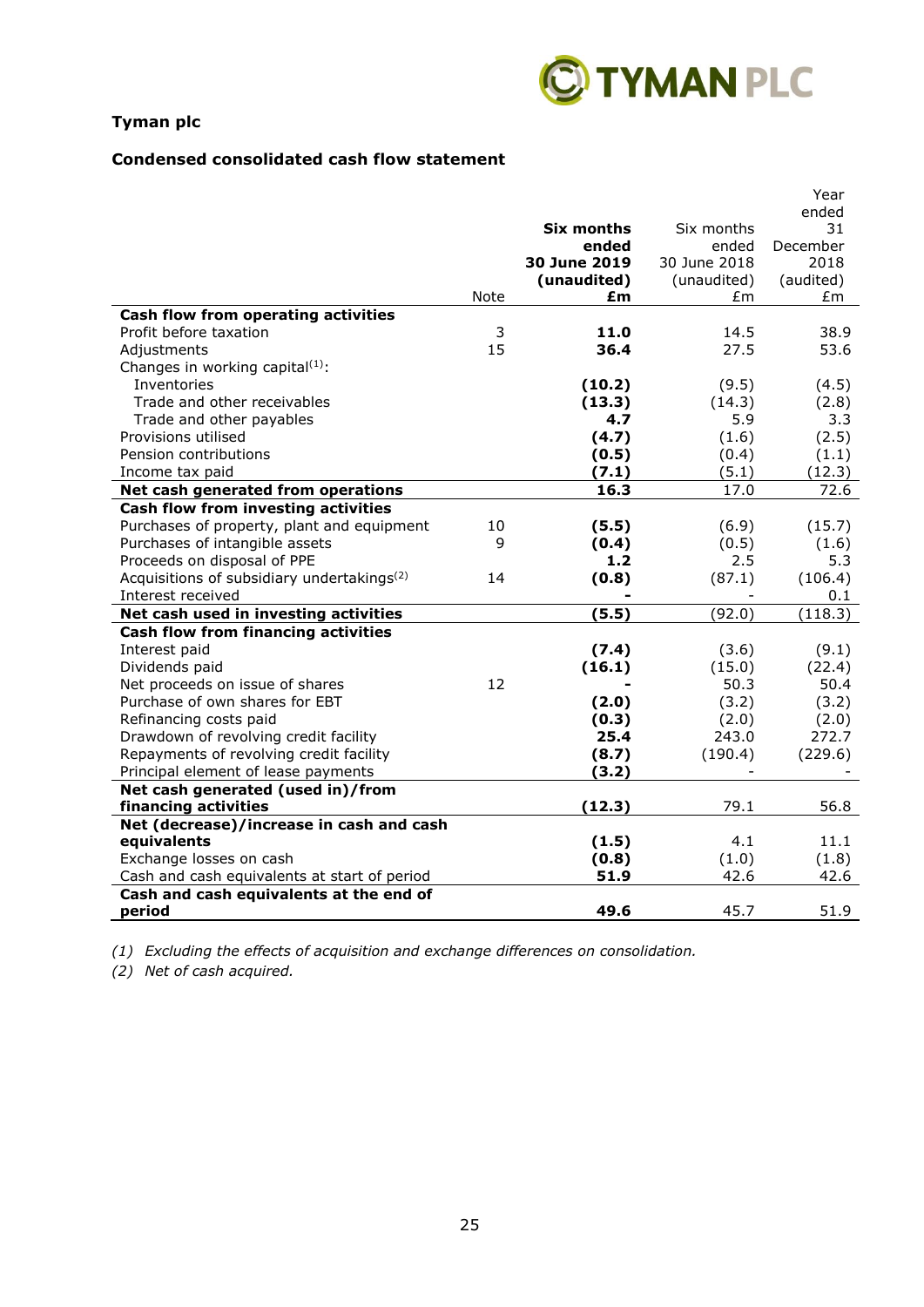

## **Notes to the condensed consolidated financial statements**

## **1. General information**

Tyman is a leading international supplier of engineered door and window components and access solutions to the construction industry.

Tyman is a public limited company listed on the London Stock Exchange, incorporated and domiciled in England and Wales. The address of the Company's registered office is 29 Queen Anne's Gate, London, SW1H 9BU.

These Interim Financial Statements were approved for issue on 25 July 2019 and have been reviewed, not audited, by PwC, the Group's auditors.

These Interim Financial Statements do not comprise statutory accounts within the meaning of Section 434 of the Companies Act 2006. Statutory accounts for the year ended 31 December 2018 were approved by the Board of Directors on 5 March 2019 and delivered to the Registrar of Companies. The report of the auditors on those accounts was unqualified, did not contain an emphasis of matter paragraph and did not contain any statement under Section 498 of the Companies Act 2006.

The financial information for the year ended 31 December 2018 is extracted from the Group's consolidated financial statements for that year.

## **2. Accounting policies and basis of preparation**

## **2.1 Basis of preparation**

The Interim Financial Statements have been prepared in accordance with the Disclosure and Transparency Rules of the Financial Conduct Authority and with International Accounting Standard 34, 'Interim Financial Reporting', as adopted by the European Union. The Interim Financial Statements should be read in conjunction with the annual financial statements for the year ended 31 December 2018, which have been prepared in accordance with International Financial Reporting Standards as adopted by the European Union.

## **2.2 Changes in accounting policies and disclosures**

## *2.2.1 New accounting standards effective in period*

Certain new or amended standards became applicable for the current reporting period and the Group changed certain accounting policies and made adjustments to opening balances as at 1 January 2019 as a result of adopting IFRS 16 'Leases'.

The adoption of IFRS 16 had a material impact on the Group's financial statements, and the impact of the adoption of this standard is disclosed in note 17.

The other standards that became applicable in the period did not impact on the Group's accounting policies and did not require retrospective adjustments.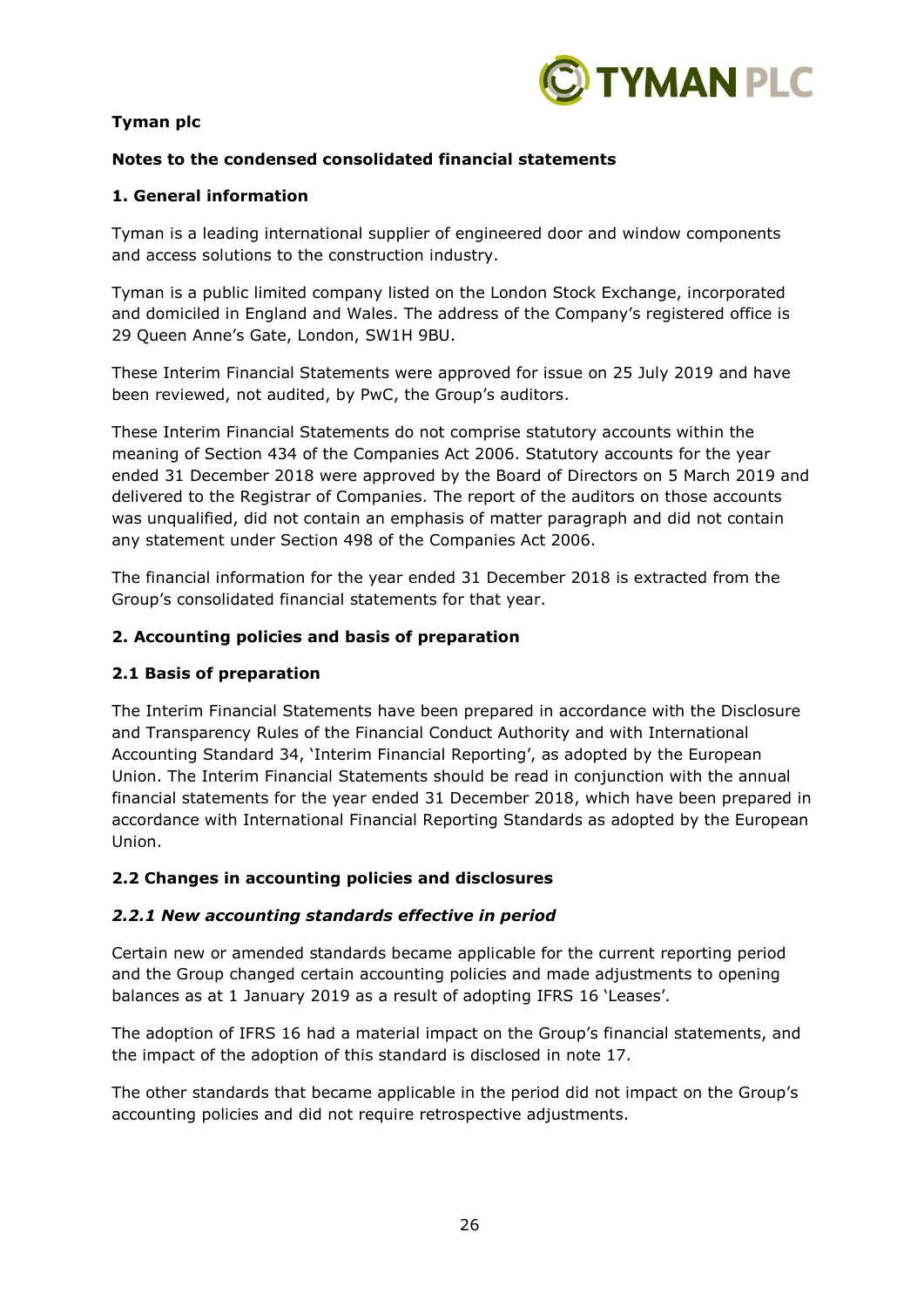

## **2. Accounting policies and basis of preparation (continued)**

## *2.2.2 New, revised and amended accounting standards not yet effective*

None of the standards which have been issued by the IASB but are not yet effective are expected to have a material impact on the Group.

## **2.3 Going concern**

The Directors are confident, based on current financial projections and the banking facilities available to the Group, and after considering sensitivities, that the Company and the Group have sufficient resources for their operational needs that will enable the Group to remain in compliance with its financial covenants in its bank facilities for at least the next twelve months. Accordingly, the Directors continue to adopt the going concern basis in preparing the Interim Financial Statements.

## **2.4 Accounting policies**

The accounting policies adopted are consistent with those of the previous financial year, except for the changes made on adoption of IFRS 16. The changes to accounting policies are described in note 17. Taxes on income in the interim periods are accrued using tax rates that would be applicable to expected total annual profit or loss.

## **2.5 Accounting judgements and estimates**

The preparation of financial statements requires management to exercise judgement in applying the Group's accounting policies. It also requires the use of certain critical accounting estimates and assumptions that affect the reported amounts of assets, liabilities, income and expenses. Actual amounts may differ from these estimates.

In preparing these Interim Financial Statements, the significant judgements made by management in applying the Group's accounting policies and the key sources of estimation uncertainty were the same as those applied to the consolidated financial statements for the year ended 31 December 2018, with the exception of judgements made in applying IFRS 16. See note 17 for further details.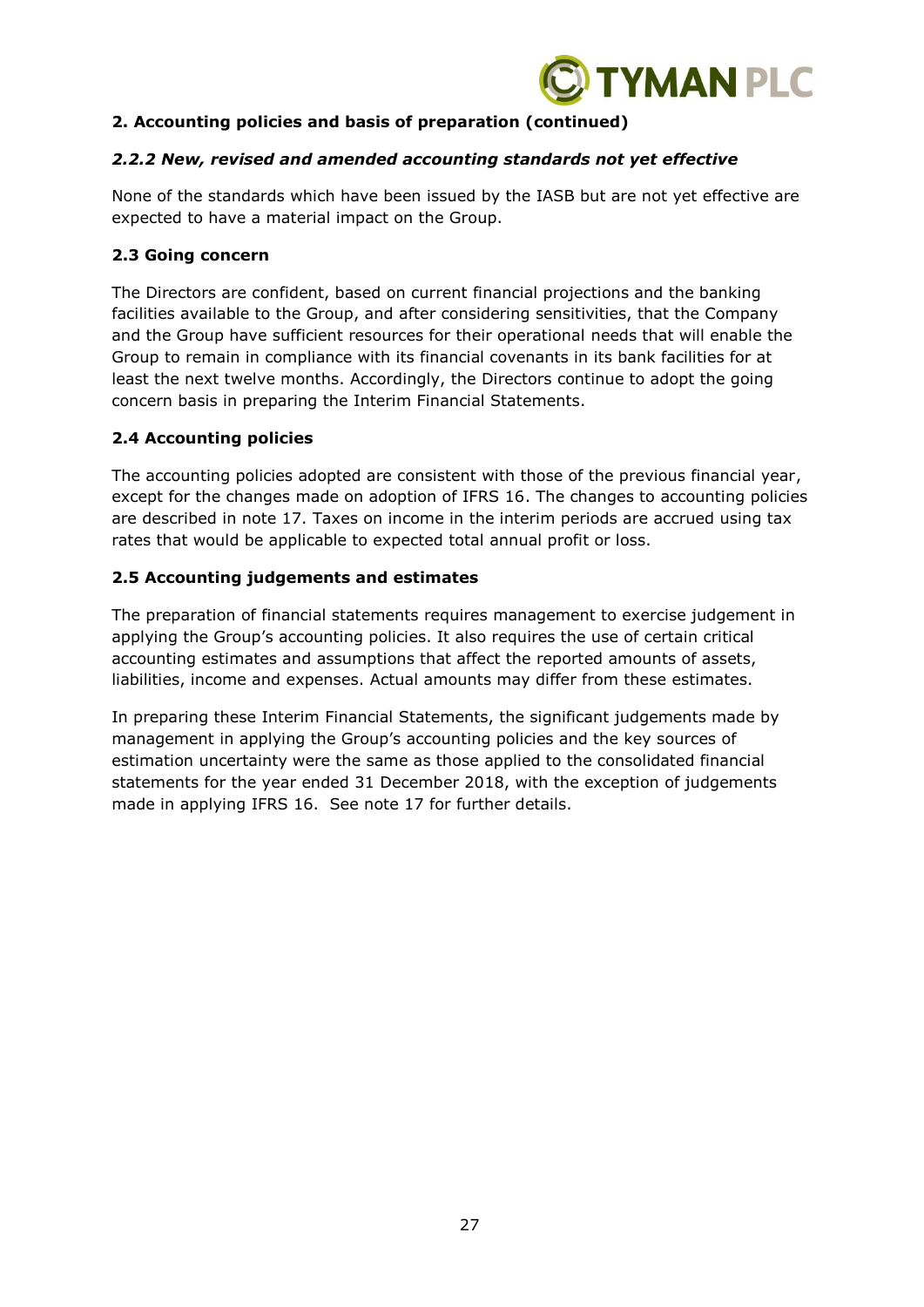

## **3. Segment reporting**

The reporting segments reflect the manner in which performance is evaluated and resources are allocated. The Group operates through three clearly defined divisions: AmesburyTruth, ERA and SchlegelGiesse.

AmesburyTruth comprises all the Group's operations within the US, Canada and Mexico. ERA comprises the Group's UK and Ireland hardware business, together with Ventrolla, Tyman Sourcing Asia, Howe Green, Bilco UK, and Profab. During the period, ERA acquired Y-cam and this business is now included in the ERA reporting segment. SchlegelGiesse comprises all the Group's other businesses outside of the US, Canada and Mexico as well as the two UK seal manufacturing plants.

Centrally incurred functional costs that are directly attributable to a Division are allocated or recharged to the Division. All other centrally incurred costs and eliminations are disclosed as a separate line item in the segment analysis.

Each reporting segment broadly represents the Group's geographical focus, being the North American, UK and international operations respectively. In the opinion of the Board, there is no material difference between the Group's operating segments and segments based on geographical splits. Accordingly, the Board does not consider geographically defined segments to be reportable. For completeness, the Group discloses certain financial data for business carried on in the UK that is not accounted for in the ERA Division in note 3.1.

The following tables present Group revenue and profit information for the Group's reporting segments, which have been generated using the Group accounting policies, with no differences of measurement applied, other than those noted above.

## **3.1 Revenue**

|                      | Six months   | Six months   | Year ended  |
|----------------------|--------------|--------------|-------------|
|                      | ended        | ended        | 31 December |
|                      | 30 June 2019 | 30 June 2018 | 2018        |
|                      | (unaudited)  | (unaudited)  | (audited)   |
|                      | £m           | £m           | £m          |
| AmesburyTruth        | 187.4        | 176.6        | 378.6       |
| ERA                  | 53.0         | 42.8         | 95.7        |
| SchlegelGiesse       | 61.5         | 55.5         | 117.2       |
| <b>Total revenue</b> | 301.9        | 274.9        | 591.5       |

Included within the SchlegelGiesse segment is revenue attributable to the UK of £10.2 million (six months ended 30 June 2018: £9.5 million; year ended 31 December 2018: £18.2 million).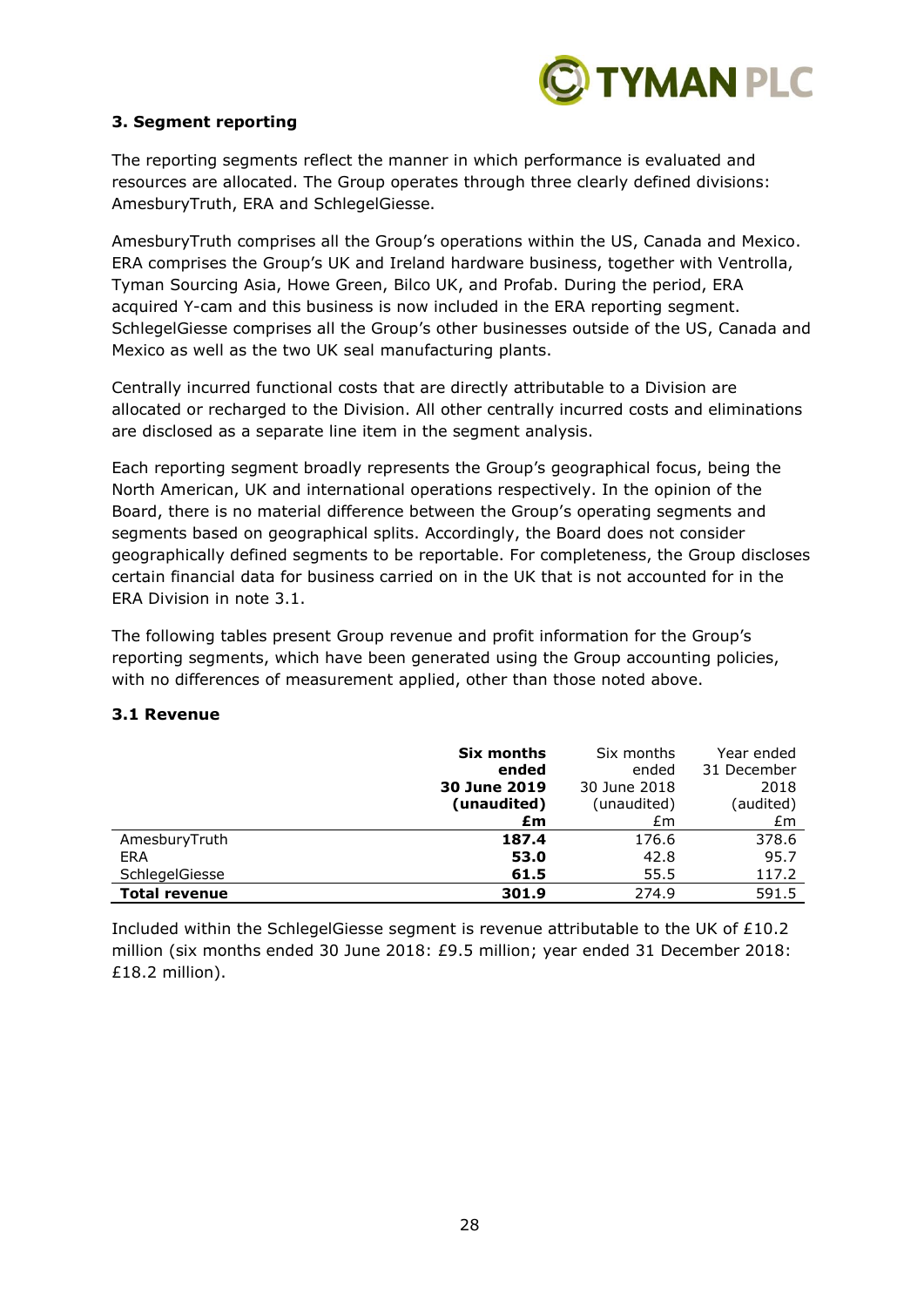

## **3. Segment reporting (continued)**

## **3.2 Profit before taxation**

|                                     |      | <b>Six months</b> | Six months   | Year ended  |
|-------------------------------------|------|-------------------|--------------|-------------|
|                                     |      | ended             | ended        | 31 December |
|                                     |      | 30 June 2019      | 30 June 2018 | 2018        |
|                                     |      | (unaudited)       | (unaudited)  | (audited)   |
|                                     | Note | £m                | £m           | £m          |
| AmesburyTruth                       |      | 31.2              | 30.0         | 62.3        |
| <b>ERA</b>                          |      | 6.9               | 4.8          | 12.5        |
| SchlegelGiesse                      |      | 7.6               | 6.8          | 15.0        |
| Operating segment result            |      | 45.7              | 41.6         | 89.8        |
| Centrally incurred costs            |      | (3.8)             | (3.4)        | (6.2)       |
| <b>Adjusted operating profit</b>    |      | 41.9              | 38.2         | 83.6        |
| <b>Exceptional items</b>            | 4    | (9.9)             | (5.5)        | (7.3)       |
| Amortisation of acquired intangible |      |                   |              |             |
| assets                              | 9    | (13.5)            | (12.8)       | (25.8)      |
| <b>Operating profit</b>             |      | 18.5              | 19.9         | 50.5        |
| Net finance costs                   | 5    | (7.5)             | (5.4)        | (11.6)      |
| <b>Profit before taxation</b>       |      | 11.0              | 14.5         | 38.9        |

## **4. Exceptional items**

|                                               | Six months<br>ended<br>30 June<br>2019<br>(unaudited)<br>£'m | Six months<br>ended<br>30 June 2018<br>(unaudited)<br>E'm | Year ended<br>31 December<br>2018<br>(audited)<br>E'm |
|-----------------------------------------------|--------------------------------------------------------------|-----------------------------------------------------------|-------------------------------------------------------|
| Footprint restructuring - costs               | (3.3)                                                        | (2.5)                                                     | (4.8)                                                 |
| Footprint restructuring - credits             | 0.6                                                          | 0.2                                                       | 0.9                                                   |
| Footprint restructuring - net                 | (2.7)                                                        | (2.3)                                                     | (3.9)                                                 |
| M&A and integration - costs                   | (1.9)                                                        | (1.4)                                                     | (1.7)                                                 |
| M&A and integration - credits                 |                                                              |                                                           |                                                       |
| M&A and integration - net                     | (1.9)                                                        | (1.4)                                                     | (1.7)                                                 |
| Write-off of inventory fair value adjustments |                                                              | (2.4)                                                     | (2.5)                                                 |
| Loss on disposal of business                  |                                                              |                                                           | (0.1)                                                 |
| Impairment charges                            | (5.3)                                                        |                                                           |                                                       |
| Other                                         |                                                              | 0.6                                                       | 0.9                                                   |
|                                               | (9.9)                                                        | (5.5)                                                     | (7.3)                                                 |

## *Footprint restructuring*

As announced in March 2015 and reported in previous periods, footprint restructuring principally relates to directly attributable costs incurred in the ongoing North American footprint project. Costs attributable to footprint restructuring in the period amounted to £3.3 million, with credits of £0.6 million related to gains on the disposal of assets. The North American footprint project is expected to conclude by 2020.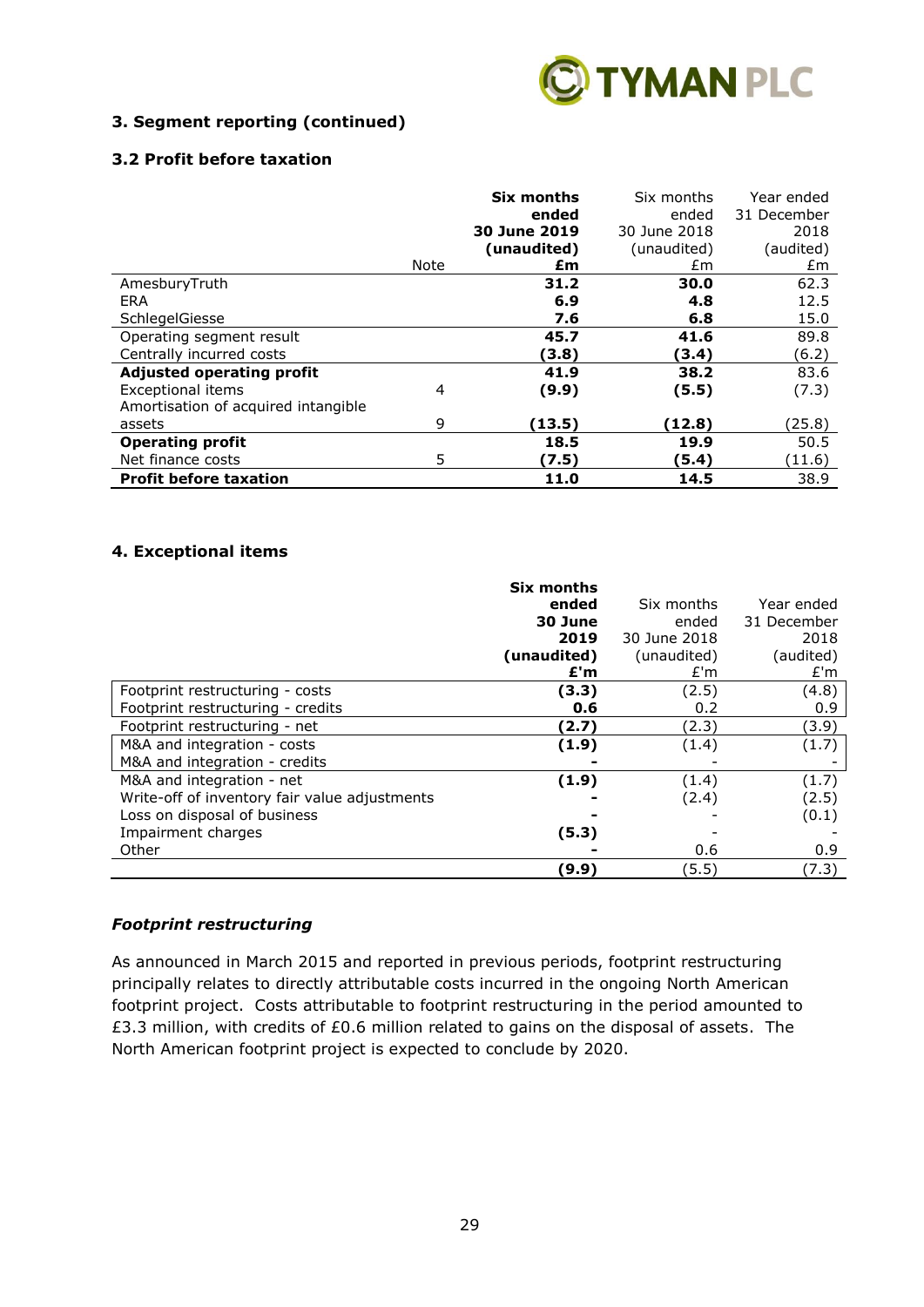

## **4. Exceptional items (continued)**

## *M&A and integration*

M&A and integration costs of £1.9 million relate to costs associated with the integration of businesses acquired in 2018, predominantly Ashland, Zoo, and Reguitti.

#### *Write-off of inventory fair value adjustments*

The write-off of inventory fair value adjustments in 2018 of £2.4 million related to noncash adjustments relating to the IFRS requirement that finished goods held in inventory must be revalued to their market value on acquisition. This uplift in the book value was considered to be of a one off nature and is of a magnitude that would distort the underlying trading result of acquisitions in the period and was therefore classified as exceptional.

#### *Impairment charges*

Impairment charges relate to the write down of assets and inventory associated with the slower than expected uptake of the new door seal product in North America. There is uncertainty over the level of future cash flows that will be generated to support these assets in the near term and therefore these have been written down to their estimated recoverable value. As a result of the magnitude and one off nature of this write down, it is considered appropriate to draw this out as exceptional so that the underlying performance of the business can be understood.

#### *Other*

In the year ended 31 December 2018, other includes the release of excess legal provisions in connection with IP litigation and receipt of settlement monies from a longstanding raw material class action.

These items are regarded by the Group as exceptional as they are significant and nonrecurring in nature.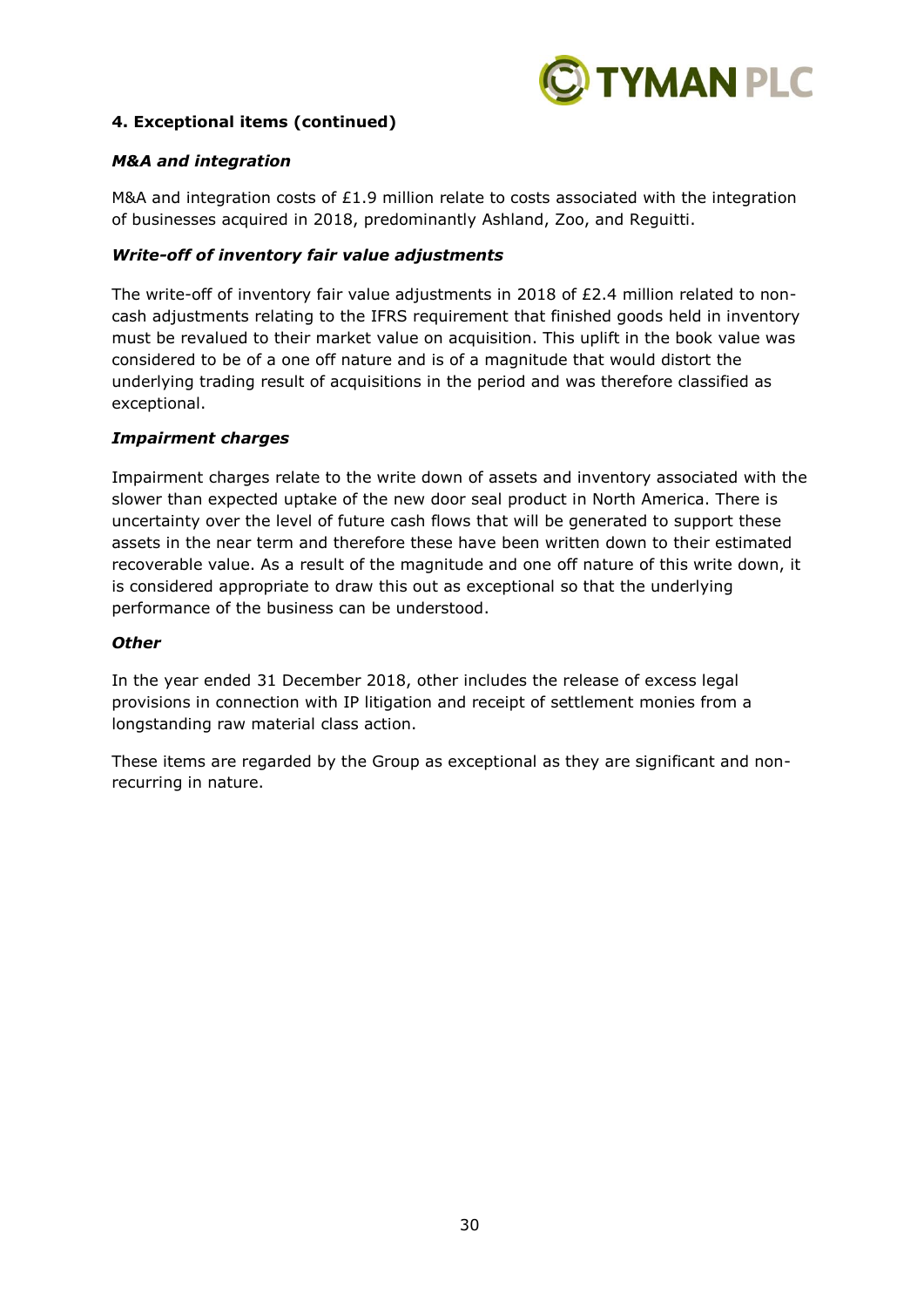

#### **5. Finance income and costs**

|                                                   | Six months<br>ended<br>30 June 2019<br>(unaudited)<br>£m | Six months<br>ended<br>30 June 2018<br>(unaudited)<br>£m. | Year ended<br>31 December<br>2018<br>(audited)<br>£m |
|---------------------------------------------------|----------------------------------------------------------|-----------------------------------------------------------|------------------------------------------------------|
| <b>Finance income</b>                             |                                                          |                                                           |                                                      |
| Interest income from short term bank deposits     |                                                          |                                                           | 0.1                                                  |
| Gain on revaluation of fair value hedge           |                                                          | 0.2                                                       | 0.3                                                  |
|                                                   |                                                          | 0.2                                                       | 0.4                                                  |
| <b>Finance costs</b>                              |                                                          |                                                           |                                                      |
| Interest payable on bank loans, private placement |                                                          |                                                           |                                                      |
| notes and overdrafts                              | (5.6)                                                    | (4.8)                                                     | (10.7)                                               |
| Interest on lease liabilities                     | (1.5)                                                    |                                                           |                                                      |
| Amortisation of borrowing costs                   | (0.3)                                                    | (0.7)                                                     | (1.0)                                                |
| Pension interest cost                             | (0.1)                                                    | (0.1)                                                     | (0.3)                                                |
|                                                   | (7.5)                                                    | (5.6)                                                     | (12.0)                                               |
| <b>Net finance costs</b>                          | (7.5)                                                    | (5.4)                                                     | (11.6)                                               |

#### **6. Taxation**

|                                                   | Six months   | Six months   | Year ended  |
|---------------------------------------------------|--------------|--------------|-------------|
|                                                   | ended        | ended        | 31 December |
|                                                   | 30 June 2019 | 30 June 2018 | 2018        |
|                                                   | (unaudited)  | (unaudited)  | (audited)   |
|                                                   | £m           | £m           | £m          |
| <b>Current taxation</b>                           |              |              |             |
| Current tax on profit for the period              | (3.5)        | (5.0)        | (15.6)      |
| Prior year adjustments                            | 0.2          | (0.6)        | 0.2         |
| Total current taxation                            | (3.3)        | (5.6)        | (15.4)      |
| <b>Deferred taxation</b>                          |              |              |             |
| Origination and reversal of temporary differences | 0.2          | 1.1          | 4.0         |
| US Federal tax rate change adjustment             |              |              | 1.0         |
| Prior year adjustments                            |              |              | (2.2)       |
| Total deferred taxation                           | 0.2          | 1.1          | 2.8         |
| Income tax charge in the income statement         | (3.1)        | (4.5)        | (12.6)      |
| Total credit/(charge) relating to components      |              |              |             |
| of other comprehensive income                     |              |              |             |
| Current tax on translation                        |              |              | (0.4)       |
| Deferred tax on actuarial gains and losses        |              |              | (0.3)       |
| Deferred tax on share-based payments              |              |              | (0.1)       |
| Deferred tax on translation                       |              |              | (0.3)       |
| Income tax credit in the statement of other       |              |              |             |
| comprehensive income                              |              |              | (1.1)       |
| Total current taxation                            | (3.3)        | (5.6)        | (15.8)      |
| Total deferred taxation                           | 0.2          | 1.1          | 2.1         |
| <b>Total taxation</b>                             | (3.1)        | (4.5)        | (13.7)      |

On 25 April 2019, the European Commission published its final decision regarding its investigation into the UK CFC rules, concluding that the exemption applied to income derived from UK activities constituted a breach of EU State Aid rules. On 12 June 2019, the UK government applied to the EU General Court to annul this decision. Like many other multinational Groups that have acted in accordance with UK legislation, the Group may be affected by the final outcome of this case. The Group estimates the potential range of exposure is between £nil and £4 million. The Group does not consider that a provision is required at this stage based on the level of uncertainty that exists over the potential liability. This is considered to be a contingent liability at 30 June 2019.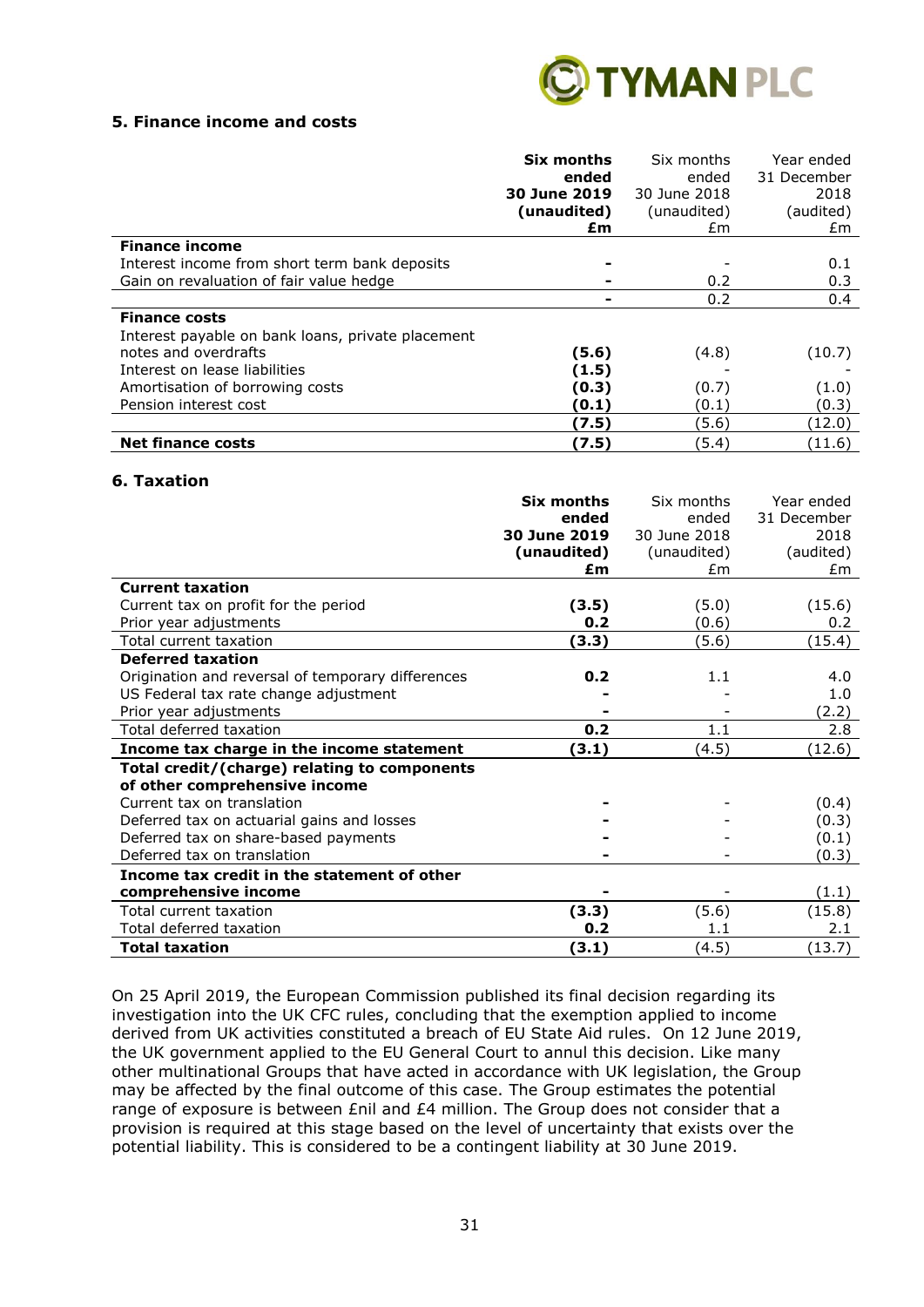

## **7. Earnings per share**

## **7.1 Basic and diluted earnings per share**

|                            | Six months        | Six months        | Year ended  |
|----------------------------|-------------------|-------------------|-------------|
|                            | ended             | ended             | 31 December |
|                            | 30 June 2019      | 30 June 2018      | 2018        |
|                            | (unaudited)       | (unaudited)       | (audited)   |
| Basic earnings per share   | 4.06 <sub>p</sub> | 5.35 <sub>p</sub> | 13.76p      |
| Diluted earnings per share | 4.04 <sub>p</sub> | 5.31 <sub>p</sub> | 13.66p      |

Basic earnings per share amounts are calculated by dividing net profit for the period attributable to ordinary equity holders by the weighted average number of ordinary shares outstanding during the period.

Diluted earnings per share amounts are calculated by dividing the net profit attributable to ordinary equity holders by the weighted average number of ordinary shares outstanding during the period plus the weighted average number of ordinary shares that would be issued on the conversion of all the diluted potential ordinary shares into ordinary shares.

#### **7.2 Weighted average number of shares**

|                                                  | Six months<br>ended<br>30 June 2019 | Six months<br>ended<br>30 June 2018 | Year ended<br>31 December<br>2018 |
|--------------------------------------------------|-------------------------------------|-------------------------------------|-----------------------------------|
|                                                  | (unaudited)                         | (unaudited)                         | (audited)                         |
|                                                  | m                                   | m                                   | m                                 |
| Weighted average number of shares (1)            | 196.8                               | 189.5                               | 193.2                             |
| Treasury and Employee Benefit Trust shares       | (1.9)                               | (1.6)                               | (1.8)                             |
| Weighted average number of shares - basic        | 194.9                               | 187.9                               | 191.4                             |
| Effect of dilutive potential ordinary shares (2) | 0.6                                 | 1.4                                 | 1.5                               |
| Weighted average number of shares - diluted      | 195.5                               | 189.3                               | 192.9                             |

*(1) Including treasury shares*

*(2) LTIP awards and options*

## **7.3 Non-GAAP alternative performance measure: Adjusted earnings per share**

The Group presents an adjusted earnings per share measure which excludes the impact of exceptional items, certain non-cash finance costs, amortisation of acquired intangible assets and certain non-recurring items. Adjusted earnings per share has been calculated using the Adjusted profit before taxation and using the same weighted average number of shares in issue as the earnings per share calculation. See Alternative Performance Measures on page 44.

|                                     | Six months         | Six months         | Year ended         |
|-------------------------------------|--------------------|--------------------|--------------------|
|                                     | ended              | ended              | 31 December        |
|                                     | 30 June 2019       | 30 June 2018       | 2018               |
|                                     | (unaudited)        | (unaudited)        | (audited)          |
| Basic adjusted earnings per share   | 13.14 <sub>p</sub> | 13.11p             | 27.68p             |
| Diluted adjusted earnings per share | 13.10 <sub>p</sub> | 13.01 <sub>p</sub> | 27.47 <sub>p</sub> |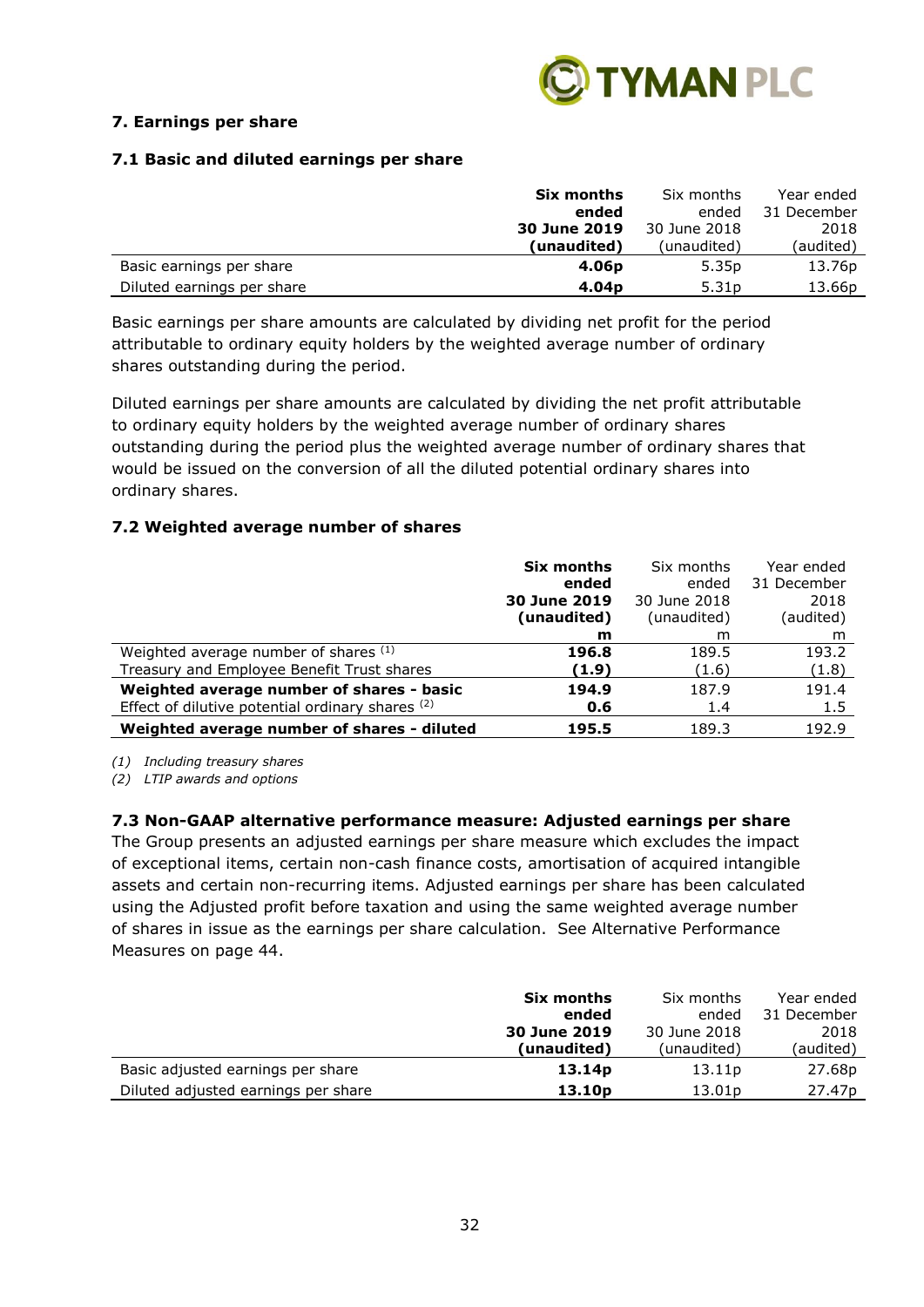

## **8. Goodwill**

|                                                |    | 30 June     | 30 June     | 31 December |
|------------------------------------------------|----|-------------|-------------|-------------|
|                                                |    | 2019        | 2018        | 2018        |
|                                                |    | (unaudited) | (unaudited) | (audited)   |
|                                                |    | £m          | £m          | £m          |
| Net book amount at the beginning of the period |    | 382.1       | 323.8       | 323.8       |
| Acquisitions of subsidiaries                   | 14 | 2.3         | 33.7        | 40.8        |
| Exchange difference                            |    | 1.5         | 6.5         | 17.5        |
| Net book amount at the end of the period       |    | 385.9       | 364.0       | 382.1       |

Taking into account current trading conditions and future projections, the Board believes that the carrying amount of goodwill and intangible assets in each of the Group's CGUs remains appropriate at the half year.

#### **9. Intangible assets**

|                                                |      | 30 June     | 30 June     | 31 December |
|------------------------------------------------|------|-------------|-------------|-------------|
|                                                |      | 2019        | 2018        | 2018        |
|                                                |      | (unaudited) | (unaudited) | (audited)   |
|                                                | Note | £m          | £m          | £m          |
| Net book amount at the beginning of the period |      | 134.8       | 103.4       | 103.4       |
| Additions                                      |      | 0.4         | 0.5         | 1.7         |
| Acquisitions of subsidiaries                   | 14   | 2.5         | 41.0        | 50.4        |
| Amortisation charge for the period             |      | (14.2)      | (13.4)      | (27.3)      |
| Software impairment charge                     |      |             | (0.1)       | (0.1)       |
| Transfers to property, plant and equipment     |      |             |             | (0.1)       |
| Exchange difference                            |      | (0.1)       | 2.7         | 6.8         |
| Net book amount at the end of the period       |      | 123.4       | 134.1       | 134.8       |

The amortisation charge for the period includes £13.5 million relating to amortisation of acquired intangible assets (six months ended 30 June 2018: £12.8 million; year ended 31 December 2018: £25.8 million) and £0.7 million relating to amortisation of other intangible assets (six months ended 30 June 2018: £0.6 million; year ended 31 December 2018:  $E1.4$  million). The amortisation charge for the period is included in administrative expenses in the income statement.

## **10. Property, plant and equipment**

|                                                |      | 30 June     | 30 June     | 31 December |
|------------------------------------------------|------|-------------|-------------|-------------|
|                                                |      | 2019        | 2018        | 2018        |
|                                                |      | (unaudited) | (unaudited) | (audited)   |
|                                                | Note | £m          | £m          | £m          |
| Net book amount at the beginning of the period |      | 77.0        | 68.4        | 68.4        |
| Change in accounting policy                    | 17   | (0.8)       |             |             |
| Restated amount at the beginning of the period |      | 76.2        | 68.4        | 68.4        |
| Additions                                      |      | 5.5         | 6.9         | 15.7        |
| Acquisitions of subsidiaries                   | 14   | (0.1)       | 5.4         | 6.3         |
| <b>Disposals</b>                               |      | (1.1)       | (1.3)       | (4.0)       |
| Depreciation charge for the period             |      | (6.4)       | (5.9)       | (12.5)      |
| Impairment charge for the period               | 15   | (3.9)       |             |             |
| Transfers from intangible assets               |      |             |             | 0.1         |
| Exchange difference                            |      | 0.1         | 1.1         | 3.0         |
| Net book amount at the end of the period       |      | 70.3        | 74.6        | 77.0        |

The depreciation charge for the period is included in administrative expenses in the income statement. The impairment charge is included in exceptional items (note 4).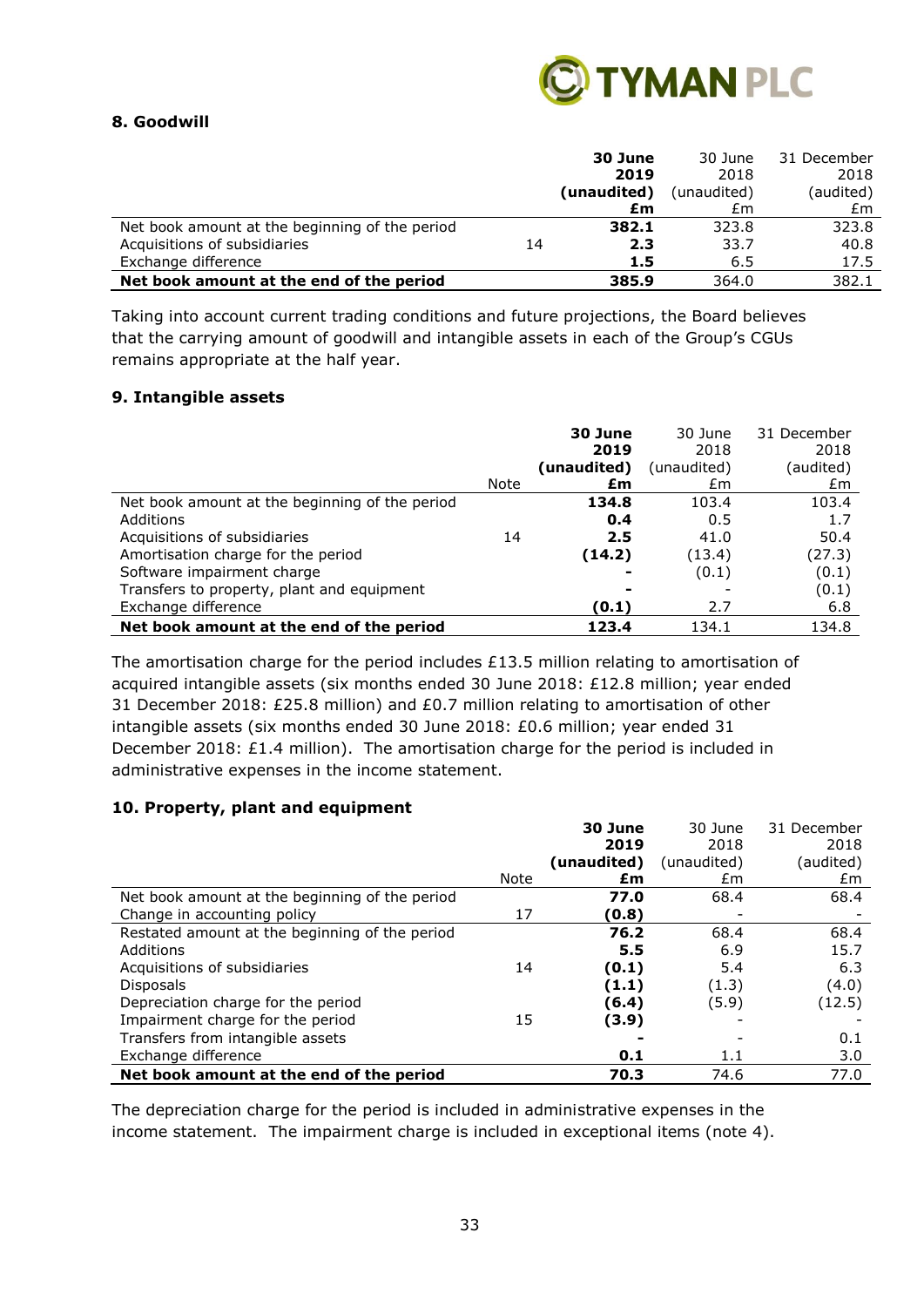

## **11. Interest-bearing loans and borrowings**

|             | 30 June        | 30 June     | 31 December |
|-------------|----------------|-------------|-------------|
|             | 2019           | 2018        | 2018        |
|             | (unaudited)    | (unaudited) | (audited)   |
|             | £m             | £m          | £m          |
| Current     | $\blacksquare$ | (2.3)       | (1.5)       |
| Non-current | (277.6)        | (261.5)     | (259.2)     |
|             | (277.6)        | (263.8)     | (260.7)     |

Movements in interest-bearing loans and borrowings are analysed as follows:

|                                                 |      | 30 June<br>2019 | 30 June<br>2018 | 31 December<br>2018 |
|-------------------------------------------------|------|-----------------|-----------------|---------------------|
|                                                 |      | (unaudited)     | (unaudited)     | (audited)           |
|                                                 | Note | £m              | £m              | Em                  |
| Balance at the beginning of the period          |      | (260.7)         | (205.4)         | (205.4)             |
| Change in accounting policy                     | 17   | 0.2             |                 |                     |
| Restated balance at the beginning of the period |      | (260.5)         | (205.4)         | (205.4)             |
| Acquisitions of subsidiaries                    | 14   |                 | (1.8)           | (2.6)               |
| Refinancing costs paid                          |      | 0.3             | 2.0             | 2.0                 |
| Drawdown of revolving credit facility           |      | (25.4)          | (243.0)         | (272.7)             |
| Repayment of revolving credit facility          |      | 8.7             | 190.4           | 229.6               |
| Amortisation of borrowing costs                 |      | (0.3)           | (0.7)           | (1.0)               |
| Exchange difference                             |      | (0.4)           | (5.3)           | (10.6)              |
| Balance at the end of the period                |      | (277.6)         | (263.8          | (260.7)             |

There were no defaults in interest payments in the period under the terms of existing loan agreements. The Group has the following undrawn committed multi-currency revolving credit facility:

|                         | 30 June     | 30 June     | 31 December |
|-------------------------|-------------|-------------|-------------|
|                         | 2019        | 2018        | 2018        |
|                         | (unaudited) | (unaudited) | (audited)   |
|                         | £m          | £m          | £m          |
| <b>Floating rate</b>    |             |             |             |
| Expiry beyond 12 months | (56.1)      | (53.2       | (58.5)      |

The Group also has access to the uncommitted £70.0 million accordion facility and at 30 June 2019 held aggregate cash balances of £49.6 million (30 June 2018: £45.7 million; 31 December 2018: £51.9 million).

## **12. Share capital**

|                                      | Number of<br>shares<br>'000 | Ordinary<br>shares<br>£m | <b>Share</b><br>premium<br>£m |
|--------------------------------------|-----------------------------|--------------------------|-------------------------------|
| At 1 January 2018                    | 178.6                       | 8.9                      | 81.4                          |
| Shares issued                        | 18.2                        | 0.9                      | 50.8                          |
| At 30 June 2018 and 31 December 2018 | 196.8                       | 9.8                      | 132.2                         |
| Capital reduction                    | $\overline{\phantom{0}}$    | $\overline{\phantom{a}}$ | (132.2)                       |
| At 30 June 2019                      | 196.8                       | 9.8                      | -                             |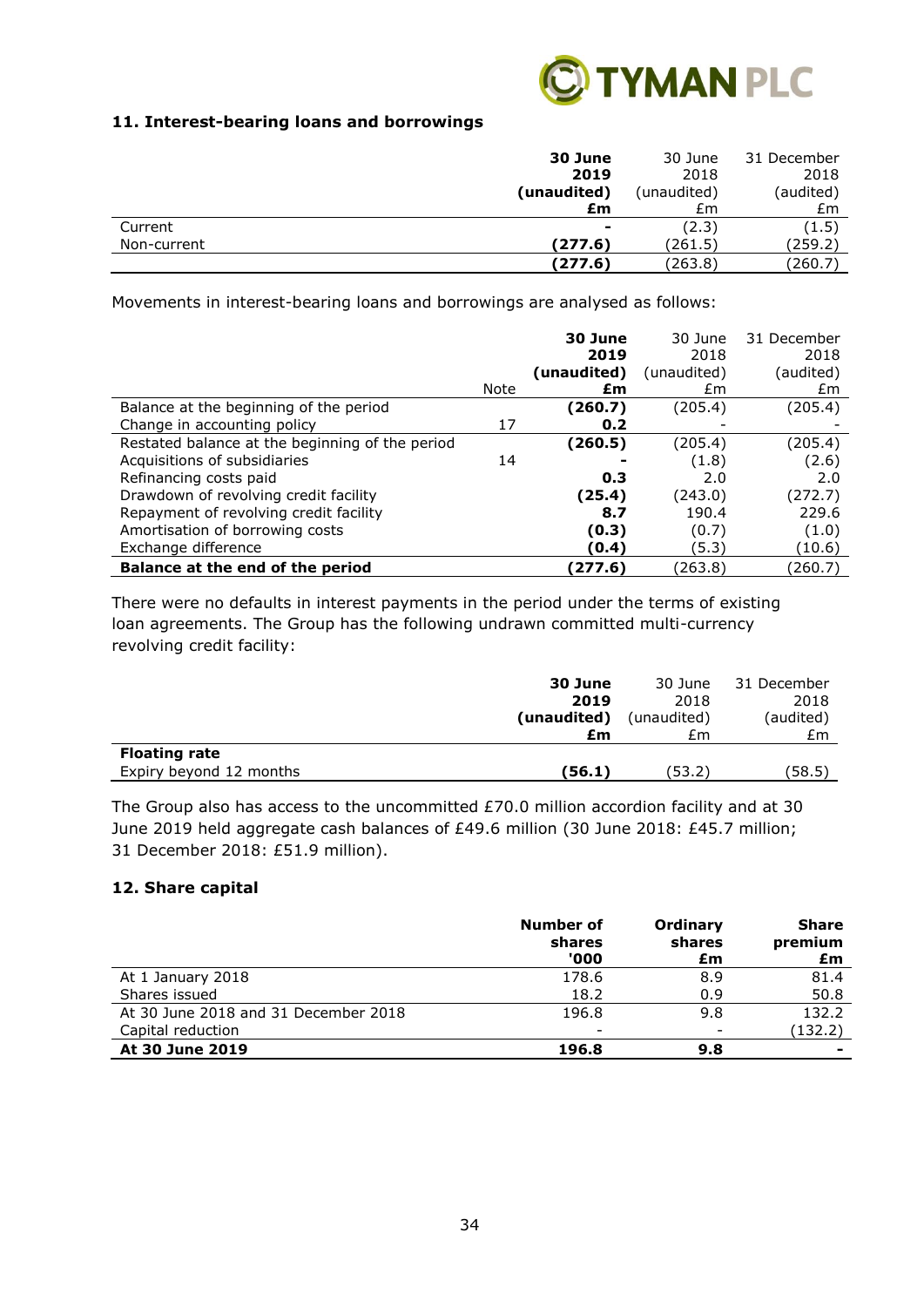

## **13. Financial risk management and financial instruments**

### **13.1 Financial risk factors and fair value estimation**

The Group is exposed to risks arising from the international nature of its operations and the financial instruments which fund them, in particular to foreign currency, interest rate and liquidity risks. Full details of the Group's policies for managing these risks are disclosed in the Group's annual financial statements for the year ended 31 December 2018.

Since the date of that report there have been no significant changes in:

- the nature of the financial risks to which the Group is exposed;
- the nature of the financial instruments which the Group uses;
- the Group's contractual cash outflows and the committed facilities available to fund them; or
- difference between book value and fair value of any financial instruments.

During the period the Group held no level 1 financial instruments, there were no transfers between levels and no changes were made to valuation techniques.

Derivatives shown at fair value in the Group's balance sheet comprise level 2 interest rate swaps fair valued using forward interest rates extracted from observable yield curves. The effects of discounting are generally insignificant for level 2 derivatives.

The Group's other financial instruments are measured on bases other than fair value.

### **13.2 Level 2 and level 3 fair values**

The Group has the following financial assets and liabilities categorised at levels 2 and 3:

|                                                       | 30 June     | 30 June     | 31 December |
|-------------------------------------------------------|-------------|-------------|-------------|
|                                                       | 2019        | 2018        | 2018        |
|                                                       | (unaudited) | (unaudited) | (audited)   |
|                                                       | £m          | £m          | £m          |
| Level 2                                               |             |             |             |
| Derivative financial assets                           | 0.4         | 0.3         | 0.3         |
| Derivative financial liabilities                      | (0.1)       | (0.4)       | (0.3)       |
| Level 3                                               |             |             |             |
| Financial assets at fair value through profit or loss | 1.2         | 1.1         | 1.2         |

#### **13.3 Fair value of financial assets and liabilities measured at amortised cost**

The fair values of borrowings are as follows:

|             | 30 June     | 30 June     | 31 December |
|-------------|-------------|-------------|-------------|
|             | 2019        | 2018        | 2018        |
|             | (unaudited) | (unaudited) | (audited)   |
|             | £m          | £m          | £m          |
| Non-current | ۰           | (2.3)       | (1.4)       |
| Current     | (276.8)     | (263.1)     | (258.0)     |
|             | (276.8)     | (265.4)     | (259.4)     |

The fair values of trade and other receivables, cash and cash equivalents, and trade and other payables approximate their carrying amounts.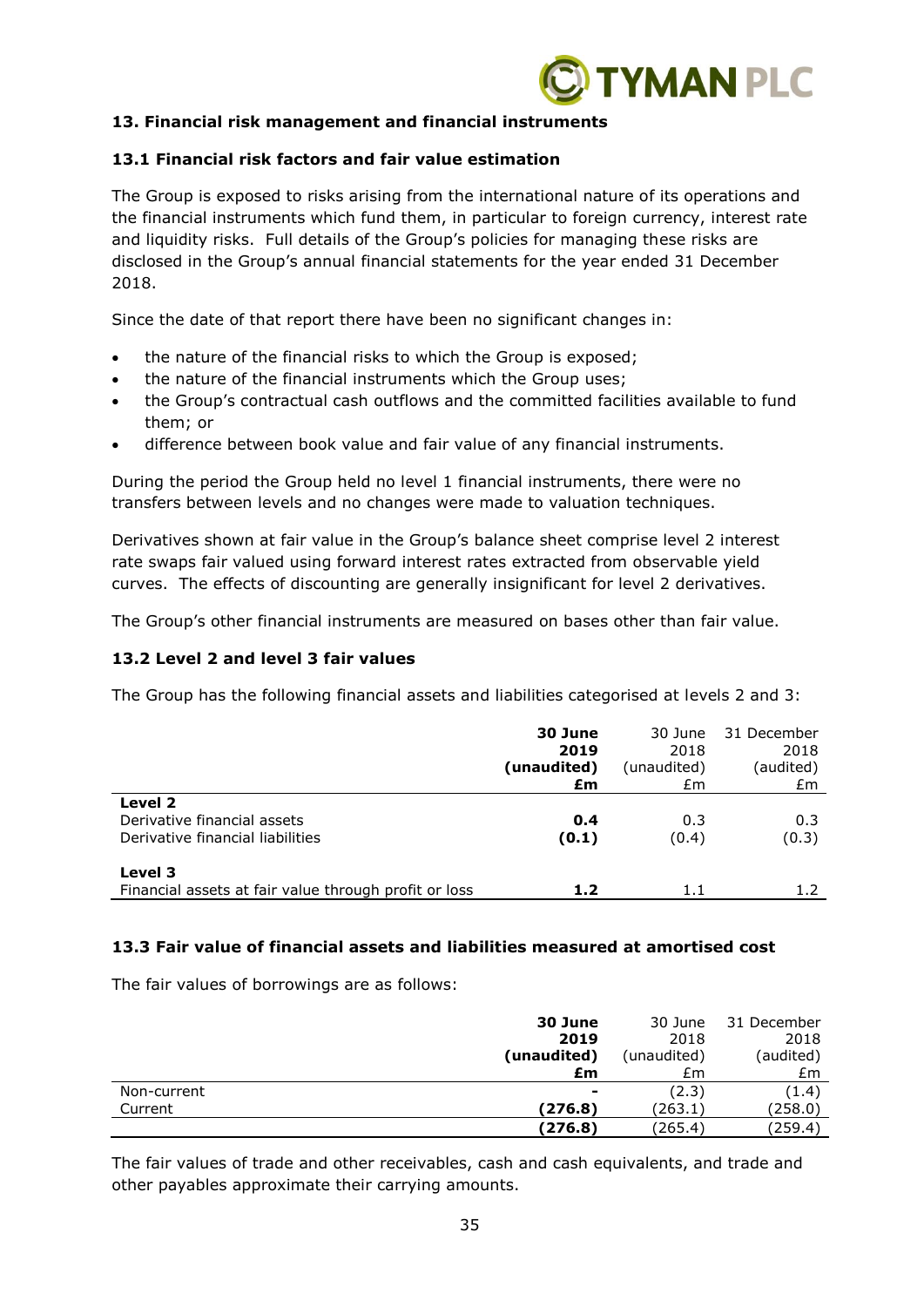

## **14. Business combinations**

|                                          |             |       | <b>Changes to 2018</b>     |              |
|------------------------------------------|-------------|-------|----------------------------|--------------|
|                                          |             | Y-cam | acquisition fair<br>values | <b>Total</b> |
|                                          | <b>Note</b> | £m    | £m                         | £m           |
|                                          |             |       |                            |              |
| Intangible assets                        | 9           | 2.5   |                            | 2.5          |
| Property, plant and equipment            | 10          |       | (0.1)                      | (0.1)        |
| Inventories                              |             | 0.1   | 0.1                        | 0.2          |
| Trade and other receivables              |             | (0.1) |                            | (0.1)        |
| Cash and cash equivalents                |             | 0.1   |                            | 0.1          |
| Trade and other payables                 |             | (0.1) |                            | (0.1)        |
| Current tax liabilities                  |             | (0.1) | (0.3)                      | (0.4)        |
| Deferred tax liabilities                 |             | (0.4) |                            | (0.4)        |
| Total identifiable net assets            |             | 2.0   | (0.3)                      | 1.7          |
| Goodwill arising on acquisition          | 8           | 2.0   | 0.3                        | 2.3          |
| <b>Total consideration</b>               |             | 4.0   |                            | 4.0          |
| Satisfied by:                            |             |       |                            |              |
| Cash                                     |             | 1.0   |                            | 1.0          |
| Deferred consideration                   |             | 3.0   |                            | 3.0          |
| <b>Total consideration</b>               |             | 4.0   |                            | 4.0          |
| Net cash outflow arising on acquisition: |             |       |                            |              |
| Cash consideration                       |             | 1.0   |                            | 1.0          |
| Net cash and cash equivalents acquired   |             | (0.1) |                            | (0.1)        |
| <b>Net cash outflow</b>                  |             | 0.9   |                            | 0.9          |

#### **14.1 Acquisition of Y-cam**

On 18 February 2019, ERA completed the acquisition of Y-cam Solutions Limited, a UKbased smart home security pioneer for initial cash consideration of  $£1.0$  million. The agreement includes provision for additional consideration of up to £10 million, subject to reaching certain performance targets, to be paid in instalments over a three-year period.

Intangible assets acquired relate to technology assets and residual goodwill is attributable to the expected benefits of using the acquired technology platform in conjunction with ERA smartware products and the acquired workforce. The estimated value of intangibles, including goodwill, deductible for tax purposes is nil.

Acquisition related costs of £0.2 million have been included in exceptional costs in the Group's consolidated income statement (note 4).

The fair value of trade and other receivables at the acquisition date, revenue and profit in the consolidated income statement since 18 February 2019 are not material. Had Ycam been acquired on 1 January 2019, the Groups' revenue and profit would not have been materially different.

## **14.2 Changes to 2018 acquisition fair values**

A number of changes have been made to the fair values of assets and liabilities in relation to Ashland, Zoo, and Reguitti which were acquired in 2018 as part of the finalisation of the acquisition accounting. These adjustments are not material and have therefore been recognised as adjustments to goodwill in the current period without restating prior periods.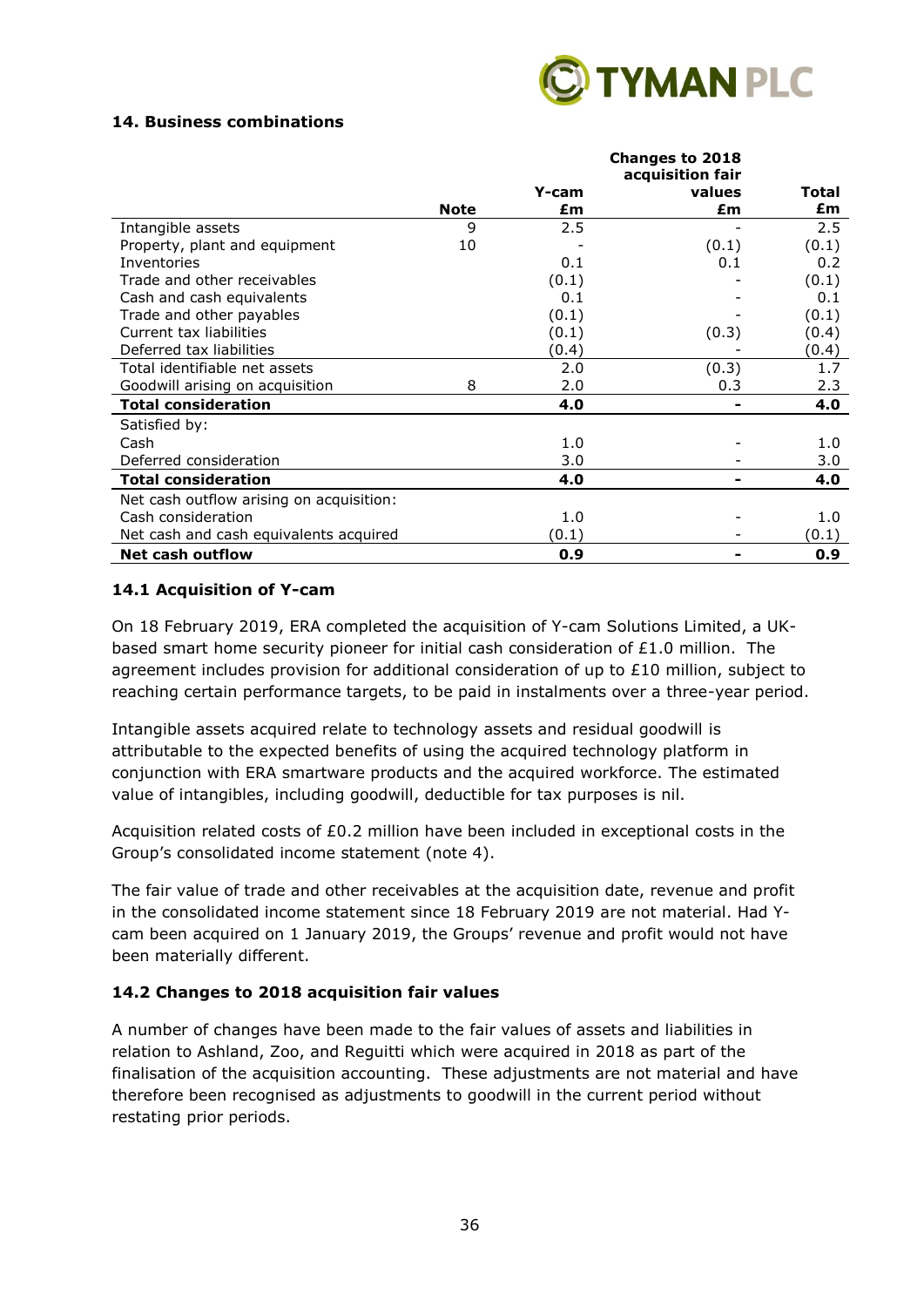

## **15. Adjustments to cash flows from operating activities**

The following non-cash and financing adjustments have been made to profit before taxation to arrive at operating cash flow:

|                                               |      | Six months   | Six months   | Year ended  |
|-----------------------------------------------|------|--------------|--------------|-------------|
|                                               |      | ended        | ended        | 31 December |
|                                               |      | 30 June 2019 | 30 June 2018 | 2018        |
|                                               |      | (unaudited)  | (unaudited)  | (audited)   |
|                                               | Note | £m           | £m           | £m          |
| Net finance costs                             | 5    | 7.5          | 5.4          | 11.6        |
| Depreciation of PPE                           | 10   | 6.4          | 5.9          | 12.5        |
| Depreciation of right of use assets           | 17   | 3.5          |              |             |
| Amortisation of intangible assets             | 9    | 14.2         | 13.4         | 27.3        |
| Impairment of computer software               | 9    |              | 0.1          | 0.1         |
| Impairment of PPE                             | 10   | 3.9          |              |             |
| Profit on disposal of PPE                     |      | (0.1)        | 0.1          |             |
| Write-off of inventory fair value adjustments | 4    |              | 2.4          | 2.5         |
| Pension costs                                 |      | 0.2          | 0.3          | 0.6         |
| Non-cash provision movements                  |      | 0.1          | (0.8)        | (2.0)       |
| Share-based payments                          |      | 0.7          | 0.7          | 1.0         |
|                                               |      | 36.4         | 27.5         | 53.6        |

#### **16. Capital commitments**

At 30 June 2019 the Group has capital commitments of  $£1.0$  million for the purchase of property, plant and equipment (30 June 2018: £2.5 million; 31 December 2018: £0.2 million).

#### **17. Changes in accounting policies**

This note explains the impact of the adoption of IFRS 16 'Leases' on the Group's financial statements.

The Group has adopted IFRS 16 from 1 January 2019, but has not restated comparatives for the 2018 reporting period, as permitted under the specific transitional provisions in the standard. The reclassifications and adjustments arising from the new standard are recognised in the opening balance sheet as at 1 January 2019.

#### **17.1 Impact on the balance sheet**

The change in accounting policy affected the following items in the balance sheet on 1 January 2019:

|                               | Increase/ |        |
|-------------------------------|-----------|--------|
|                               | decrease  | £m     |
| Property, plant and equipment | Decrease  | (0.8)  |
| Right of use assets           | Increase  | 65.0   |
| Deferred tax liability        | Increase  | (0.5)  |
| Prepayments                   | Decrease  | (0.5)  |
| <b>Borrowings</b>             | Decrease  | 0.2    |
| Other payables                | Decrease  | 2.9    |
| Lease liabilities             | Increase  | (63.7) |

The net impact on retained earnings on 1 January 2019 was an increase of  $E2.4$  million.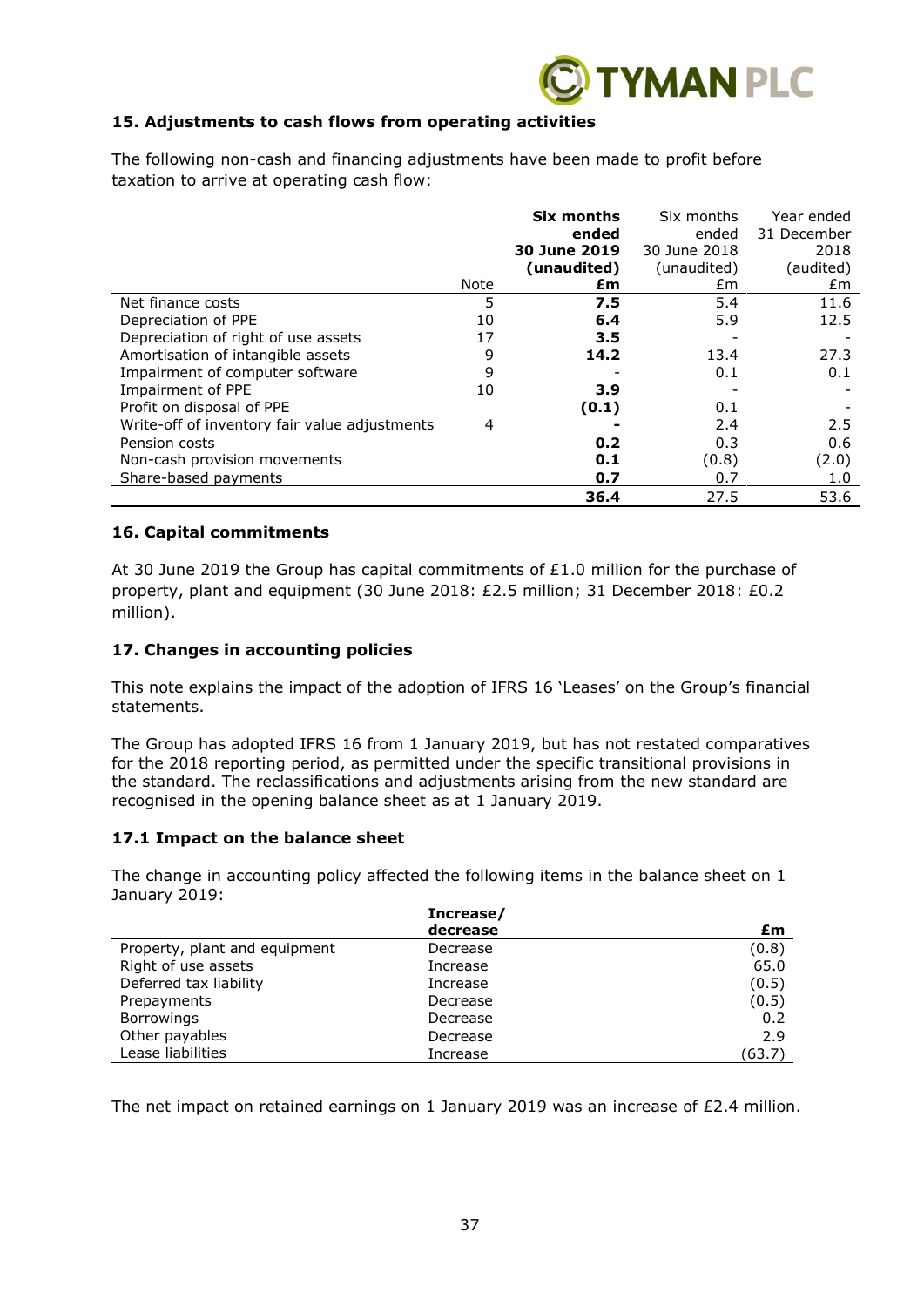

## **17. Changes in accounting policies (continued)**

## **17.1 Impact on the balance sheet (continued)**

#### *a) Lease liabilities*

On adoption of IFRS 16, the Group recognised lease liabilities in relation to leases which had previously been classified as 'operating leases' under the principles of IAS 17 Leases*.* These liabilities were measured at the present value of the remaining lease payments, discounted using the lessee's incremental borrowing rate as of 1 January 2019.

The lease liabilities at 30 June 2019 and 1 January 2019 were as follows:

|                         | 30 June<br>2019<br>(unaudited) | 1 January<br>2019<br>(unaudited) |
|-------------------------|--------------------------------|----------------------------------|
|                         | £m                             | £m                               |
| Current liabilities     | (5.9)                          | (5.5)                            |
| Non-current liabilities | (55.9)                         | (58.2                            |
|                         | (61.8)                         | (63.7)                           |

Lease liabilities recorded at 1 January 2019 can be reconciled to operating lease disclosures as at 31 December 2018 as follows:

|                                                                          | 1 January<br>2019<br>(unaudited)<br>£m |
|--------------------------------------------------------------------------|----------------------------------------|
| Operating lease commitments disclosed as at 31 December 2018             | 91.5                                   |
| (Less): short-term leases recognised on a straight-line basis as expense | (0.7)                                  |
| (Less): low-value leases recognised on a straight-line basis as expense  | (0.4)                                  |
| Gross future lease cashflows                                             | 90.4                                   |
| Effect of discounting                                                    | (26.5)                                 |
| Add: finance lease liabilities recognised as at 31 December 2018         | (0.2)                                  |
| Lease liability recognised as at 1 January 2019                          | 63.7                                   |

#### *b) Right of use assets*

Right of use assets were measured at the amount equal to the lease liability, adjusted by the amount of prepaid or accrued lease payments relating to leases and dilapidations assets recognised in the balance sheet as at 31 December 2018. There were no onerous lease contracts that would have required an adjustment to the right of use assets at the date of initial application.

The recognised right-of-use assets relate to the following types of assets:

|                     | 30 June<br>2019<br>(unaudited)<br>£m | 1 January<br>2019<br>(unaudited)<br>£m |
|---------------------|--------------------------------------|----------------------------------------|
| Properties          | 59.8                                 | 62.8                                   |
| Plant and equipment | 1.2                                  | $1.1\,$                                |
| Vehicles            | 0.9                                  | 1.0                                    |
| Other               | 0.1                                  | 0.1                                    |
| <b>Total</b>        | 62.0                                 | 65.0                                   |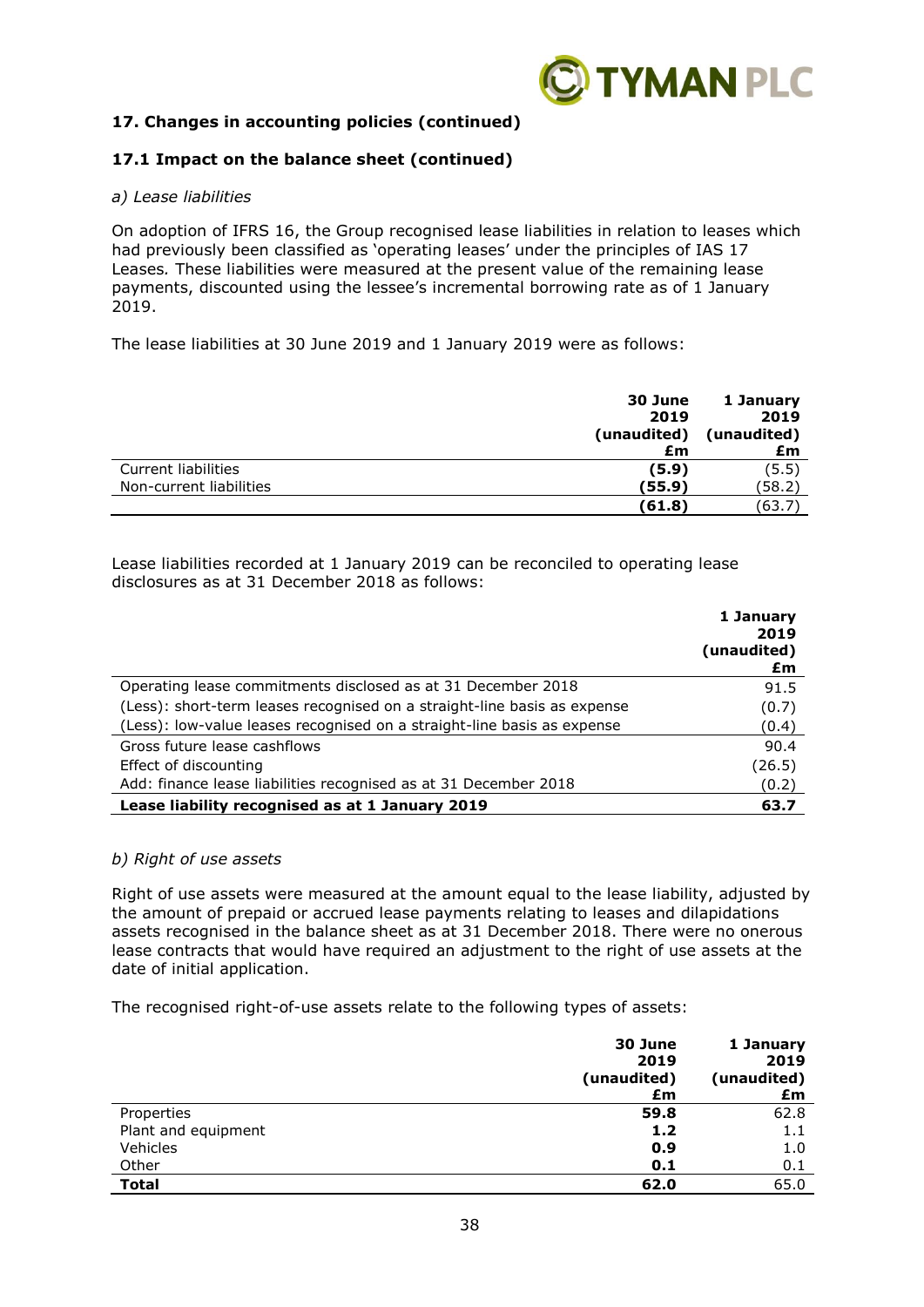

## **17. Changes in accounting policies (continued)**

#### **17.2 Impact on the income statement and earnings per share**

For the six-months ended 30 June 2019, Adjusted Operating Profit was £0.8 million higher as a result of applying IFRS 16 due to a portion of the lease expense now being recorded as interest expense. Profit before tax was £0.7 million lower due to interest expenses being higher at the beginning of the lease term. This also reduced Earnings Per Share by 0.37p.

The impact on Adjusted Operating Profit by operating segment for the period was:

|                | £m    |
|----------------|-------|
| AmesburyTruth  | 0.6   |
| ERA            | - 0.⊥ |
| SchlegelGiesse | 0.1   |
| <b>Total</b>   | 0.8   |

#### **17.3 Impact on the cash flow statement**

Payments in respect of leases which were previously recognised within cash flows from operating activities are now recorded within cash flow from financing activities, separated between payment of interest and payment of principal elements. This has increased net cash generated from operations and increased net cash used in financing activities by £4.7 million.

## **17.4 Judgements and estimates**

#### **Critical judgements in determining the lease term**

#### *Extension and termination options*

Extension and termination options are included in a number of property and equipment leases across the Group. These terms are used to maximise operational flexibility in terms of managing contracts. The extension and termination options held are exercisable only by the Group and not by the respective lessor.

In determining the lease term, management considers all facts and circumstances that create an economic incentive to exercise an extension option, or not exercise a termination option. Extension options (or periods after termination options) are only included in the lease term if the lease is reasonably certain to be extended (or not terminated). Potential gross future cash outflows of £64.5 million have not been included in the lease liability because it is not reasonably certain that the leases will be extended (or not terminated).

The assessment is reviewed if a significant event or a significant change in circumstances occurs which affects this assessment and that is within the control of the lessee. During the current period, there were no leases where this assessment was changed.

The revised leases accounting policy will be disclosed in the 2019 annual report.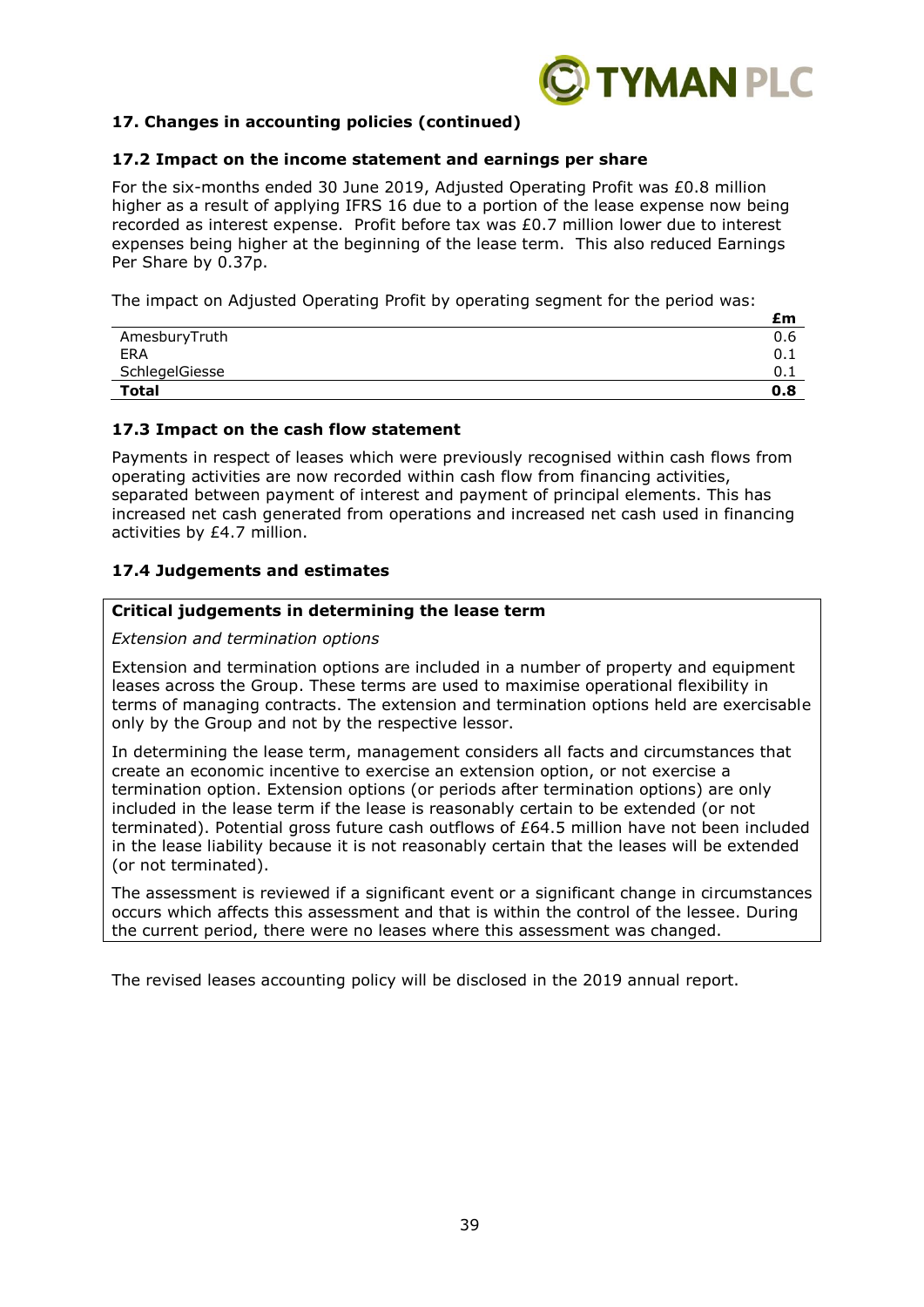

## **17. Changes in accounting policies (continued)**

## **17.4 Practical expedients applied**

In applying IFRS 16 for the first time, the Group has used the following practical expedients permitted by the standard:

- reliance on previous assessments on whether leases are onerous
- the accounting for operating leases with a remaining lease term of less than 12 months as at 1 January 2019 as short-term leases
- the exclusion of initial direct costs for the measurement of the right-of-use asset at the date of initial application, and
- the use of hindsight in determining the lease term where the contract contains options to extend or terminate the lease.

The Group has also elected not to reassess whether a contract is, or contains a lease at the date of initial application. Instead, for contracts entered into before the transition date the Group relied on its assessment made applying IAS 17 and IFRIC 4 Determining whether an Arrangement contains a Lease.

## **18. Related party transactions**

There were no material related party transactions requiring disclosure, other than compensation of key management personnel which will be disclosed in the Group's Annual Report and Accounts for the year ending 31 December 2019.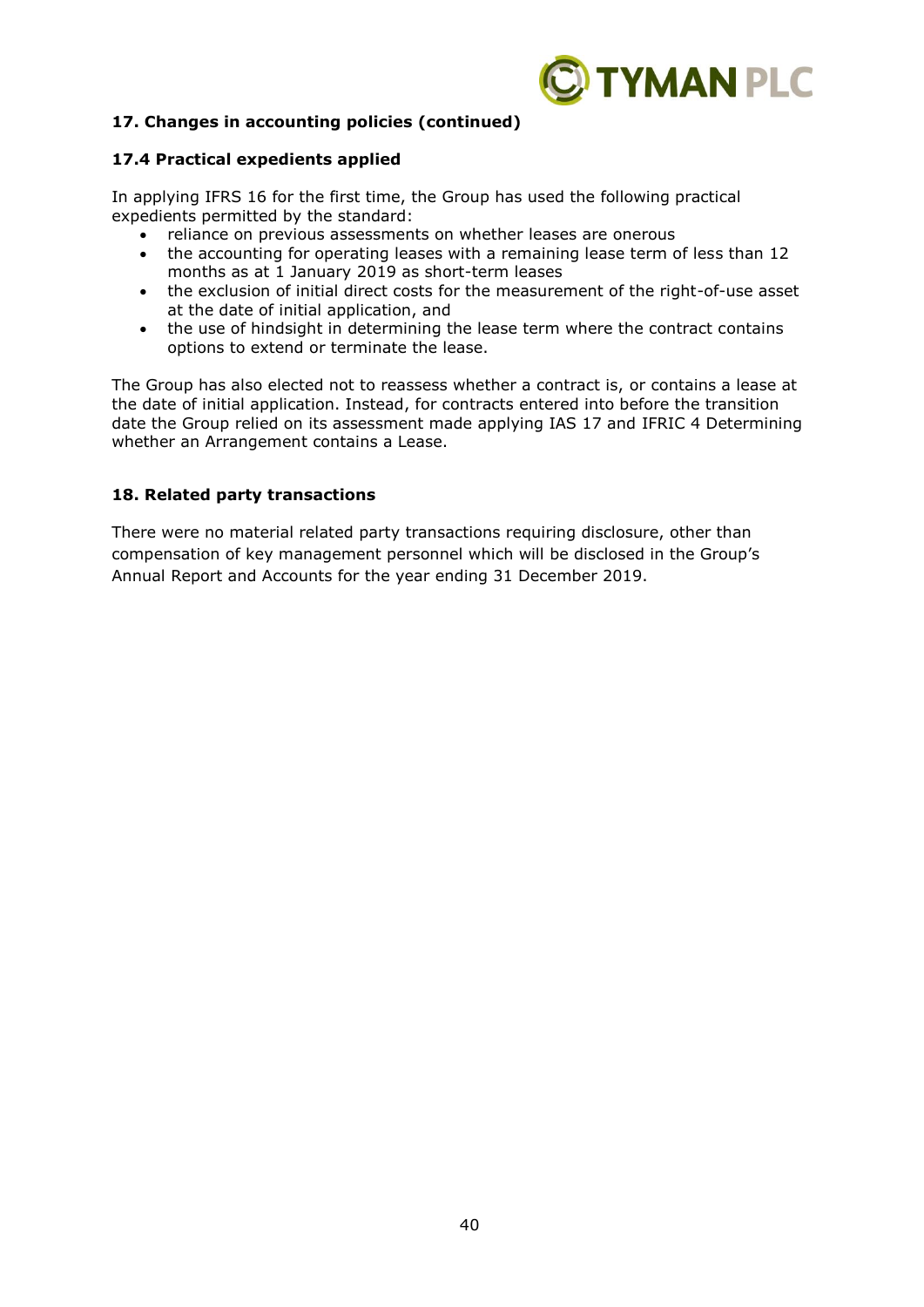

## **Statement of Directors' responsibilities**

Each of the Directors of Tyman plc confirms, to the best of his or her knowledge, that:

- the Interim Financial Statements have been prepared in accordance with IAS 34 'Interim Financial Reporting' as issued by the IASB and endorsed and adopted by the EU and give a true and fair view of the assets, liabilities, financial position and profit and loss of Tyman plc;
- the interim report includes a fair review of the information required by:
	- DTR 4.2.7R of the Disclosure Guidance and Transparency Rules sourcebook of the United Kingdom's Financial Conduct Authority, being an indication of important events that have occurred during the first six months of the financial year and their impact on the interim financial statements; and a description of the principal risks and uncertainties for the remaining six months of the year; and
	- DTR 4.2.8R of the Disclosure Guidance and Transparency Rules sourcebook of the United Kingdom's Financial Conduct Authority, being related party transactions that have taken place in the first six months of the current financial year and that have materially affected the financial position or performance of the Group during that period; and any changes in the related party transactions described in the last annual report that could do so.

The Directors of Tyman plc are listed in the Group's Annual Report and Accounts for the year ending 31 December 2018, with the exception of the following changes in the Board:

- Jo Hallas joined the Board as Chief Executive Officer and Jason Ashton joined the Board as Chief Financial Officer; and
- Louis Eperjesi and James Brotherton stepped down from the Board.

A list of the current Directors is maintained at the Tyman website: www.tymanplc.com.

By order of the Board

**Jo Hallas Jason Ashton** Chief Executive Officer Chief Financial Officer

25 July 2019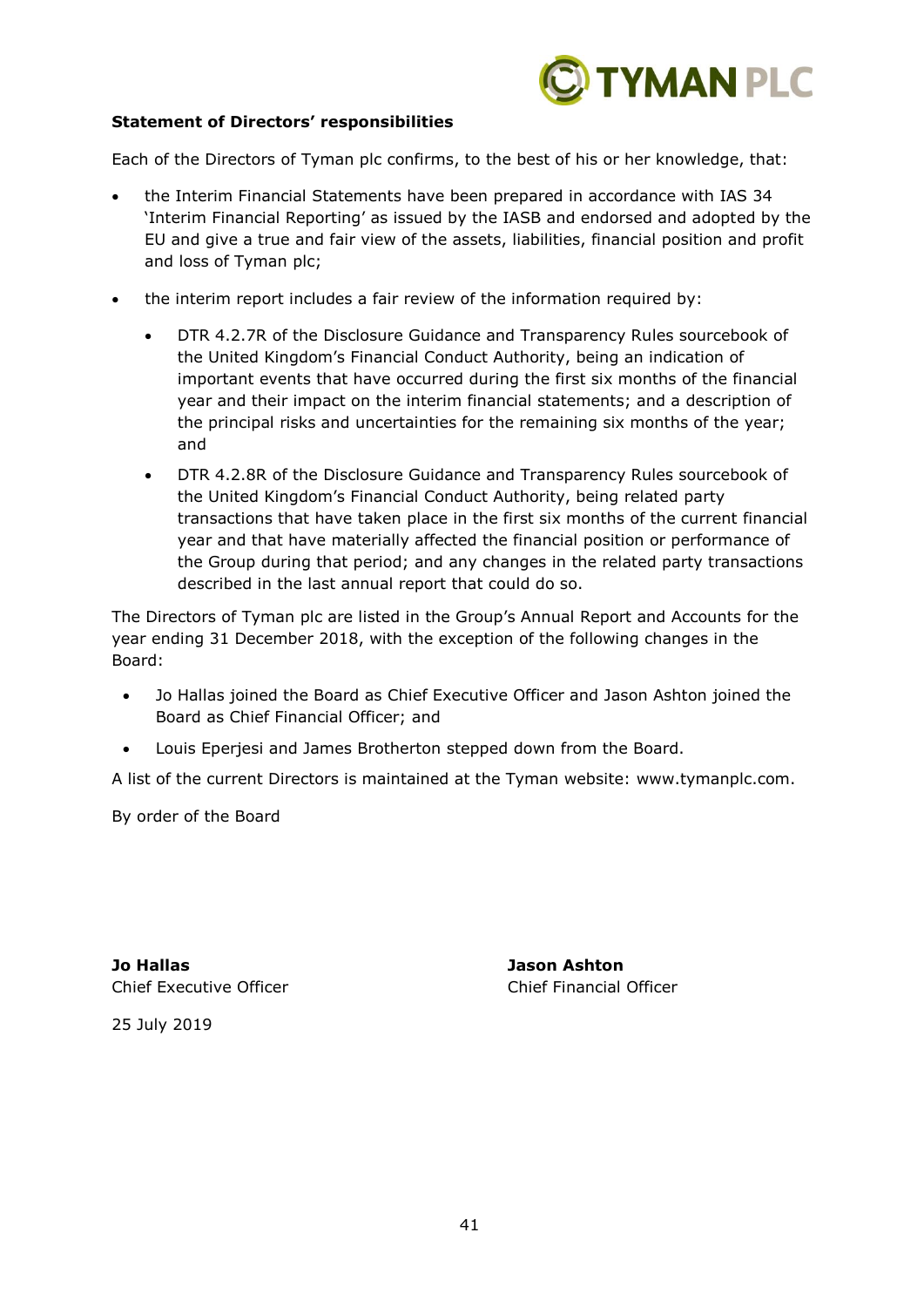

## **Independent review report to Tyman plc**

### **Report on the Interim Financial Statements**

#### *Our conclusion*

We have reviewed Tyman plc's Interim Financial Statements (the "interim financial statements") in the Interim Report of Tyman plc for the six month period ended 30 June 2019. Based on our review, nothing has come to our attention that causes us to believe that the interim financial statements are not prepared, in all material respects, in accordance with International Accounting Standard 34, 'Interim Financial Reporting', as adopted by the European Union and the Disclosure Guidance and Transparency Rules sourcebook of the United Kingdom's Financial Conduct Authority.

#### *What we have reviewed*

The interim financial statements comprise:

- the Condensed consolidated balance sheet as at 30 June 2019;
- the Condensed consolidated income statement and Condensed consolidated statement of comprehensive income for the period then ended;
- the Condensed consolidated cash flow statement for the period then ended;
- the Condensed consolidated statement of changes in equity for the period then ended; and
- the explanatory notes to the interim financial statements.

The interim financial statements included in the Interim Report have been prepared in accordance with International Accounting Standard 34, 'Interim Financial Reporting', as adopted by the European Union and the Disclosure Guidance and Transparency Rules sourcebook of the United Kingdom's Financial Conduct Authority.

As disclosed in note 2 to the interim financial statements, the financial reporting framework that has been applied in the preparation of the full annual financial statements of the Group is applicable law and International Financial Reporting Standards (IFRSs) as adopted by the European Union.

## **Responsibilities for the interim financial statements and the review**

#### *Our responsibilities and those of the directors*

The Interim Report, including the interim financial statements, is the responsibility of, and has been approved by, the directors. The directors are responsible for preparing the Interim Report in accordance with the Disclosure Guidance and Transparency Rules sourcebook of the United Kingdom's Financial Conduct Authority.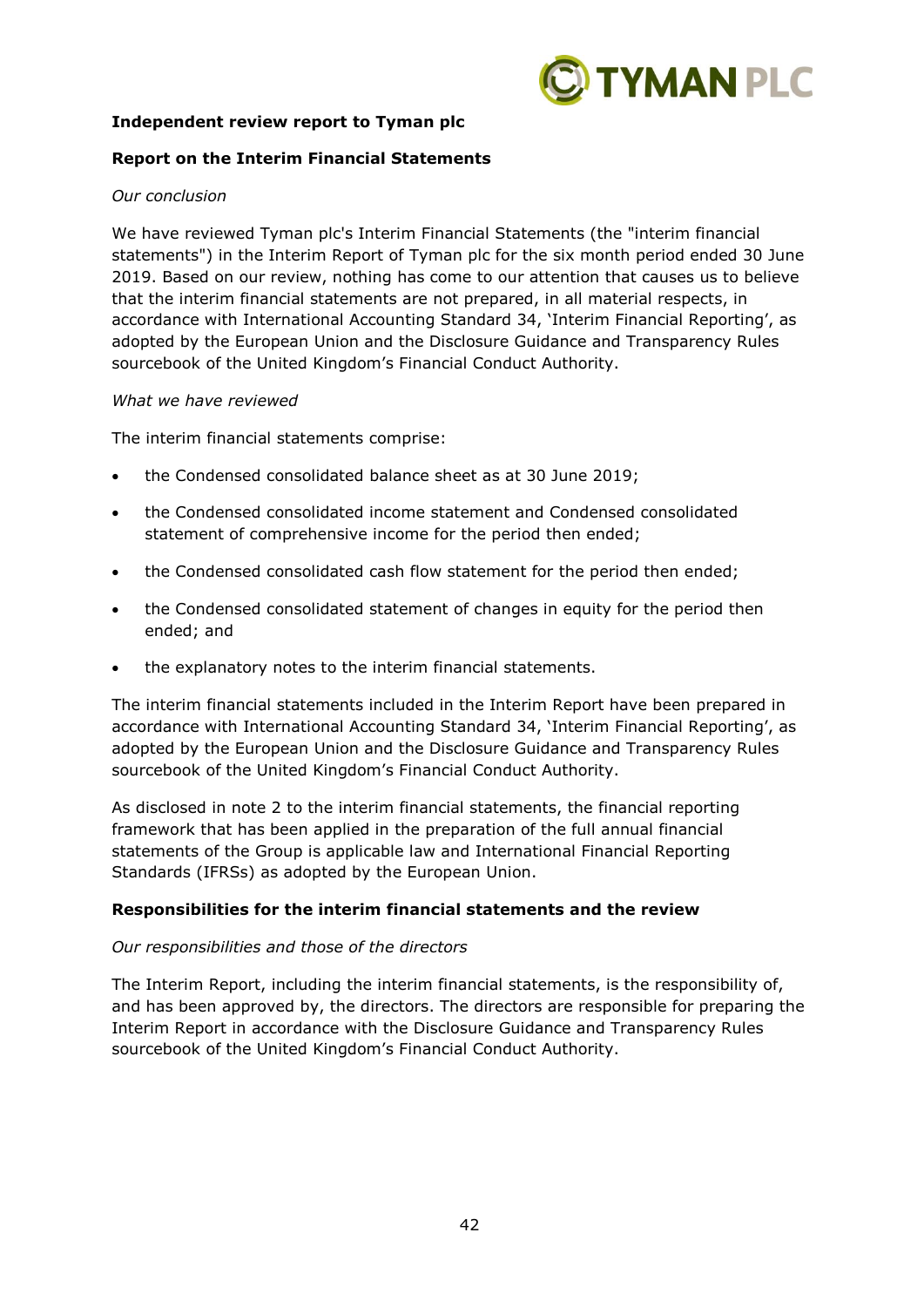

Our responsibility is to express a conclusion on the interim financial statements in the Interim Report based on our review. This report, including the conclusion, has been prepared for and only for the company for the purpose of complying with the Disclosure Guidance and Transparency Rules sourcebook of the United Kingdom's Financial Conduct Authority and for no other purpose. We do not, in giving this conclusion, accept or assume responsibility for any other purpose or to any other person to whom this report is shown or into whose hands it may come save where expressly agreed by our prior consent in writing.

#### *What a review of interim financial statements involves*

We conducted our review in accordance with International Standard on Review Engagements (UK and Ireland) 2410, 'Review of Interim Financial Information Performed by the Independent Auditor of the Entity' issued by the Auditing Practices Board for use in the United Kingdom. A review of interim financial information consists of making enquiries, primarily of persons responsible for financial and accounting matters, and applying analytical and other review procedures.

A review is substantially less in scope than an audit conducted in accordance with International Standards on Auditing (UK) and, consequently, does not enable us to obtain assurance that we would become aware of all significant matters that might be identified in an audit. Accordingly, we do not express an audit opinion.

We have read the other information contained in the Interim Report and considered whether it contains any apparent misstatements or material inconsistencies with the information in the interim financial statements.

## **PricewaterhouseCoopers LLP**

Chartered Accountants London 25 July 2019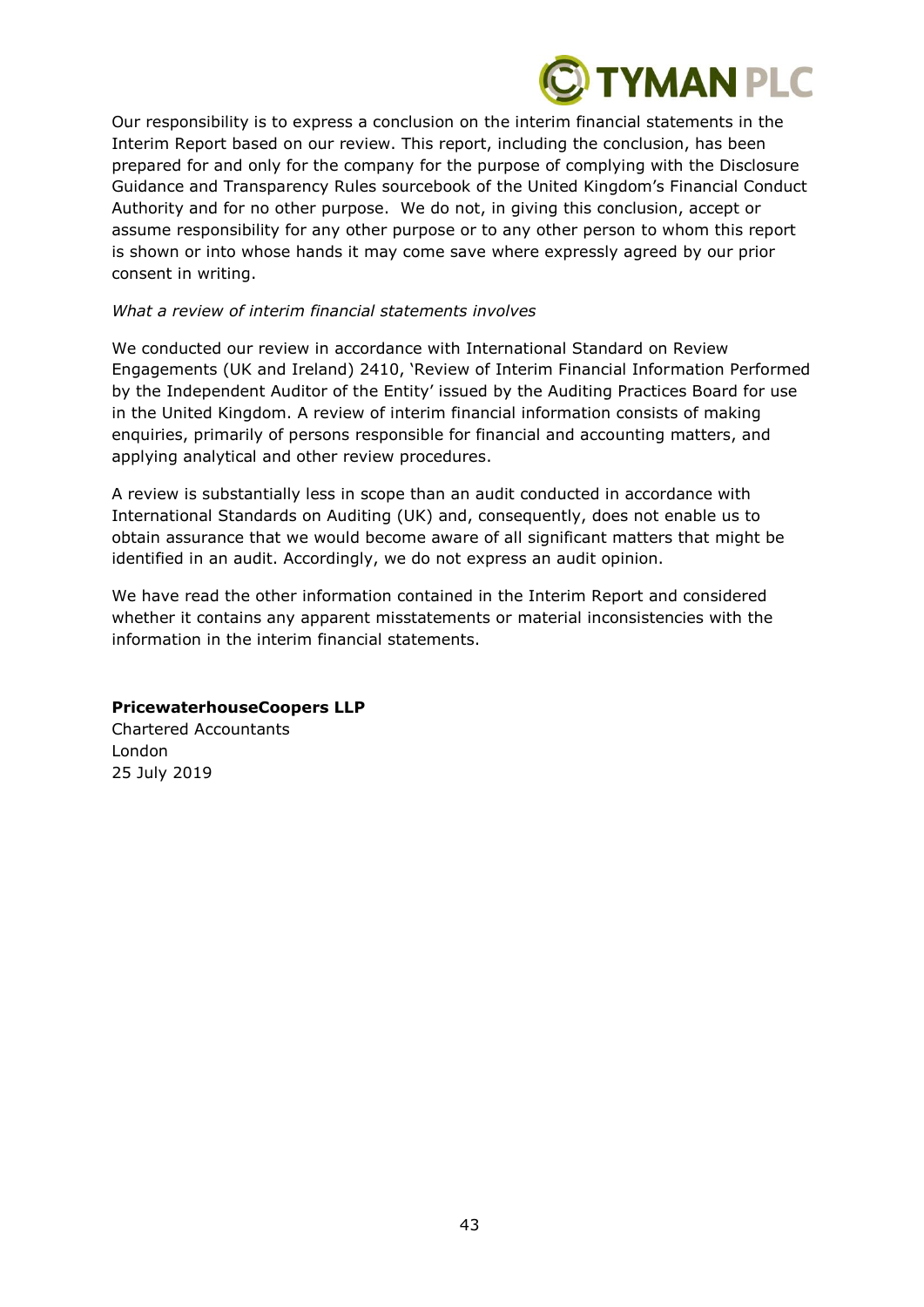

# ALTERNATIVE PERFORMANCE MEASURES

The Group uses a number of Alternative Performance Measures. APMs provide additional useful information to shareholders on the underlying performance of the business. These APMs are consistent with how business performance is measured internally by the Group, align with the Group's strategy, and remuneration policies. These measures are not recognised under IFRS and may not be comparable with similar measures used by other companies. APMs are not intended to be superior to or a substitute for GAAP measures.

The following table summarises the key APMs used, why they are used by the Group, and how they are calculated. Where appropriate, a reconciliation to the nearest GAAP number is presented. Details of other APMs are included on the Group's website. Measures formerly referred to as 'Underlying' are now referred to as 'Adjusted'.

## **Adjusted operating profit and adjusted operating margin**

## *Definition*

Operating profit before amortisation of acquired intangible assets, impairment of acquired intangible assets, impairment of goodwill, and exceptional items.

Adjusted operating margin is calculated as adjusted operating profit divided by revenue, expressed as a percentage.

## *Purpose*

This measure is used to evaluate the trading operating performance of the Group.

Exceptional items are excluded from this measure as they are largely one off and nontrading in nature and therefore create volatility in reported earnings.

Amortisation of acquired intangible assets is excluded from this measure as this is a significant non-cash fixed charge that is not affected by the trading performance of the business.

Impairment of acquired intangible assets and goodwill is excluded, as this is a significant non-cash charge.

## *Reconciliation/calculation*

Adjusted operating profit is reconciled on the face of the income statement on page 21.

## **Like-for-like or LFL revenue and adjusted operating profit**

## *Definition*

The comparison of revenue or operating profit, as appropriate, excluding the impact of IFRS 16, any acquisitions made during the current year and, for acquisitions made in the comparative year, excluding from the current year result the impact of the equivalent current year pre-acquisition period. For disposals, results are excluded for the whole of the current and prior period. The prior period comparative is retranslated at the current period average exchange rate. The result of Y-cam is not adjusted as it is not material.

## *Change in current year*

This measure has been amended in the current period to exclude the impact of applying IFRS 16. The Group considers this amendment provides shareholders with a comparable basis from which to understand the organic trading performance in the year.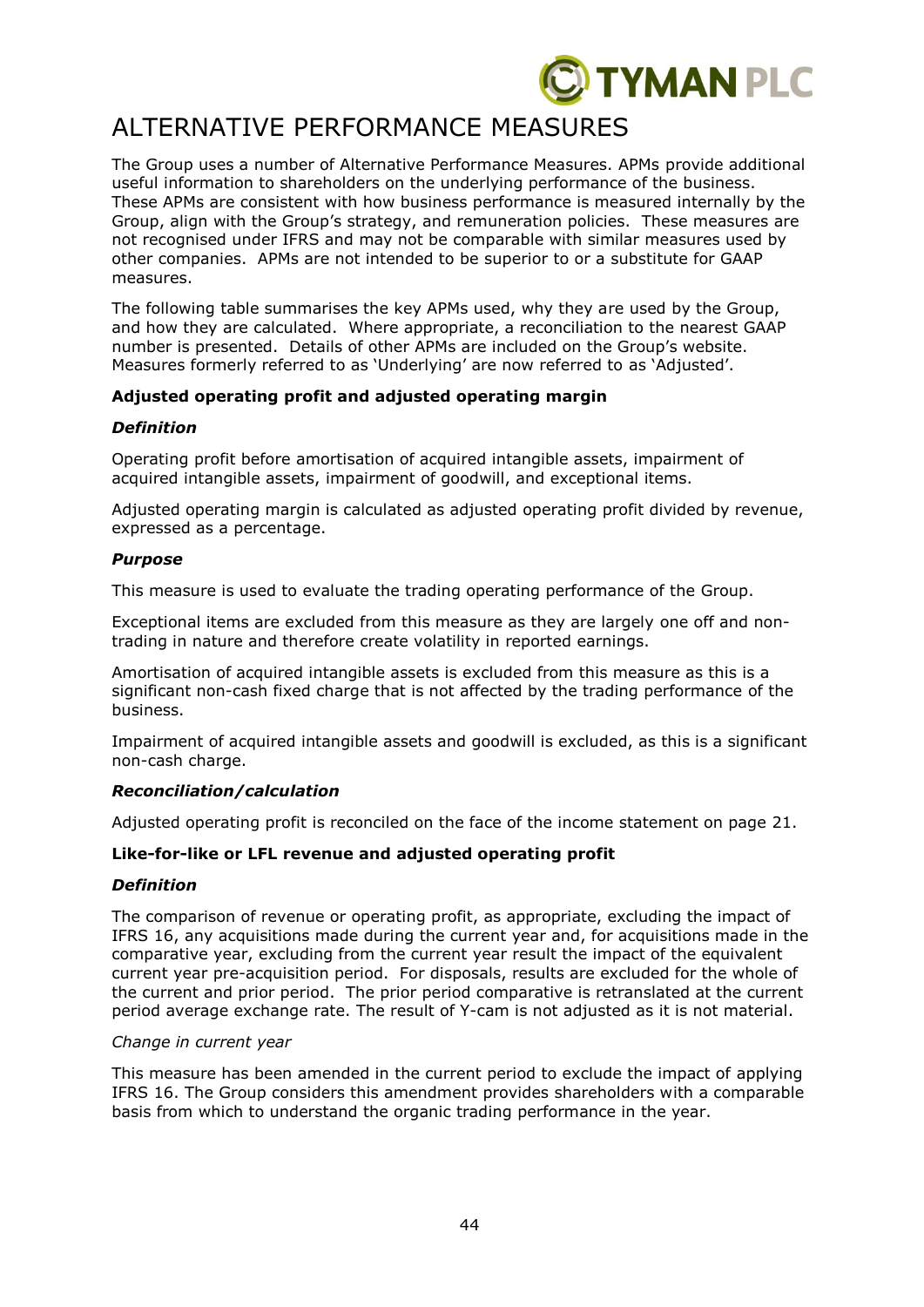

## *Purpose*

This measure is used by management to evaluate the Group's organic growth in revenue and adjusted operating profit, excluding the impact of M&A and currency movements.

### *Reconciliation/calculation*

|                                                                  | Six months   | Six months   |
|------------------------------------------------------------------|--------------|--------------|
|                                                                  | ended        | ended        |
|                                                                  | 30 June 2019 | 30 June 2018 |
|                                                                  | (unaudited)  | (unaudited)  |
|                                                                  | £'m          | E'm          |
| Reported revenue                                                 | 301.9        | 274.9        |
| Equivalent period for prior year acquisitions                    | (22.2)       |              |
| <b>Disposals</b>                                                 |              | (3.0)        |
| Effect of exchange rates                                         |              | 9.8          |
| Like-for-like revenue                                            | 279.7        | 281.7        |
|                                                                  |              |              |
| Adjusted operating profit                                        | 41.9         | 38.2         |
| Operating profit for equivalent period from entities acquired in |              |              |
| prior year                                                       | (3.3)        |              |
| Impact of IFRS 16                                                | (0.8)        |              |
| <b>Disposals</b>                                                 |              | (0.7)        |
| Effect of exchange rates                                         |              | 1.7          |
| Like-for-like adjusted operating profit                          | 37.8         | 39.2         |

#### **Adjusted profit before and after tax**

#### *Definition*

Profit before amortisation of acquired intangible assets, deferred tax on amortisation of acquired intangible assets, impairment of acquired intangible assets, impairment of goodwill, exceptional items, gains and losses on the fair value of derivative financial instruments, amortisation of borrowing costs and associated tax effects.

#### *Purpose*

This measure is used to evaluate the profit generated by the Group through trading activities. In addition to the items excluded from operating profit above, the gains and losses on the fair value of derivative financial instruments, amortisation of borrowing costs, and the associated tax effect are excluded. These items are excluded as they are of a non-trading nature.

#### *Reconciliation/calculation*

|                                            | Six months   | Six months   | Year ended  |
|--------------------------------------------|--------------|--------------|-------------|
|                                            | ended        | ended        | 31 December |
|                                            | 30 June 2019 | 30 June 2018 | 2018        |
|                                            | (unaudited)  | (unaudited)  | (audited)   |
|                                            | £m           | £m           | £m          |
| <b>Profit before taxation</b>              | 11.0         | 14.5         | 38.9        |
| Exceptional items                          | 9.9          | 5.5          | 7.3         |
| (Loss) on revaluation of fair value hedge  |              | (0.2)        | (0.3)       |
| Amortisation of borrowing costs            | 0.3          | 0.7          | 1.0         |
| Amortisation of acquired intangible assets | 13.5         | 12.8         | 25.8        |
| Adjusted profit before taxation            | 34.7         | 33.3         | 72.7        |
| Income tax charge                          | (3.1)        | (4.5)        | (12.6)      |
| Add back: Adjusted tax effect <sup>1</sup> | (6.0)        | (4.2)        | (7.1)       |
| <b>Adjusted profit after taxation</b>      | 25.6         | 24.6         | 53.0        |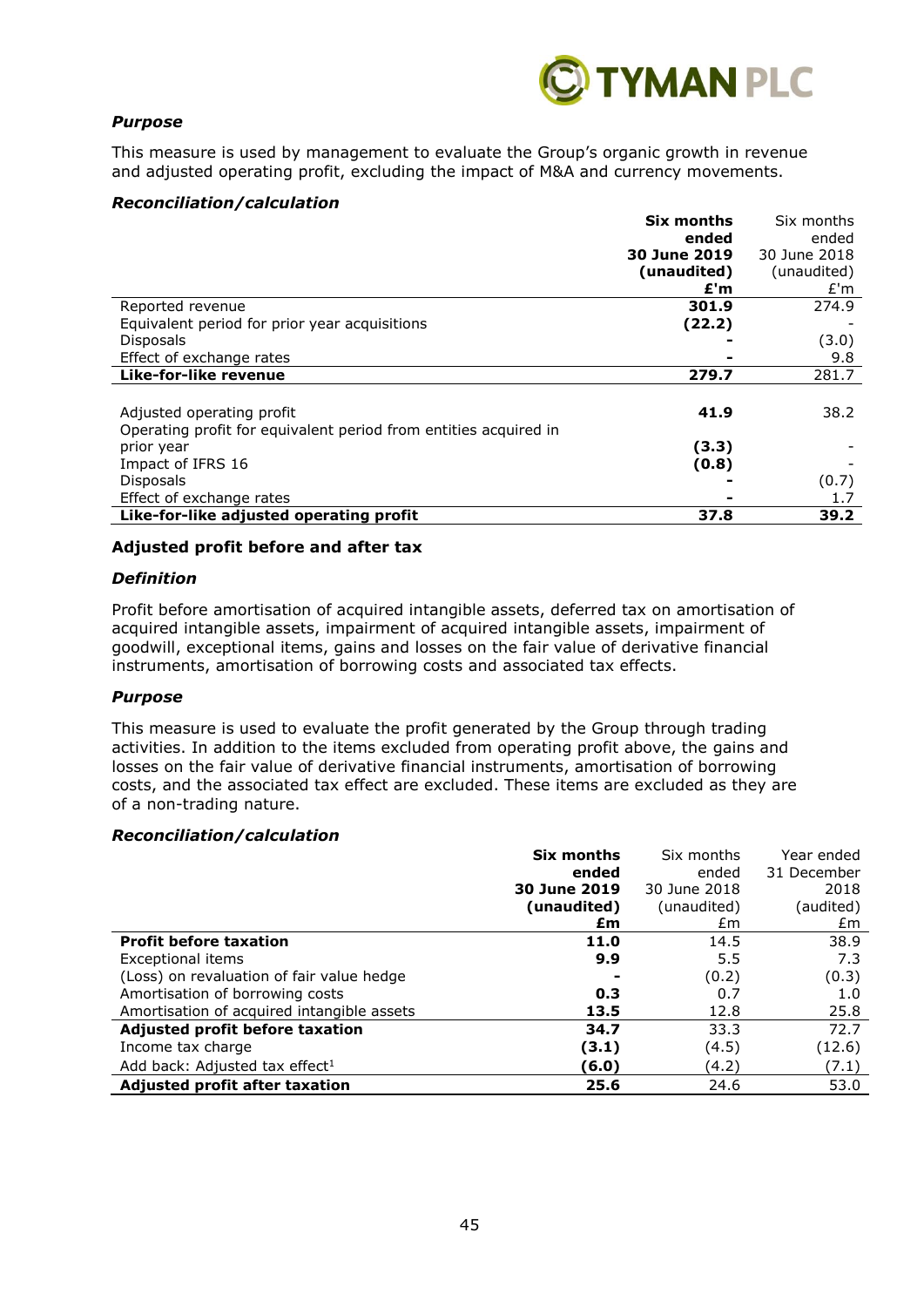

 $1$ Tax effect of exceptional items, amortisation of borrowing costs, amortisation of acquired intangible assets, and gain or loss on revaluation of fair value hedge.

#### **Adjusted earnings per share**

#### *Definition*

Adjusted profit after tax divided by the basic weighted average number of ordinary shares in issue during the year, excluding those held as treasury shares.

#### *Purpose*

This measure is used to assess the trading operating performance per share in issue. This is used as the basis of the Group's long-term incentive plan targets and is the measure used in determining the level of dividend to be paid under the Group's dividend policy.

#### *Reconciliation/calculation*

Adjusted profit after tax is reconciled above and the number of shares can be found in note 7.

#### **Leverage**

#### *Definition*

Adjusted net debt translated at the average exchange rate for the year divided by Adjusted EBITDA, calculated using the prevailing GAAP at February 2018 (excluding the impact of IFRS 15, 9, and 16). This calculation is the covenant calculation defined in the Group's banking facility and private placement debt documents.

#### *Purpose*

This measure is used to evaluate the ability of the Group to generate sufficient cash flows to cover its contractual debt servicing obligations and to provide users of the accounts with details of whether the Group remains in compliance with its lending covenants.

#### *Reconciliation/calculation*

| Six months                                            | Six months  |
|-------------------------------------------------------|-------------|
| ended                                                 | ended       |
| <b>30 June 2019</b> 30 June 2018                      |             |
| (unaudited)                                           | (unaudited) |
| £'m                                                   | E'm         |
| Adjusted Net Debt (at average exchange rate)<br>225.6 | 216.2       |
| Adjusted EBITDA<br>102.3                              | 102.7       |
| 2.21x<br>Leverage                                     | 2.11x       |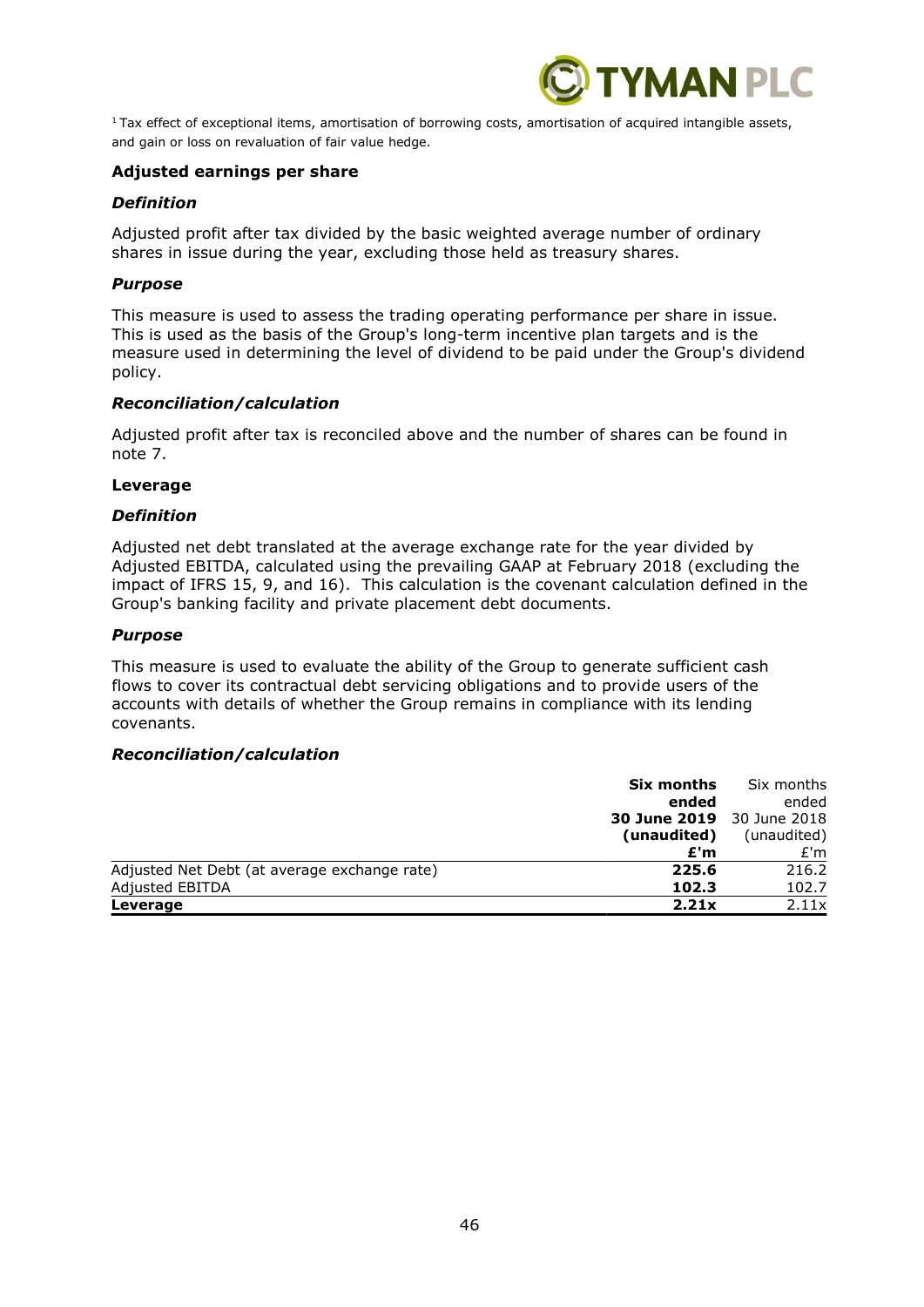

## **Return on Capital Employed (ROCE)**

## *Definition*

LTM adjusted operating profit as a percentage of the LTM average capital employed (expressed as a 13 point average).

#### *Purpose*

This measure is used to evaluate how efficiently the Group's capital is being employed to improve profitability.

#### *Reconciliation/calculation*

| 12cmonths                             | 12 months   |
|---------------------------------------|-------------|
| ended                                 | ended       |
| <b>30 June 2019</b> 30 June 2018      |             |
| (unaudited)                           | (unaudited) |
| £'m                                   | E'm         |
| LTM adjusted Operating Profit<br>87.3 | 79.5        |
| LTM average capital employed<br>688.3 | 573.2       |
| <b>ROCE</b><br>12.7%                  | 13.9%       |

#### **Return on acquisition investment (ROAI)**

#### *Definition*

Adjusted operating profit attributable to the acquired business divided by the gross cost of investment (original cost plus acquisition and integration costs), plus the change in fair value of controllable capital employed between the date of acquisition and the date of measurement. The denominator is adjusted for seasonality where appropriate.

For acquisitions made within the last 12 months, adjusted operating profit is an annualised measure. For acquisitions made more than 12 months ago, adjusted operating profit is measured over the last 12 months. ROAI is measured for 2 years following acquisition.

#### *Purpose*

This measure is used to evaluate the efficiency and returns achieved by the Group from its investments in recent material business acquisitions and allows users of the accounts to compare the relative performance of each acquisition made by the Group. ROAI is measured over a two year period following acquisition.

#### *Reconciliation/calculation*

|                                         | <b>Howe Green</b><br>£m | Ashland<br>\$m | Zoo<br>£m    | Profab<br>£m | Reguitti<br>€m |
|-----------------------------------------|-------------------------|----------------|--------------|--------------|----------------|
| Adjusted operating profit               | 1.2                     | 14.9           | 3.9          | 0.7          | 1.6            |
| Gross cost of investment                | 6.4                     | 104.4          | 19.1         | 4.2          | 16.4           |
| Change in controllable capital employed | 0.6                     | 1.9            | 0.5          | (0.4)        | (0.2)          |
|                                         | 7.0                     | 106.3          | 19.6         | 3.8          | 16.2           |
| <b>ROAI</b>                             | 17.0%                   | <b>14.0%</b>   | <b>19.8%</b> | 18.4%        | $9.9\%$        |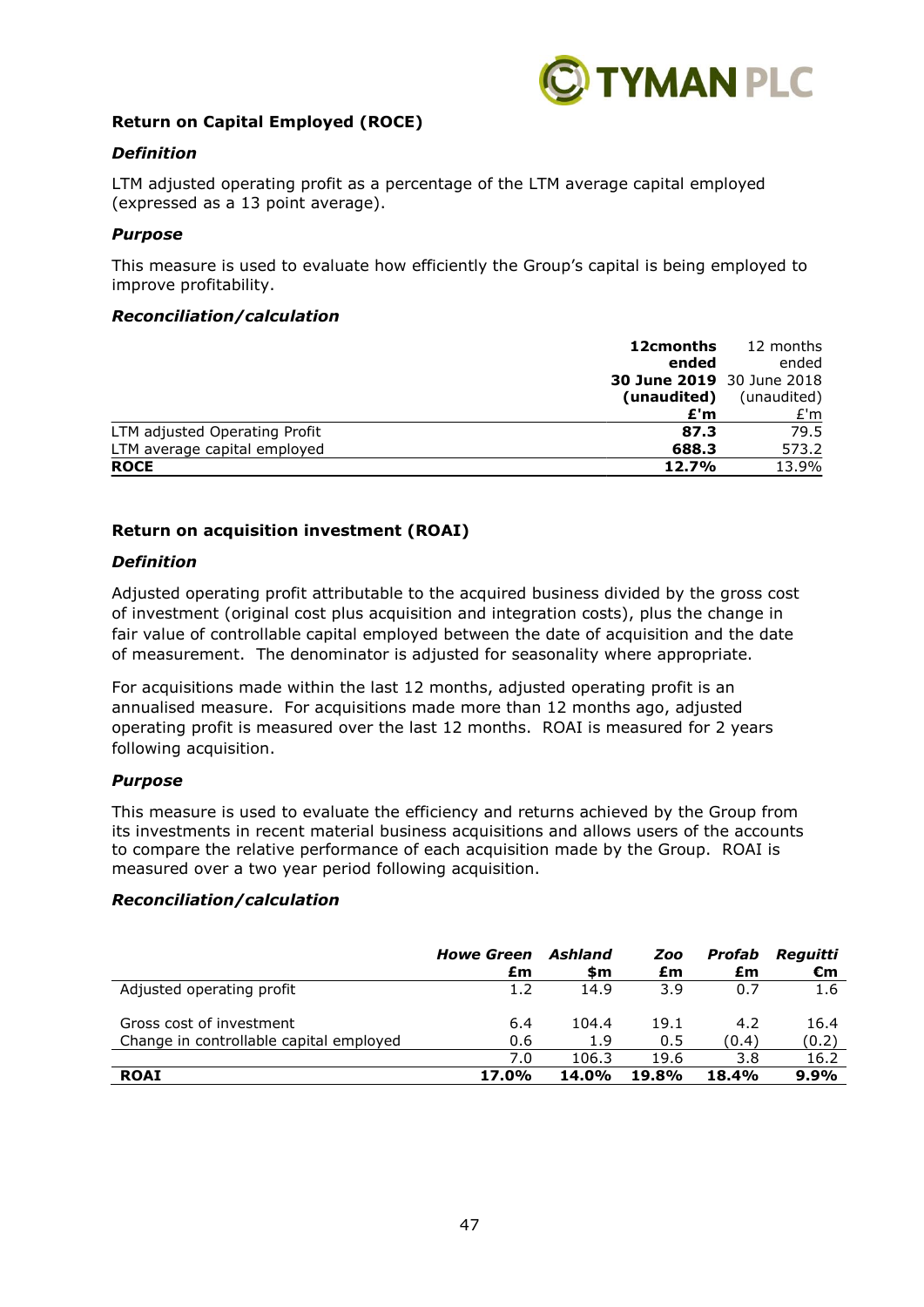

## **Operating cash conversion and operational cash flow**

#### *Definition*

#### *Operational cash flow*

Net cash generated from operations before Income tax paid, exceptional costs cash settled in the year and Pension contributions, and after proceeds on disposal of property, plant and equipment, payments to acquire property, plant and equipment and payments to acquire intangible assets.

*Adjusted operational cash flow* 

Operational cash flow, less lease payments.

*Operating cash conversion*

Operational cash flow divided by adjusted operating profit.

#### *Purpose*

These measures are used to evaluate the cash flow generated by the business operations in order to pay down debt, return cash to shareholders and invest in acquisitions. Cash conversion provides users of the accounts with a measure of the extent that the Group's profitability converts into cash.

## *Reconciliation/calculation*

A reconciliation is included in the financial review on page 15.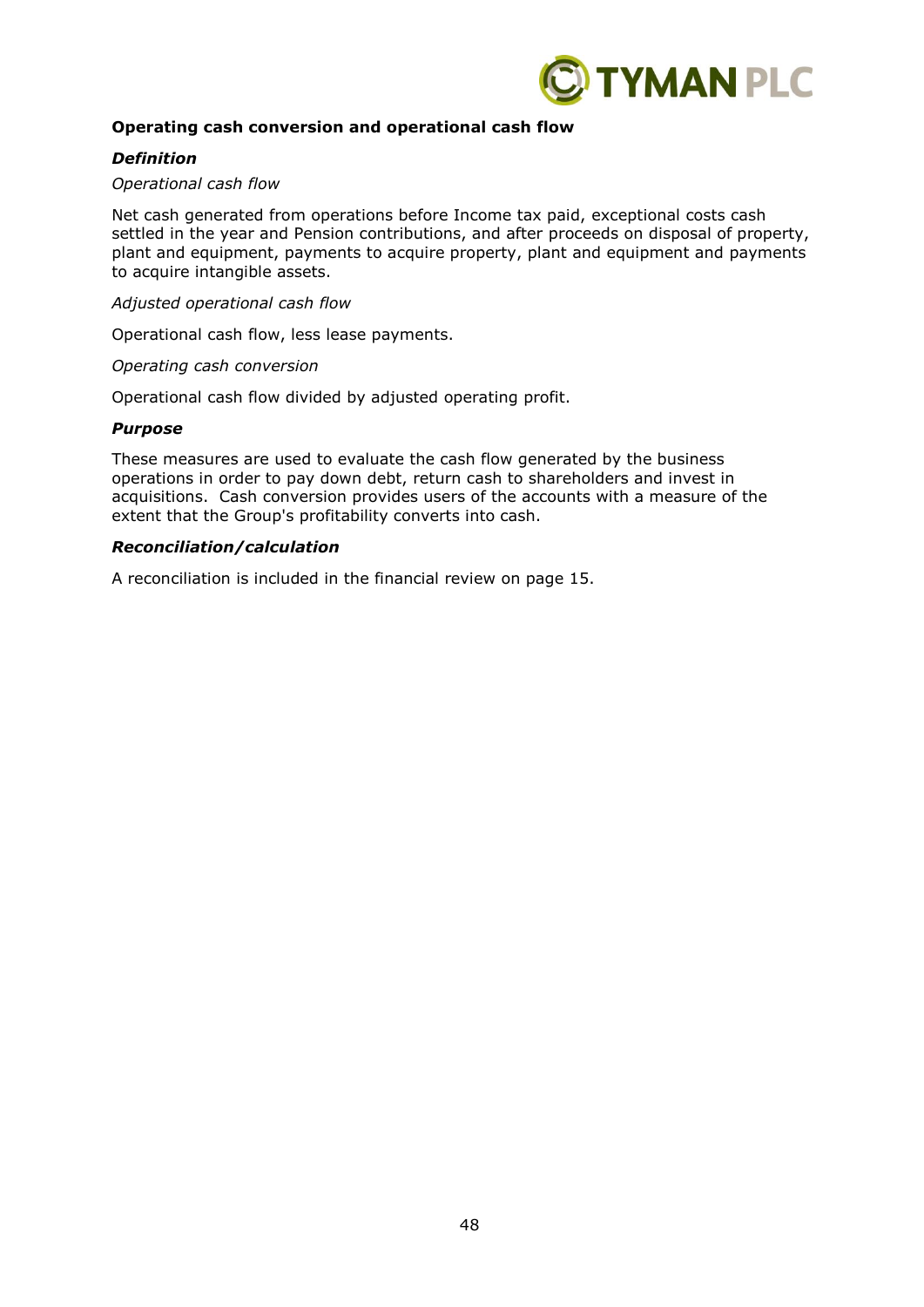

## **DEFINITIONS AND GLOSSARY OF TERMS**

| Access 360                                     | The Access Solutions business of ERA, constituting Bilco UK,<br>Profab and Howe Green                                                                              |
|------------------------------------------------|--------------------------------------------------------------------------------------------------------------------------------------------------------------------|
| <b>APM</b>                                     | Alternative Performance Measure                                                                                                                                    |
| <b>ASEAN</b>                                   | Association of Southeast Asian Nations                                                                                                                             |
| Ashland or Ashland<br>Hardware<br><b>Bilco</b> | Ashland Hardware Holdings Inc, acquired by AmesburyTruth on<br>15 March 2018<br>The Bilco Company acquired by the Group's AmesburyTruth<br>Division on 1 July 2016 |
| bps                                            | Basis points                                                                                                                                                       |
| CGU                                            | Cash Generating Unit                                                                                                                                               |
| <b>EBITDA</b>                                  | Earnings before Interest, Taxation, Depreciation and<br>Amortisation                                                                                               |
| EBT                                            | <b>Employee Benefit Trust</b>                                                                                                                                      |
| EMEAI                                          | Europe, Middle East and Africa and India region                                                                                                                    |
| <b>EPS</b>                                     | Earnings per Share                                                                                                                                                 |
| <b>FENSA</b>                                   | A government-authorised scheme that monitors building<br>regulation compliance for replacement windows and doors.                                                  |
| Giesse                                         | Giesse Group acquired by the Group's Schlegel International<br>Division on 7 March 2016.                                                                           |
| Howe Green                                     | Howe Green Limited acquired by the Group on 3 March 2017                                                                                                           |
| <b>IFRS</b>                                    | <b>International Financial Reporting Standards</b>                                                                                                                 |
| <b>Interim Financial</b><br><b>Statements</b>  | The condensed consolidated interim financial statements of<br>Tyman plc for the six months ended 30 June 2019                                                      |
| Interim Report                                 | The interim report of Tyman plc for the six months ended 30<br>June 2019                                                                                           |
| <b>LIRA</b>                                    | Leading Indicator of Remodelling Activity published by the Joint<br>Centre for Housing Studies of Harvard University                                               |
| <b>LTM</b>                                     | Last twelve months                                                                                                                                                 |
| M&A                                            | Mergers and acquisitions                                                                                                                                           |
| <b>NAHB</b>                                    | The National Association of Home Builders                                                                                                                          |
| <b>NPD</b>                                     | New Product Development                                                                                                                                            |
| <b>OEM</b>                                     | Original equipment manufacturer                                                                                                                                    |
| <b>PPE</b>                                     | Property, plant and equipment                                                                                                                                      |
| Profab                                         | Profab Access Solutions Limited acquired by ERA on 31 July<br>2018                                                                                                 |
| Reguitti                                       | Reguitti S.P.A acquired by SchlegelGiesse on 31 August 2018                                                                                                        |
| <b>RMI</b>                                     | Renovation, maintenance and improvement                                                                                                                            |
| Tyman                                          | Any references to Tyman, the Group, or the Company refer to<br>Tyman plc and its subsidiaries.                                                                     |
| Y-cam                                          | Y-cam Solutions Limited acquired by ERA on 18 February 2019                                                                                                        |
| Zoo or Zoo Hardware                            | Zoo Hardware Limited acquired by ERA on 10 May 2018                                                                                                                |